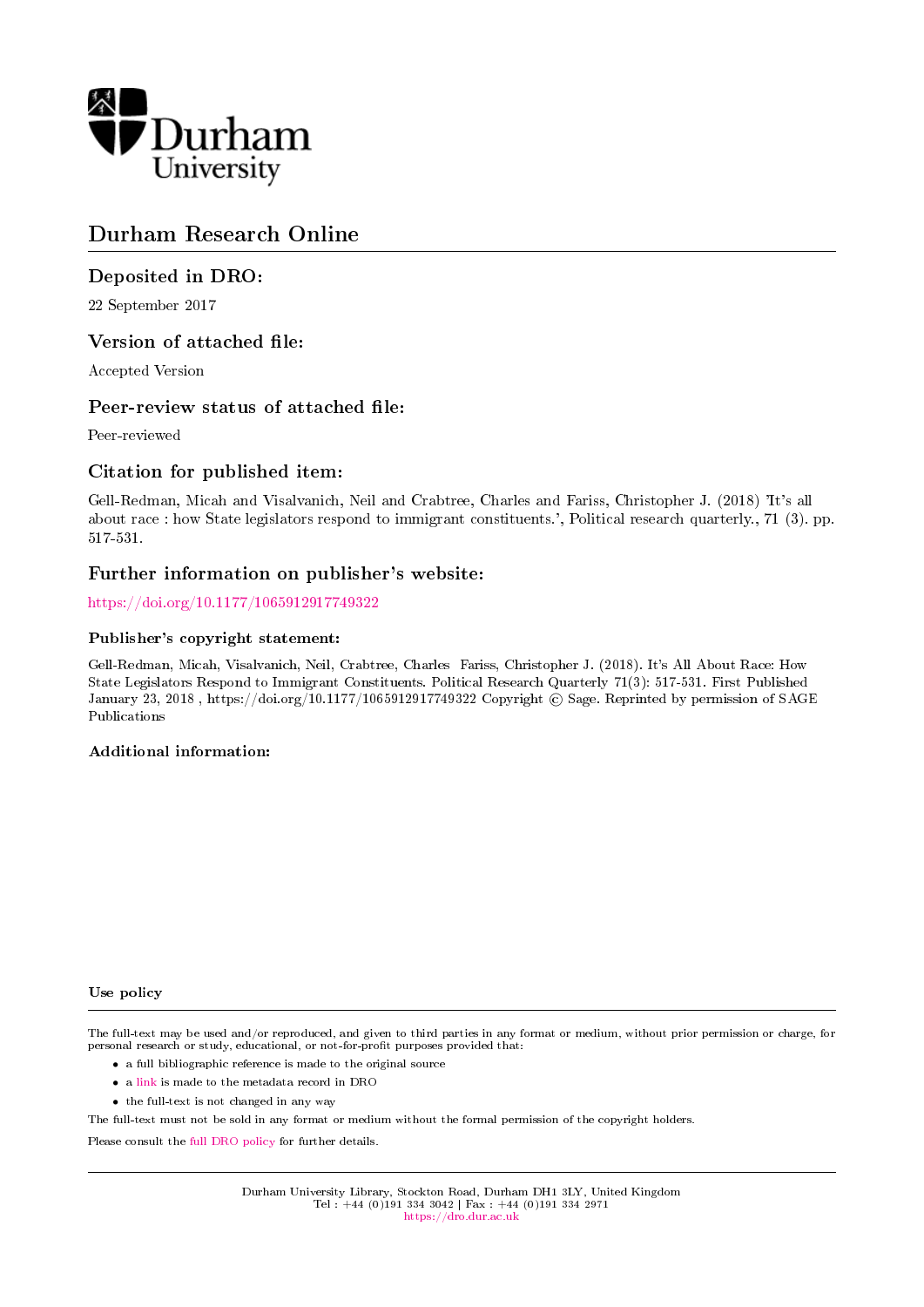# It's all about race: How state legislators respond to immigrant constituents

Micah Gell-Redman<sup>∗</sup> University of Georgia Department of International Affairs 318 Candler Hall, Athens, GA 30602  $(323)$   $203-5845$ , mgredman@uga.edu

Neil Visalvanich Durham University School of Government and International Affairs The Al-Qasimi Building, Elvet Hill Rd., Durham DH1 3TU, United Kingdom  $+44$  191 334 5656, neil.visalvanich@durham.ac.uk

> Charles Crabtree University of Michigan Department of Political Science 5700 Haven Hall, 505 S. State Street, Ann Arbor, MI 48109 (734) 764-6313, ccrabtr@umich.edu

> Christopher J. Fariss University of Michigan Department of Political Science 5700 Haven Hall, 505 S. State Street, Ann Arbor, MI 48109 (734) 764-6313, cjf0006@gmail.com

<sup>∗</sup>We would like to thank D. Alex Hughes, Holger Kern, Zachary Steinert-Threlkeld, Devesh K. Tiwari, Brad LeVeck, members of the UCSD Human Nature Group, and the anonymous reviewers for many helpful comments and suggestions. This research was approved by the IRB at Pennsylvania State University. The study was pre-registered at EGAP (ID  $\#$  20160519AA). All data files necessary to replicate the analysis presented in the article are publicly available at dataverse repositories maintained by the authors. C. J. Fariss acknowledges research support from the SSK (SocialScience Korea) Human Rights Forum, the Ministry of Education of the Republic of Korea, and the National Research Foundation of Korea (NRF-2016S1A3A2925085).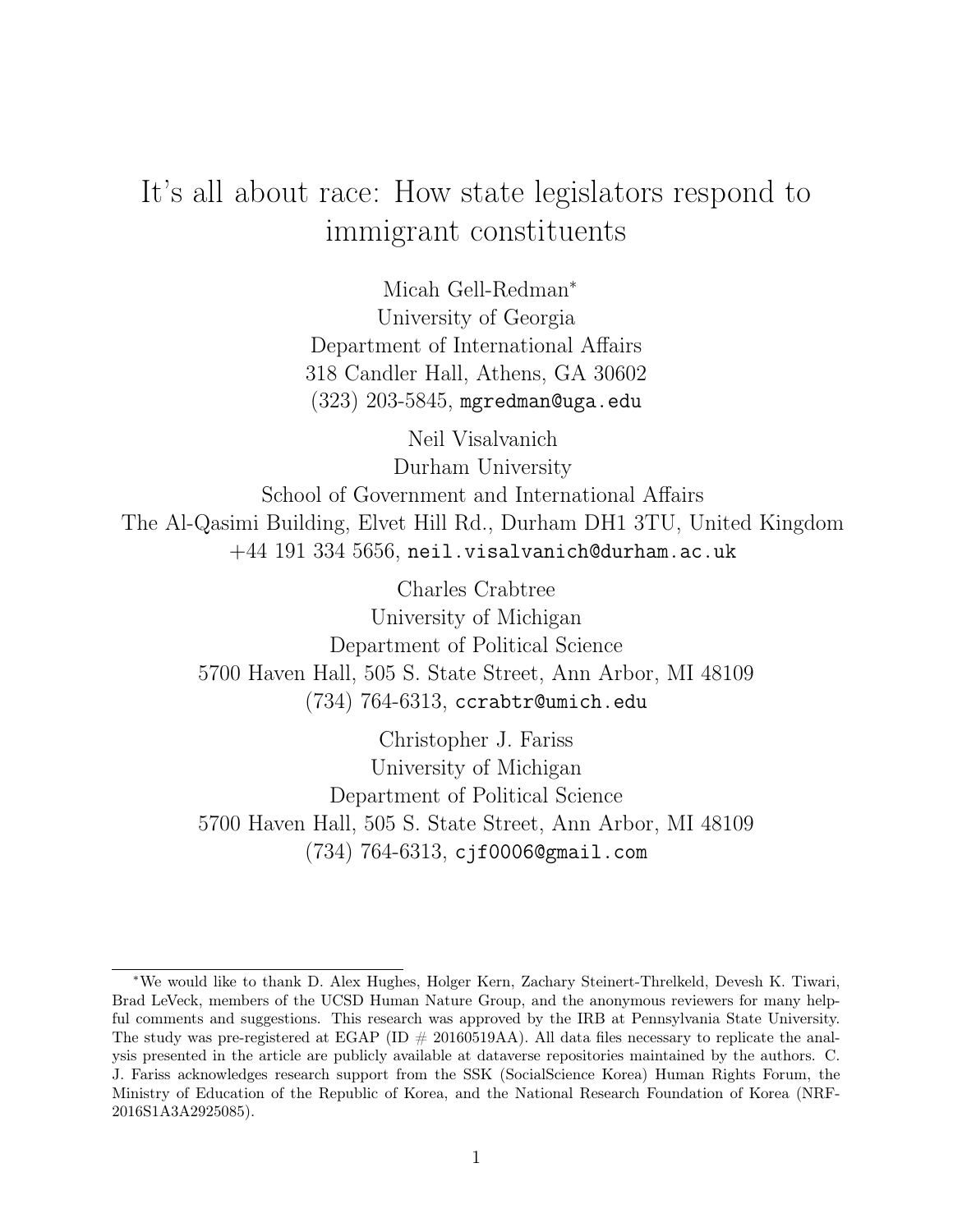#### Abstract

How do elected representatives respond to the needs of immigrant constituents? We report the results of a field experiment on U.S. state legislators in which the nativity, likelihood of voting, and race/ethnicity of a hypothetical constituent are independently manipulated. The experimental design allows us to contribute new insights by isolating the various elements that may impede the connection between immigrants and elected representatives. Moreover, we explore racial/ethnic identities beyond black and white, by including Latino and Asian aliases. Contrary to expectations, nativity and voting status do not affect responsiveness. Instead, legislator behavior appears to be driven by racial/ethnic bias. Whites benefit from the highest degree of responsiveness, with blacks, Hispanics, and Asians all receiving lower response rates, respectively. This bias follows a partisan logic. Hispanic constituents receive lower responsiveness primarily from Republican legislators, while Asians experience discrimination from representatives of both parties. We argue that this difference may result from Hispanic identity sending a stronger signal about partisan affiliation, or from a prejudicial view of Asians as outsiders. In this interpretation, rather than the model minority, Asians become the excluded minority.

Keywords: race and ethnic politics, representation, experiment, audit study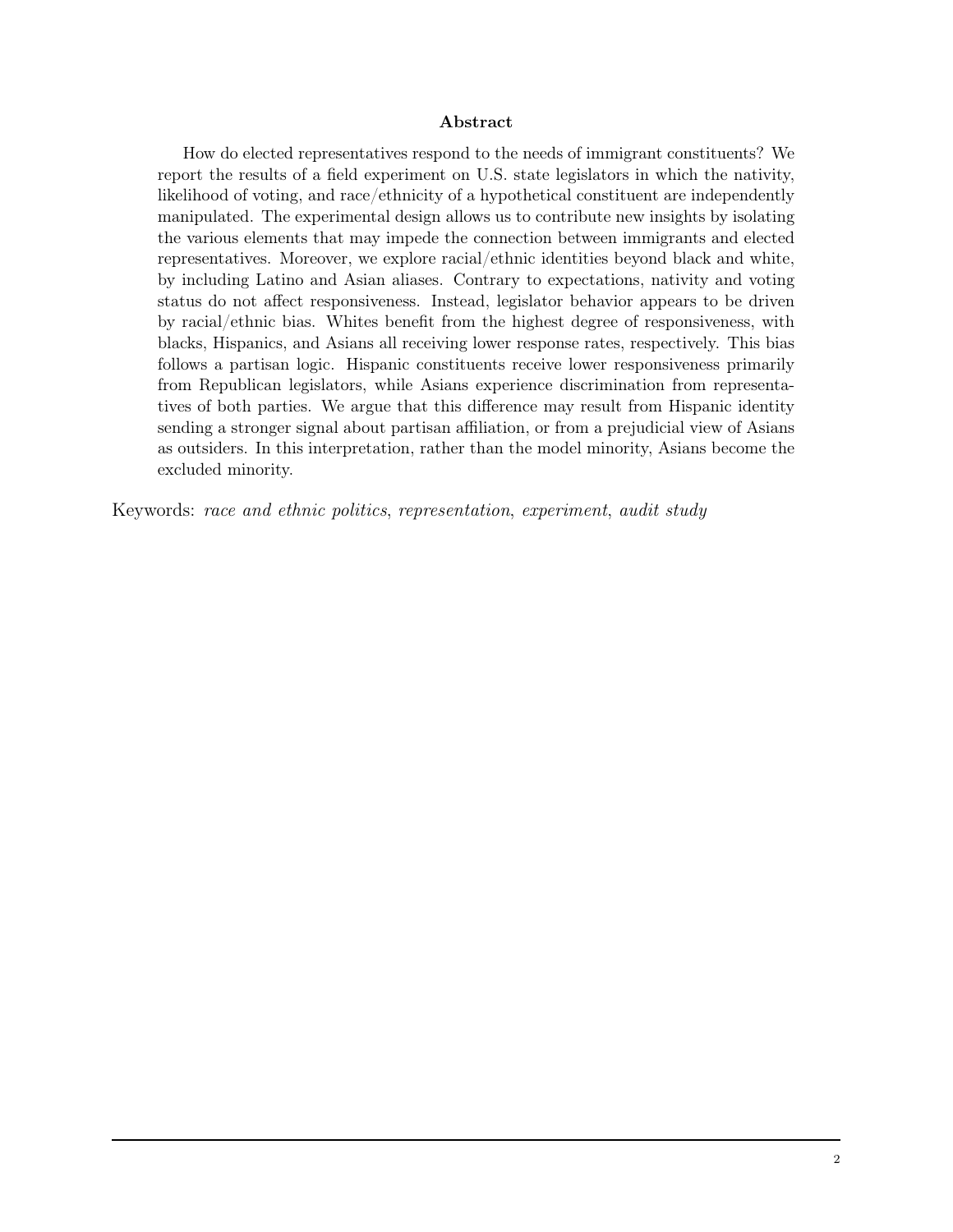In a recent case brought before the Supreme Court,<sup>1</sup> the plaintiffs claimed that legislative apportionment by population was unconstitutional because it counted those who could not vote, including persons under the age of 18, disenfranchised felons, and non-citizens. The Supreme Court ruled against the plaintiffs, leaving it to the states to determine the measure by which they apportion their legislative districts. This case raises a number of provocative and still unanswered questions, among them, the motivating question of our study: how do elected representatives respond to the needs of immigrant constituents?

The matter of political representation of immigrants is important partly because immigrants constitute a substantial portion of the US population. The United States is roughly 12 percent immigrant, including those who have naturalized, those who are legal immigrants, and those who are undocumented.

Beyond numerical importance, inadequate political representation of immigrants may have serious social consequences. Immigrants to the United States are the parents of a large group of voters whose party identification and level of political participation are not predetermined, in spite of popular perceptions to the contrary (Abrajano and Alvarez, 2010; Hajnal and Lee, 2011). Minority groups consistently list political representation as an important concern (Mansbridge, 1999; Bowler and Segura, 2011; Wong et al., 2011). Quality of representation and perception of treatment by political elites have the potential to socialize immigrants and their children towards political participation and identification with certain political parties (Garcia-Bedolla, 2005). If representatives are largely non-responsive to immigrants, this exclusion could impact an entire generation of voters through the important channel of parental influence (Campbell et al., 1960). In addition to these downstream electoral effects, representatives being non-responsive to immigrants would seem to violate a general norm of fairness and equality. This lack of fairness is all the more important given that the relatively weak influence of immigrants on the legislative process may partially explain increasing inequality in the United States (McCarty, Poole and Rosenthal, 2006).

 $1$ Evenwel v. Abbott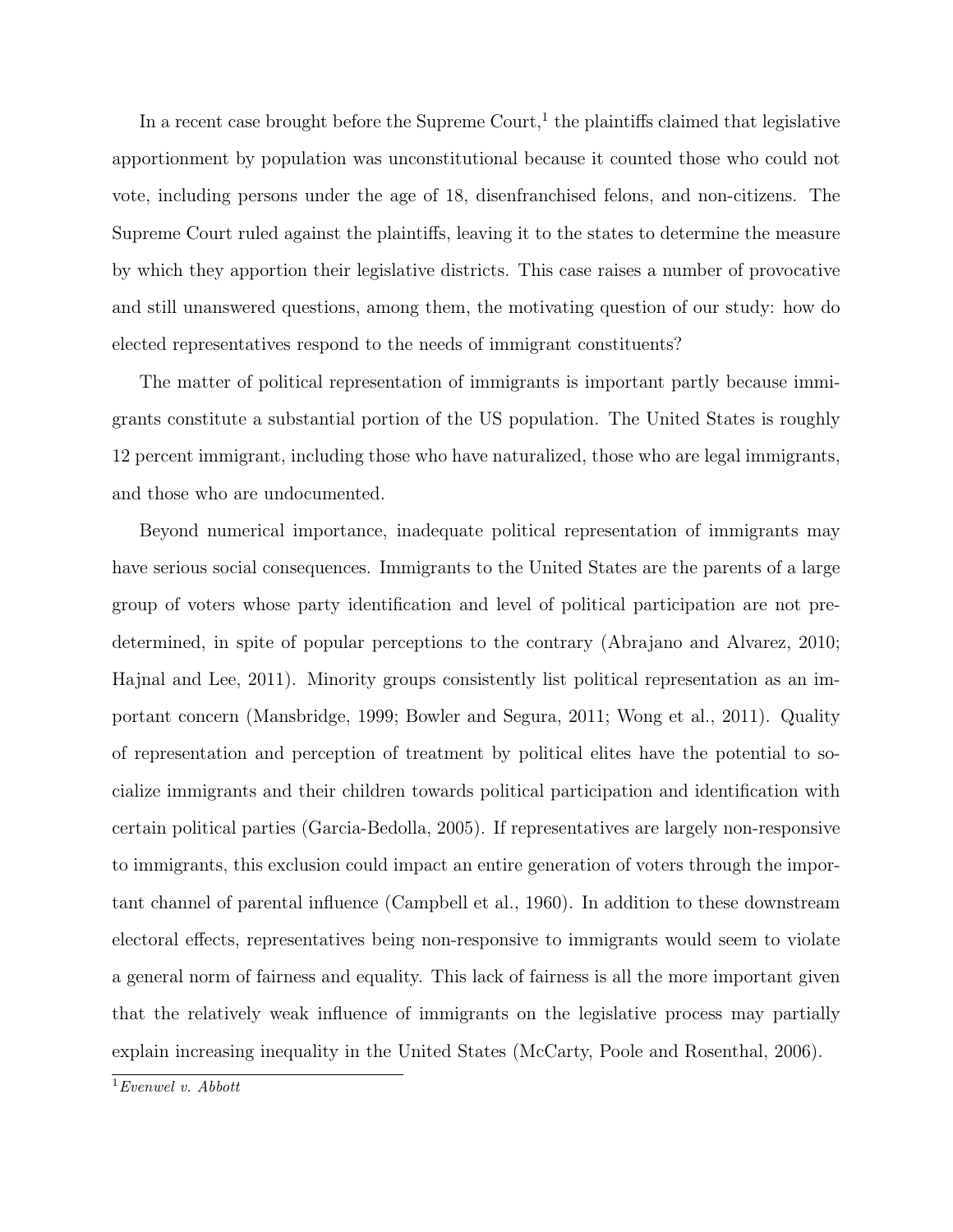Existing scholarship points to two mechanisms that could lead representatives to be less responsive to immigrants. The first is self-interest. Office-seeking legislators (Mayhew, 1974), making strategically motivated choices about communicating with constituents (Fenno, 1978), might see immigrants as less decisive to their re-election calculus, because many immigrants cannot vote. A second source of diminished responsiveness is out-group bias. Immigrants may be exposed to bias because they are outsiders in terms of their national origin, or because they belong to a minority etho-racial group. A substantial body of literature has established that racial prejudice often drives public opinion towards certain political issues (Kinder and Kam, 2009) and that legislators often, in turn, discriminate against their constituents of color (Butler and Broockman, 2011).

Recent work on representation has provided new theoretical and empirical insights into the racial biases of elected officials, but, most scholarship around race and responsiveness of representation has focused on the black-white divide (Butler and Broockman, 2011; Grose, 2011; Butler and Crabtree,  $2018$ ).<sup>2</sup> To our knowledge, no prior studies have attempted to determine the relative importance of self-interest and bias as sources of diminished responsiveness to immigrants. We provide such a test by conducting a field experiment on state legislators in the United States. Our experiment leverages randomized cues that independently manipulate the nativity, likelihood of voting, and race of a hypothetical constituent.

We do not find that legislators change their behavior in response to variation in the immigrant characteristics that shape electoral incentives or define national membership. Instead, our results suggest that the racial/ethnic identity of a constituent drives representative behavior independently of additional information about where a constituent was born and whether or not that constituent is likely to vote. While this finding is consistent with the existing literature, our experiment contributes to the field by showing that this form of prejudicial behavior applies not only to a binary, black/white difference between constituents, <sup>2</sup>We discuss three exceptions to this trend, Mendez (2013); Janusz and Lajevardi (2016); Wong, Lajevardi and Nicholson (2017), below.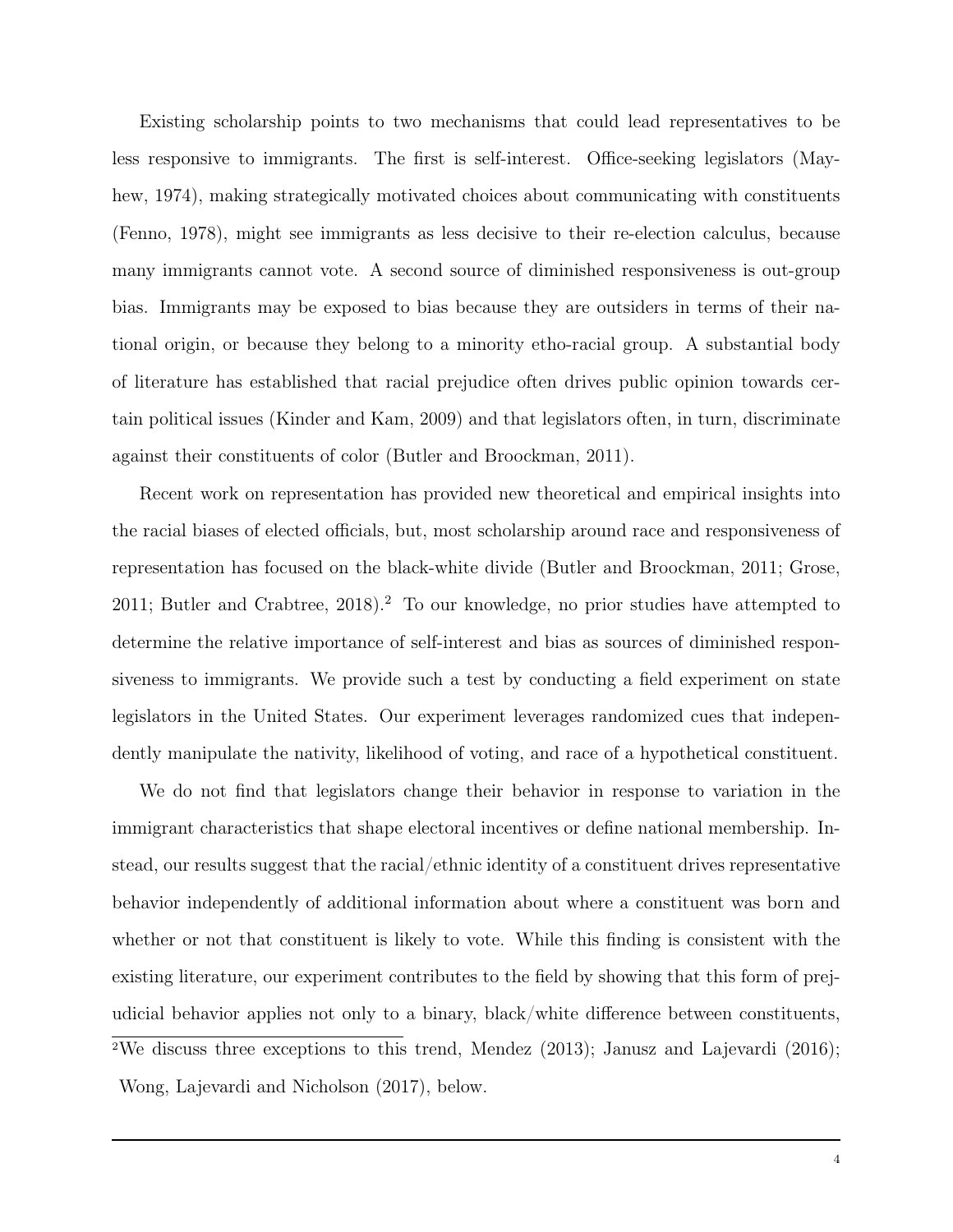but to a wide range of racial identities. Whites benefit from the highest degree of responsiveness, with blacks, Hispanics, and Asians all receiving respectively lower response rates to their requests.

Moreover, we find that different mechanisms appear to be driving lower responsiveness to different racial groups. Specifically, there is a clear partisan divide in legislators' behavior toward Hispanic constituents, with Republicans being significantly less responsive to this group, while Democrats respond at rates similar to those for white constituents. In the case of Asian constituents, diminished responsiveness does not obey a partisan logic, as legislators of both parties respond to this group at a significantly lower rate. Finally, preferential treatment of whites is not the result of legislators implicitly believing that racial minorities direct costlier requests to their offices, as the differential response rate is present within different types of requests.

#### Race, Political Representation, and Legislator Responsiveness

Political representation is a core feature of democracy, and the representation of minority groups (whether descriptive or substantive) has long been viewed as central to a vibrant democratic society. Quality of political representation is connected to minority trust in government, political participation, and partisan alignment. Considering that many minority groups, especially Latinos and Asians, participate at lower rates than whites and blacks, responsive representation could offer a pathway for parties to recruit a generation of new voters into their electoral coalitions (Hajnal and Lee, 2011).

Despite the prevailing preference for high quality representation, there is ample evidence that political elites do not prioritize engagement with minority groups. The literature on substantive representation has found mixed results as to whether minorities are better represented by white Democrats. While some studies have found little difference in the representation of minority constituents by co-ethnic as opposed to non-coethnic representatives (Swain, 1993; Hero and Tolbert, 1995; Cameron, Epstein and O'Halloran, 1996), others have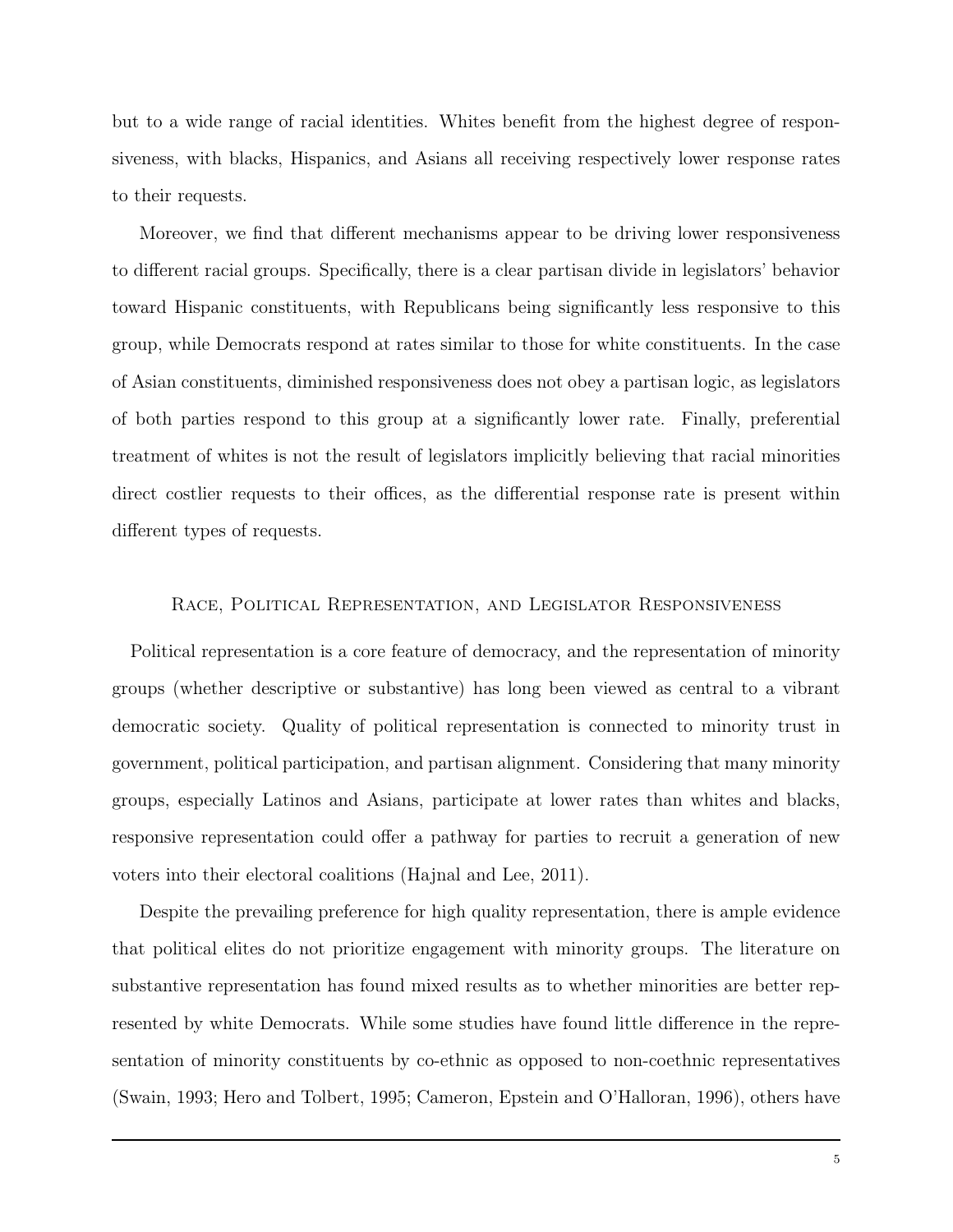found that co-ethnics provide higher quality representation (Lublin, 1999; Tate, 2003). Studies that explore other means of citizen and legislator interaction have found more consistent evidence of bias against minority constituents. Notably, Broockman (2013) finds that white legislators are significantly less likely to respond to black constituents when the political benefits of doing so were diminished. In addition, Grose (2011) finds that black legislators are more likely to pursue particularistic benefits for black communities as well as place field offices in black areas when compared to white legislators. Finally, studies have found that political campaigns use constituents' socioeconomic status to focus their mobilization efforts, which leads to significantly lower levels of contact with black, Latino and Asian voters compared to whites. Campaigns also appear to differentially target minority groups, with Latinos less likely to be contacted when compared to blacks and Asians the least likely to be contacted compared to all other racial subgroups (Parry et al., 2008).

Existing research on legislator responsiveness has mostly examined the connection between legislators and black constituents, although emerging research has found that increasing Latino populations has had an influence on the legislative process, at both the state and federal level (Casellas, 2007; Juenke and Pruehs, 2012; Rouse, 2013). There has been scant research on the legislative representation of Asian populations, and we are aware of only one study of legislative responsiveness that includes Asians and Latinos (Wong, Lajevardi and Nicholson, 2017). Given the growing Latino and Asian populations in America, we posit that a more complete examination of legislator responsiveness in America must include these emerging groups. Moreover, as the main focus of our study is the representation of immigrants, we chose to include the two racial groups who make up the majority of current immigrants to the United States.

While significant portions of Latinos and Asians in America are of foreign origin (Wong et al., 2011; Abrajano and Alvarez, 2010), we know of only three experimental studies that examine how legislators respond to immigrants of minority racial status. Wong, Lajevardi and Nicholson (2017) exposes representatives to a request for a lobby visit from hypothetical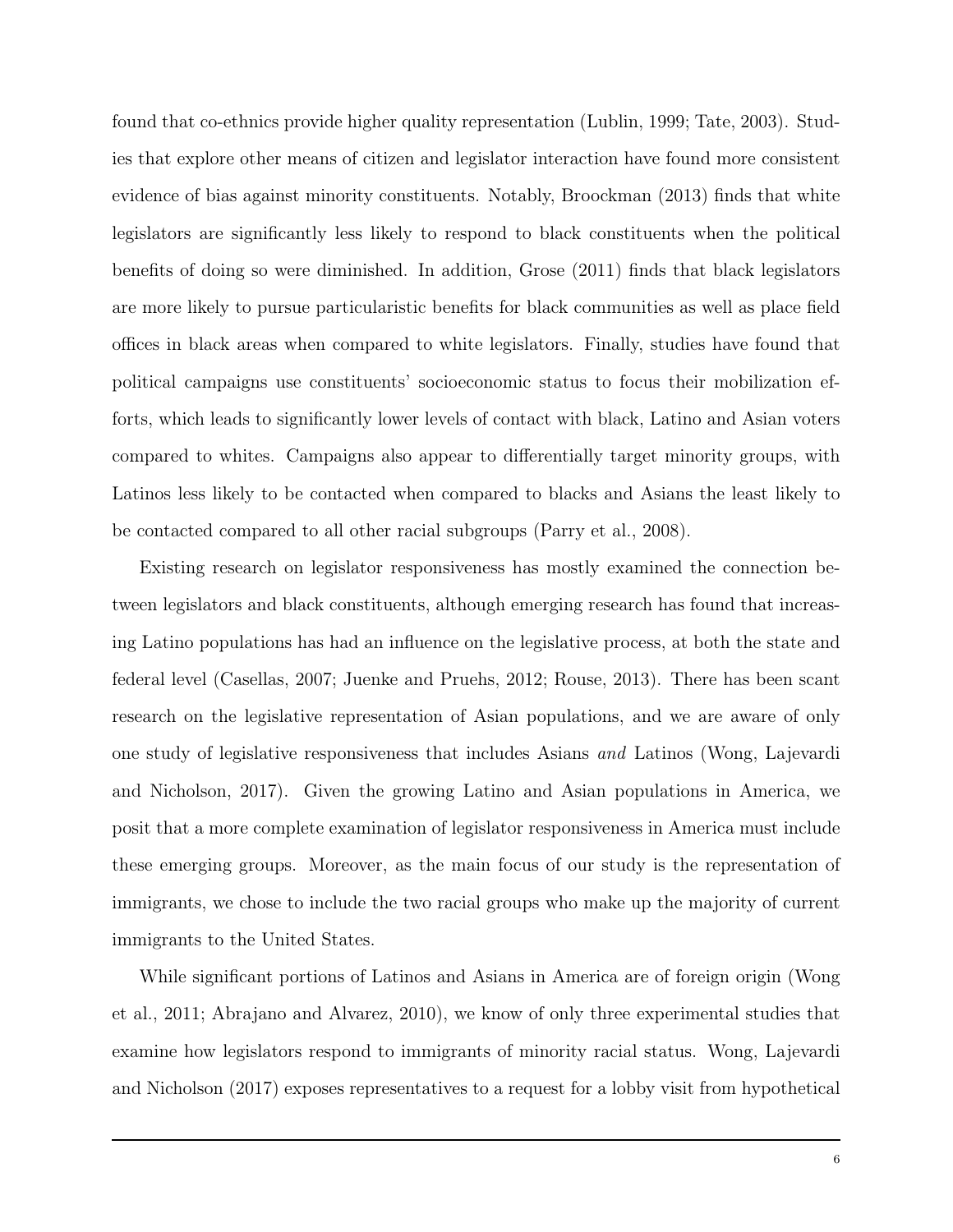constituents of varying races and legal statuses. Mendez (2013) also finds that legislators were generally less responsive to undocumented Latino constituents, but this effect was greatly reduced among Latino legislators. Latino legislators did not discriminate within their own racial group based on legal status, suggests that outgroup bias may indeed be a determining factor in the way representatives respond to immigrants. Janusz and Lajevardi (2016) find that when it comes to the provision of constituent services, responses to Hispanic constituents is roughly equal to white constituents, but that Republican legislators are more likely to discriminate against constituents who identify themselves as undocumented.

More generally, Kim (1999) theorized the existence of different dimensions of racial discrimination, arguing that minority groups can be both discriminated on a "valence" dimension, which judges blacks and Hispanics as having lesser civic virtue than whites, as well as a "foreignness" dimension, which judges Asians as inscrutable and less loyal to American values. These dimensions of discrimination may incentivize legislators to respond to different types of constituents in different ways. A legislator may be disinclined to be responsive to immigrant constituents regardless of race because a constituent's immigration status may override his or her race as an effect. A legislator may also show preferential treatment to constituents based on valence qualities, judging that "good" minorities, such as Asians, are worth investing time to respond to. We return to this question of multidimensional discrimination in the discussion section below. Presently we state our expectations for the impacts of immigrant characteristics on legislator behavior.

#### How should we expect legislators to respond to immigrants?

Legislators can develop a connection with constituents through a variety of actions, including personal communication, seeking particularistic benefits for their district, and the choice of which bills to sponsor or support (Fenno, 1978). Here we focus on the response of legislators to constituent requests for casework, which have been the subject of vigorous debate as to their importance (Fiorina, 1977, 1981; Johannes and McAdams, 1981 $a,b$ ). In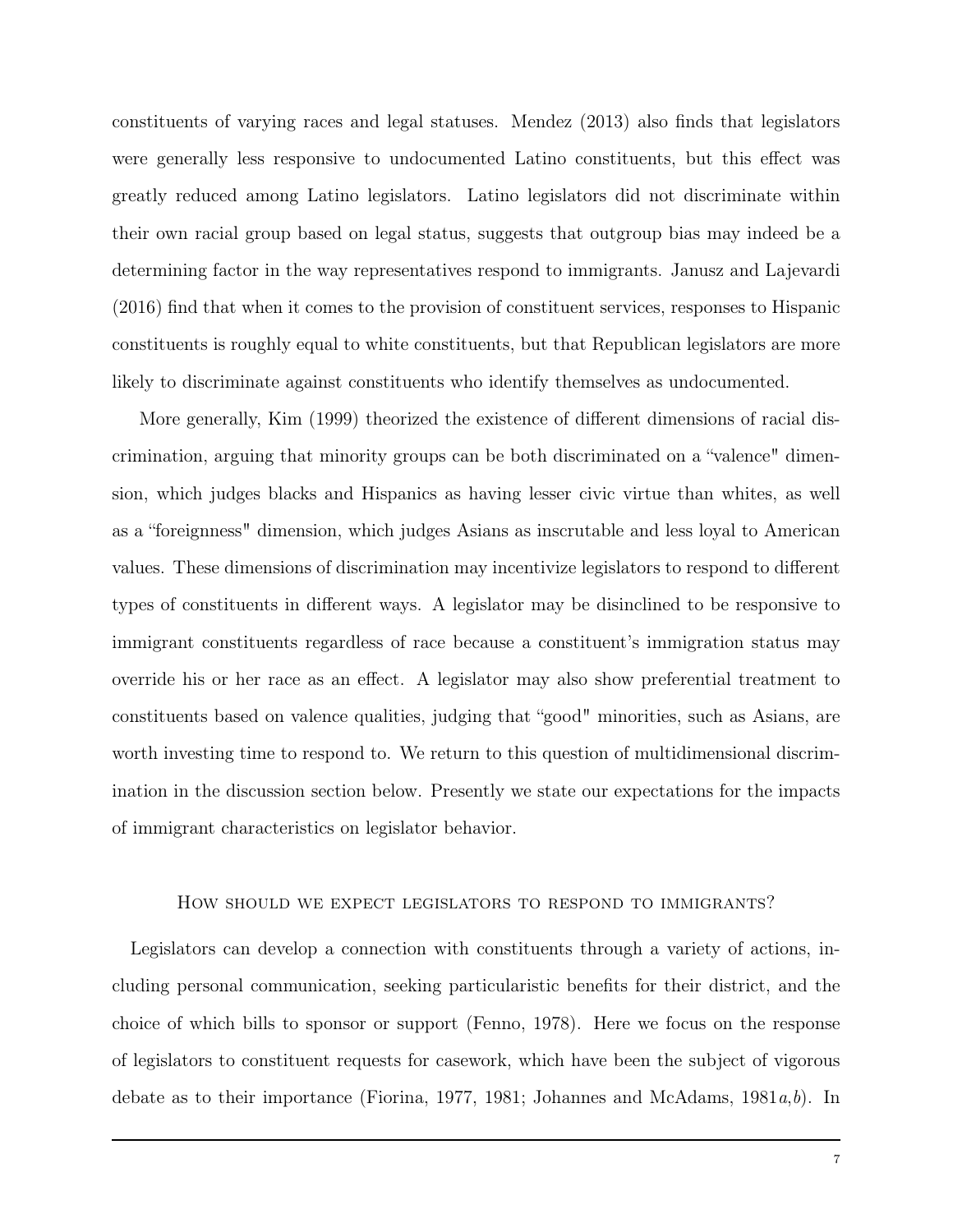spite of this controversy, we note that recent scholarship on Congressional elections reinforces the argument that casework matters. If the actions and "brands" of parties as a whole are becoming increasingly important (Leveck and Kim, 2013; Tausanovitch and Warshaw, 2015), legislators may see responding to constituent requests as a way of cultivating a personal vote.

Irrespective of their importance in electoral contests, we focus on requests for casework because they are the subject of a robust empirical literature, and represent an observable, direct connection between legislators and their constituents. Because our core inferences are about the effect of a randomly assigned treatment, there is no concern that variation between legislators in the importance of casework will bias our results.

Requests for casework can be presented to legislators by any constituent, particularly in an age of electronic communication. Our aim here is to identify factors that systematically determine how legislators respond to these requests, particularly those emanating from immigrant constituents. We now consider two such factors: self-interest and bias.

#### Self-interest

Following Mayhew (1974), we assume that representatives are primarily office seekers. From Fenno (1978), we take the proposition that representatives pursue this goal partly through tailoring personal communication with constituents. In sum, self-interested legislators will (i) dedicate scarce time to responding to personal communication from constituents, and (ii) prioritize those communications that come from constituents who are more likely to vote for them.

We argue that, all else equal, representatives will be less responsive to immigrant constituents, because the former are on average less likely to vote. This raises the question of how representatives might, first, determine that a constituent is an immigrant, and second, link immigration status to likelihood of voting. One such informational pathway is through knowledge of the constituent's nativity, i.e., whether the constituent was born in the United States or in another country. This information provides the representative with probabilis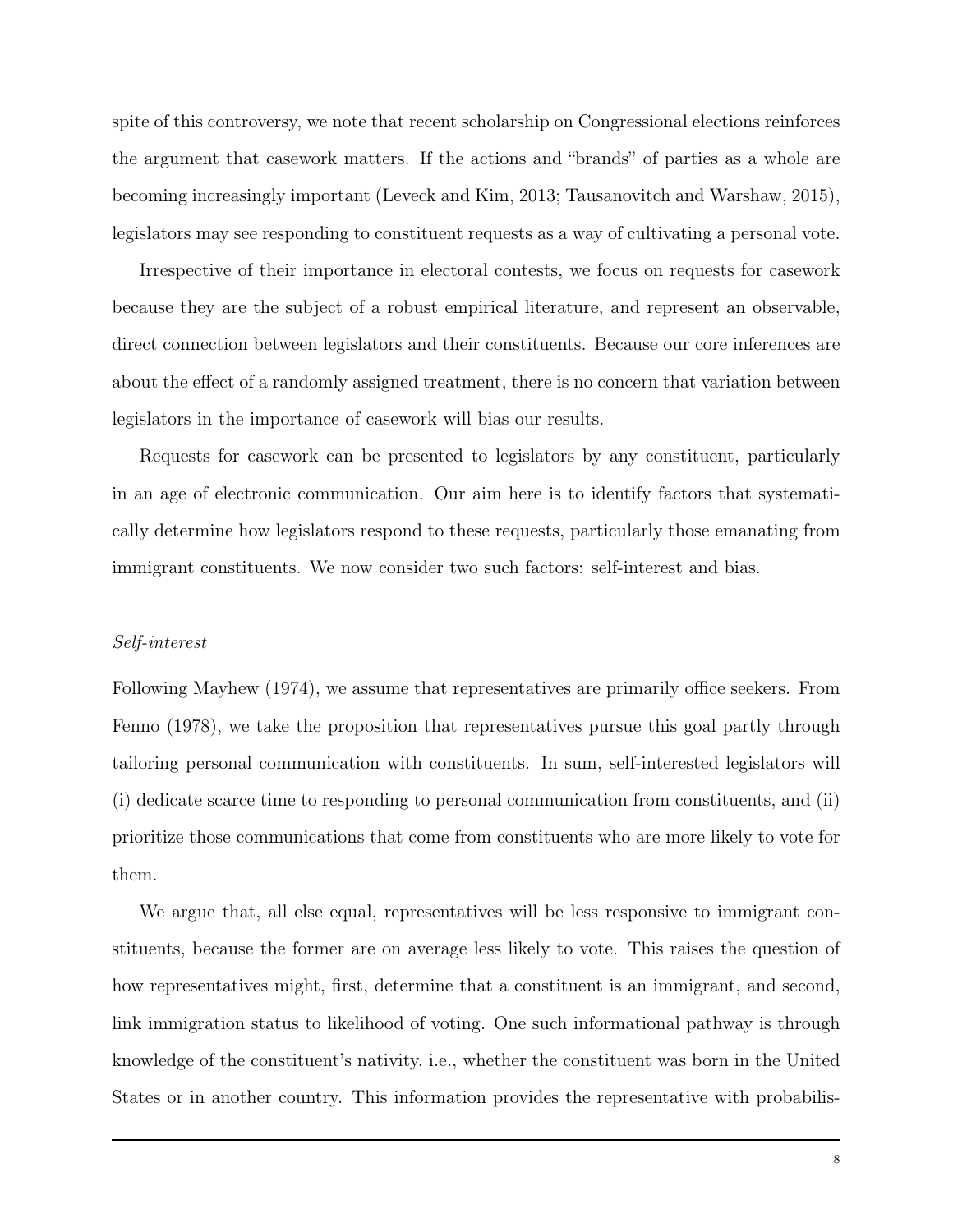tic knowledge about the constituent's ability to vote, as most Americans born in another country are non-citizens and therefore ineligible to vote.<sup>3</sup> Representatives could also learn whether or not a constituent is a citizen. Compared to nativity, citizenship provides a more direct signal of the constituent's ability to vote. However, as we explain below, manipulating nativity rather than citizenship allows us to provide a more direct test of the two competing mechanisms of self-interest and bias.

While nativity transmits an indirect signal of the constituent's importance for a representative's electoral self-interest, representatives may also encounter direct signals about a constituent's voting behavior. These could be gathered from secondary data (e.g., the voter file) or from self-reported statements about voting. All else equal, the self-interest mechanism suggests that direct signals that a constituent does vote should cause a legislator to be more responsive to communication from that constituent.

#### Bias

The second explanation we consider is that elected officials may respond more favorably to members of their in-group (Butler and Broockman, 2011). Using both observational methods and experimental studies, scholars have repeatedly found that office holders respond more often and provide "better" information to individuals like them (Grose, 2014; Butler, 2014). For instance, white legislators respond at higher rates to inquiries from white constituents than from black constituents, and black legislators similarly favor black constituents (Butler and Broockman, 2011). A common racial tie can even prompt legislators to assist individuals who are not part of their constituencies (Broockman, 2013; Grose, 2014; Butler, 2014).

Of the many attributes that might mark immigrants as members of an outgroup we focus on nativity and race/ethnicity. While nativity provides an indirect signal about the 3The 2010-2014 five-year estimates of the American Communities Survey (accessed via American FactFinder) show that, as of 2014, roughly 53% of the foreign born population are naturalized citizens.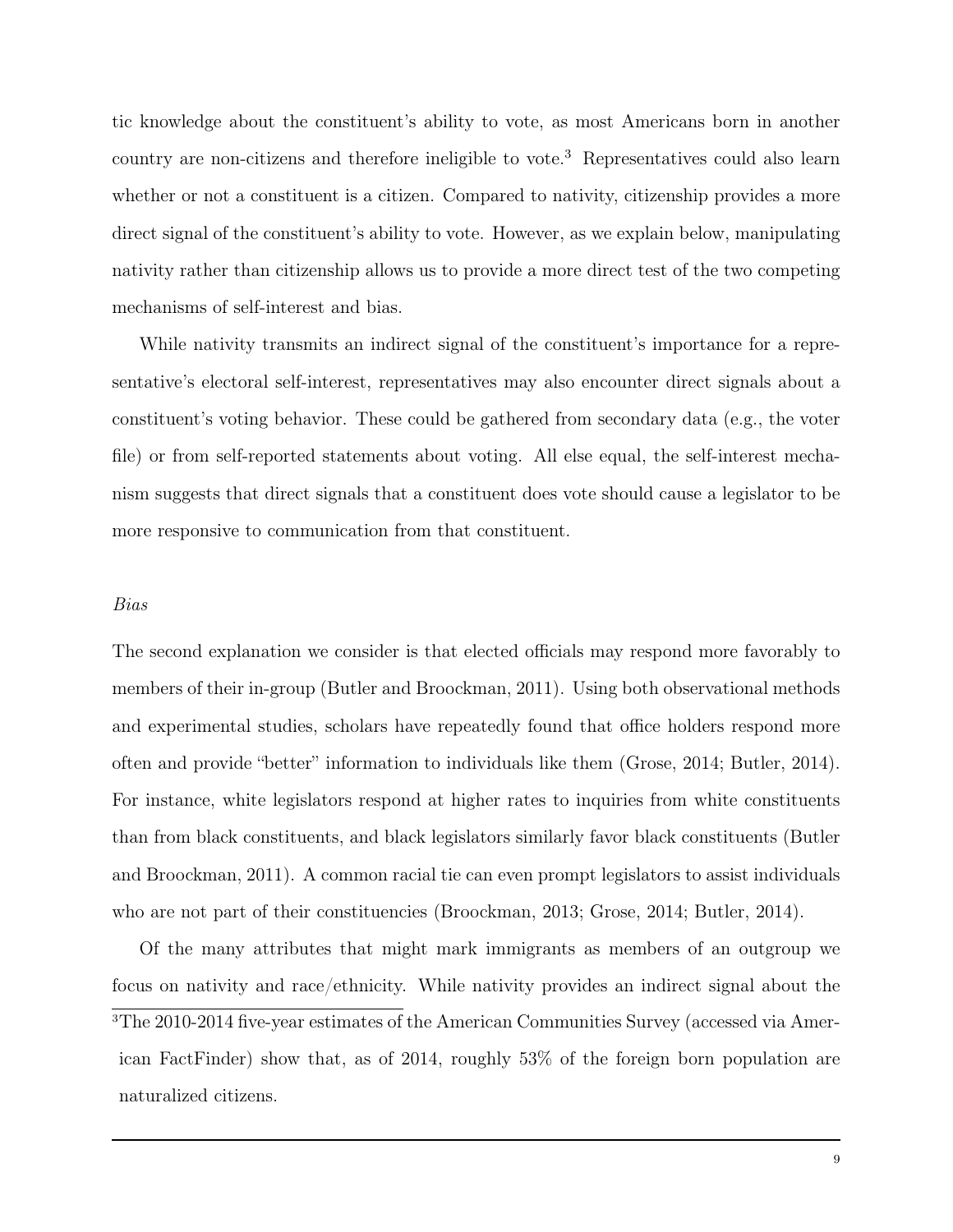constituent's ability to vote, it directly signals the constituent's membership in a group defined by national origin. Thus the bias mechanism also predicts that foreign born constituents will be less likely to receive responses to their inquiries. We consider the matter of distinguishing between these two mechanisms below.

Immigrants may also be viewed as belonging to an outgroup because of their race. In the current study, we propose a simple approach to studying such bias. Because we lack data on the racial identities of state legislators, we focus on the direct effect of minority (as opposed to white) racial identity, rather than estimating the effect of common racial ties. Since the majority of state legislators are white (Butler, 2014), the presence of bias will likely be detectable even if it occurs only in the offices of white legislators.<sup>4</sup> Thus we hypothesize that, all else equal, legislators will be less likely to respond to requests from constituents belonging to racial minorities.

Before continuing, further justification is required for our focus on a constituent's nativity rather than citizenship. Citizenship is clearly an important feature of immigrant identity. We focus on nativity rather than citizenship because our primary motivation is to distinguish between two motivations for diminished responsiveness toward immigrants – self interest and bias.

In nativity and voting status, we have identified two factors that can be independently manipulated, and all possible combinations of these factors can be presented as stimuli to our subjects. If, instead of nativity, we were to manipulate the citizenship status of the constituent, one combination of the two factors would not be feasible, namely a non-citizen voter. We focus on nativity rather than citizenship in order to avoid the theoretical gap left by this "empty cell".

Finally we note that the two possible explanations of representative behavior are not entirely distinct. Because minority racial identity is highly correlated with political parti-<sup>4</sup>With the appropriate data, a subsequent analysis could determine whether prejudice is driven by racial mismatch between legislators and hypothetical constituents.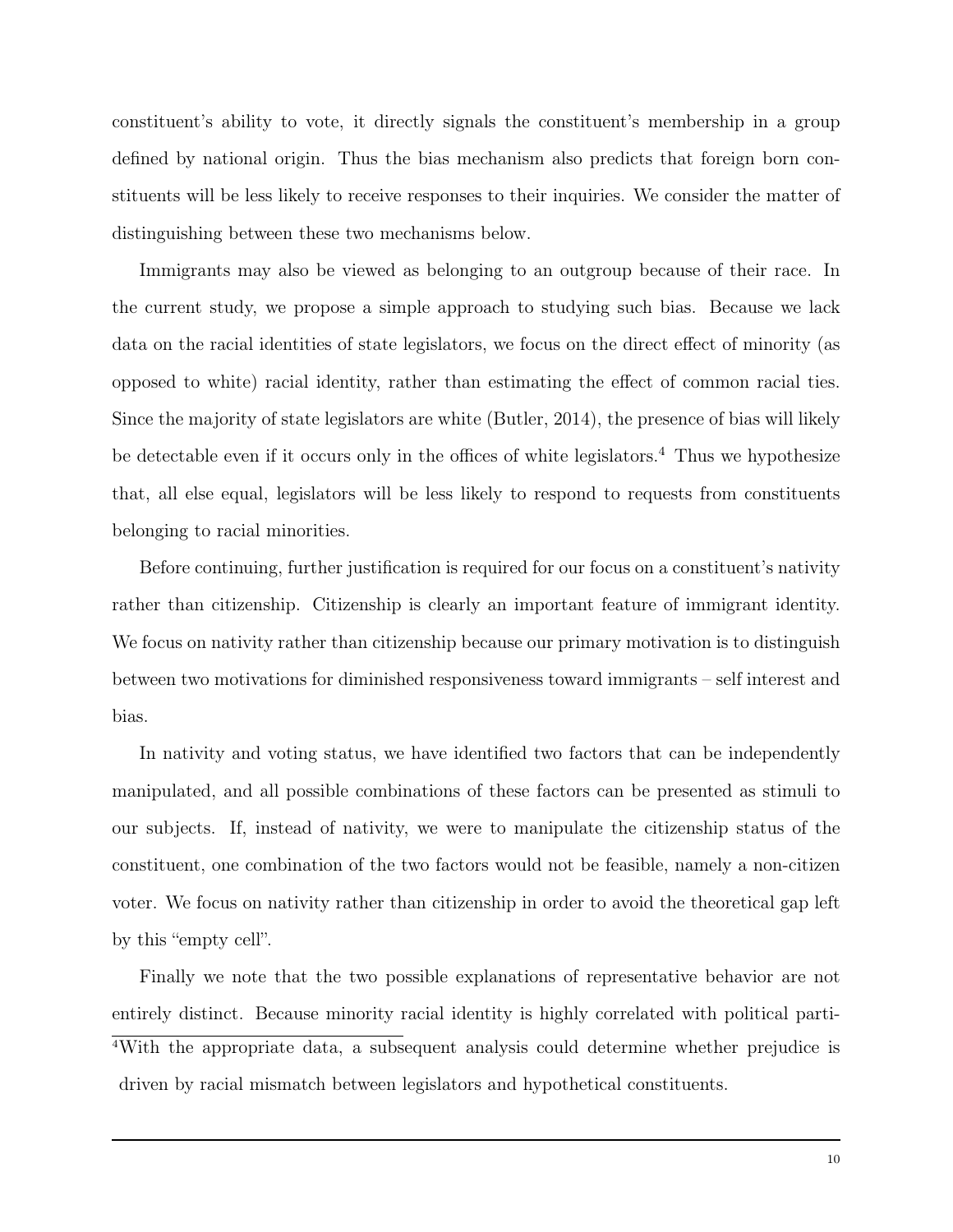sanship, representatives may use the racial cue to draw inferences about partisanship. If this is the case, the cue of racial identity could potentially impact representative behavior through the channel of self-interest rather than bias. This argument is explored below in our analysis of partisanship.

## Sample and Experimental Design

To determine whether self-interest or bias drive legislators' behavior toward immigrant constituents, we contacted a sample of state legislators with requests for information. Our population of interest is the universe of 7, 383 state legislators in the 50 U.S. states. Our sample includes all legislators that publicly provide their email addresses to the Sunlight Foundation (Foundation, 2016), along with legislators from the state of California. In total, the sample consists of  $5,087$  legislators from  $42$  states.<sup>5</sup>, or approximately 69 percent of all state legislators.

# Experimental stimulus and randomized elements

The experimental stimulus consists of an email containing a request for information, and appearing to come from a constituent, which was delivered to each legislator in the sample (Crabtree,  $2018$ ).<sup>6</sup> Our request texts were randomly sampled from a pool of questions we collected from the frequently asked question section of legislator webpages. Each request was paired with a specific subject line, as shown in Table 1. While we were not interested ex ante in how legislators responded to these different requests, we vary these requests to avoid the possibility that staff working in multiple legislative offices might notice patterns among our requests and thereby draw the conclusion that they are under study.

# [Table 1 about here.]

A.

<sup>&</sup>lt;sup>5</sup>Appendix B lists all states in the sample.

<sup>6</sup> Interventions such as this raise several ethical concerns. We address these issues in Appendix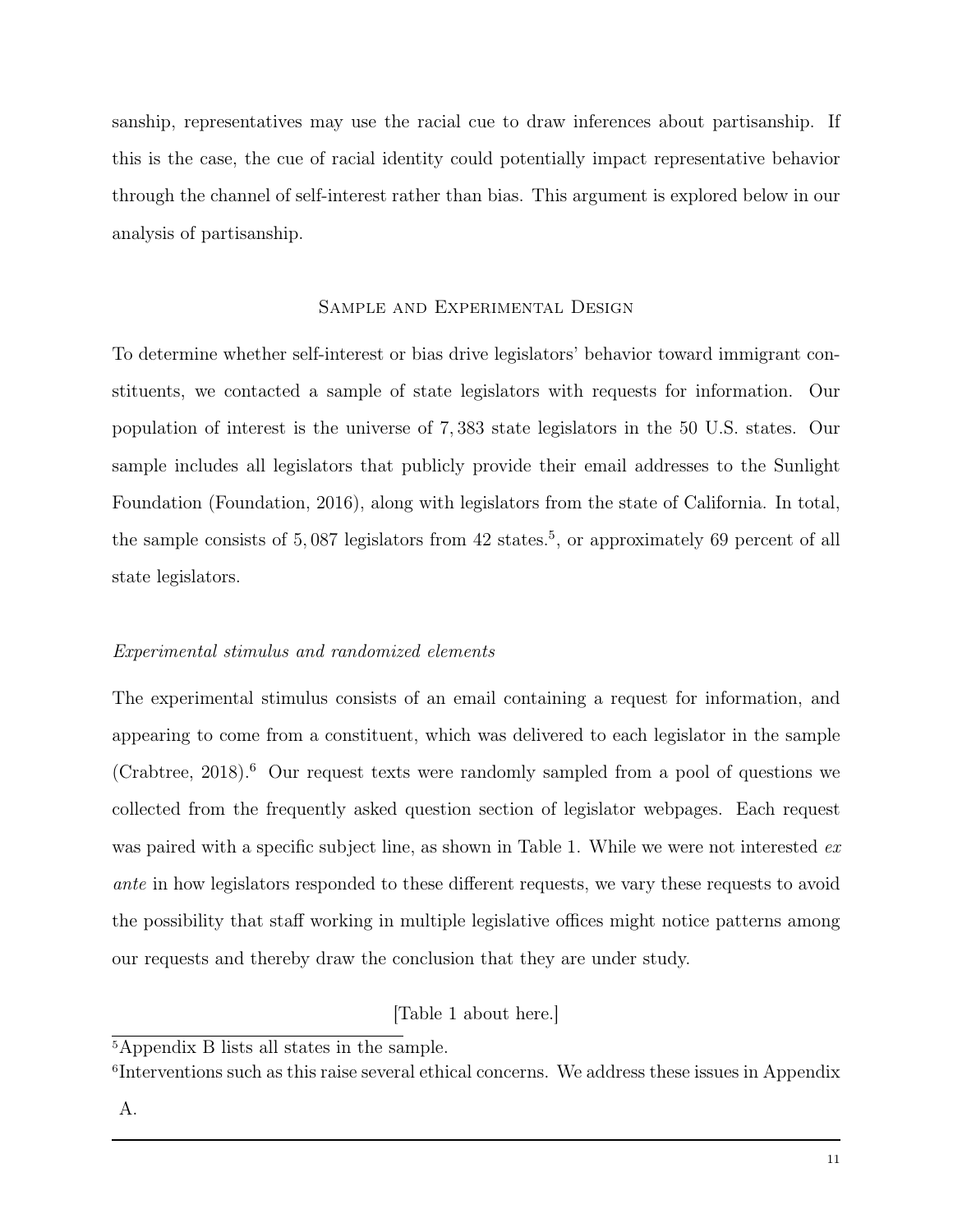In addition to including a request for information, each email contained a set of randomized cues designed to test our theoretical expectations. We independently manipulated two factors: *nativity* and *voting status*. The nativity factor has three levels. In the control condition, the sender provides no information about their nativity. In the native-born condition, the sender identifies as being born in the United States. In the foreign-born condition, the sender identifies as being born outside the United States.<sup>7</sup> The voting status factor also consists of three levels. In the control condition, the sender did not provide any information about whether he votes. In the vote and does not vote conditions, the sender states whether or not he votes. The nativity and voting status factors combine to yield nine different treatment arms. Table 2 lists all nine possible treatment arms, along with the corresponding text.

### [Table 2 about here.]

To explain the role of bias in legislative responsiveness, we also vary constituent race. This factor takes four values: white, black, Hispanic, and Asian. In keeping with a wellestablished approach we use the name of the email sender to indicate the race/ethnicity of the hypothetical constituent (Bertrand and Mullainathan, 2004, among others). The particular names used to signal racial identity may impact the external validity of a study of this sort, and thus the choice merits some attention. Table 3 presents the name used to signal each racial treatment, along with information about the relative prevalence of those names. Name prevalence is computed separately for first and last names, using data from the Social Security Administration and Census Bureau, respectively.<sup>8</sup>

<sup>7</sup>See previous section for our theoretical motivation for choosing to signal nativity rather than citizenship.

<sup>8</sup>We know of no publicly available data that systematically combines first and last names to give the prevalence of particular combinations, nore are we aware of a reliable source that reports name prevalence for immigrants only.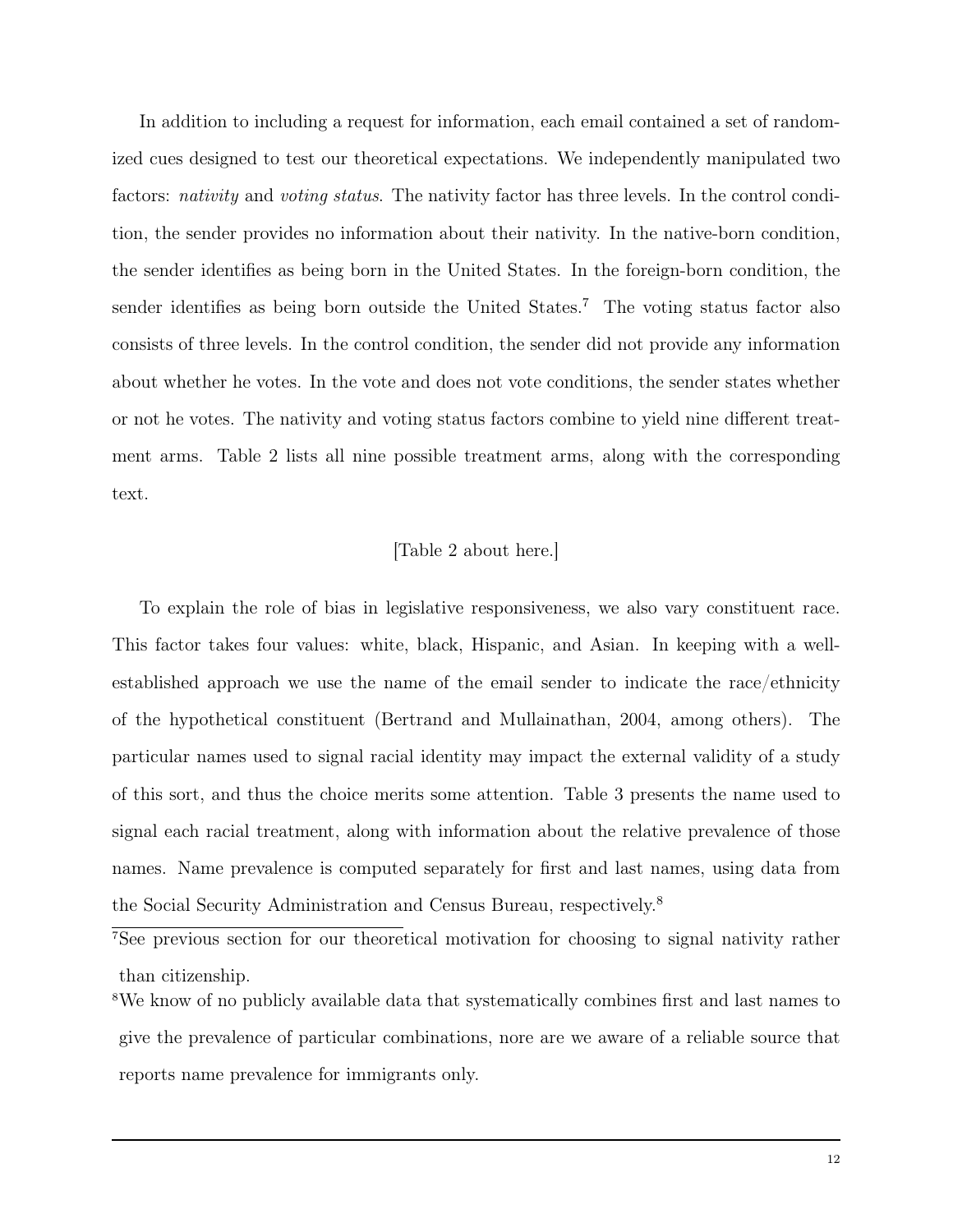While the table shows it is unlikely that any of our cues would be remarked as extremely uncommon, we discuss potential name effects in greater detail below.<sup>9</sup> To make the names as similar as possible, we used short first names beginning with the letter 'J.' Gender was held constant to maximize statistical power, and we arbitrarily chose the gender of the hypothetical constituent to be male. Each of the racial treatments is paired with the full list of treatments presented in Table 2, resulting in a fully crossed factorial design with 36 experimental conditions.

## [Table 3 about here.]

For the same reason that we vary the request text, we also randomized the valedictions included in the emails as well as the type of white-space separator used before the email signature.<sup>10</sup> To ground understanding of our intervention, figure 1 presents one possible email sent to state legislators.

## [Figure 1 about here.]

#### Assignment to treatment and implementation details

Randomization of all 36 treatments was blocked on pre-treatment covariates plausibly predictive of legislative responsiveness. These covariates include a state indicator, a dummy variable indicating whether a legislator is a Republican, the percent Asian in a legislator's district, the percent black in a legislator's district, the percent Latino in a legislator's district, and the percent immigrant population in a legislator's district. Data for legislator partisan affiliation come from the Sunlight Foundation and the California State Legislature. Data for the demographic variables come from the 2014 American Communities Survey.

<sup>&</sup>lt;sup>9</sup>Concerns about name effects may be particularly relevant for the African American cue.

We discuss these in detail in Appendix C.

<sup>10</sup>Appendix D presents the full list of valedictions and separators.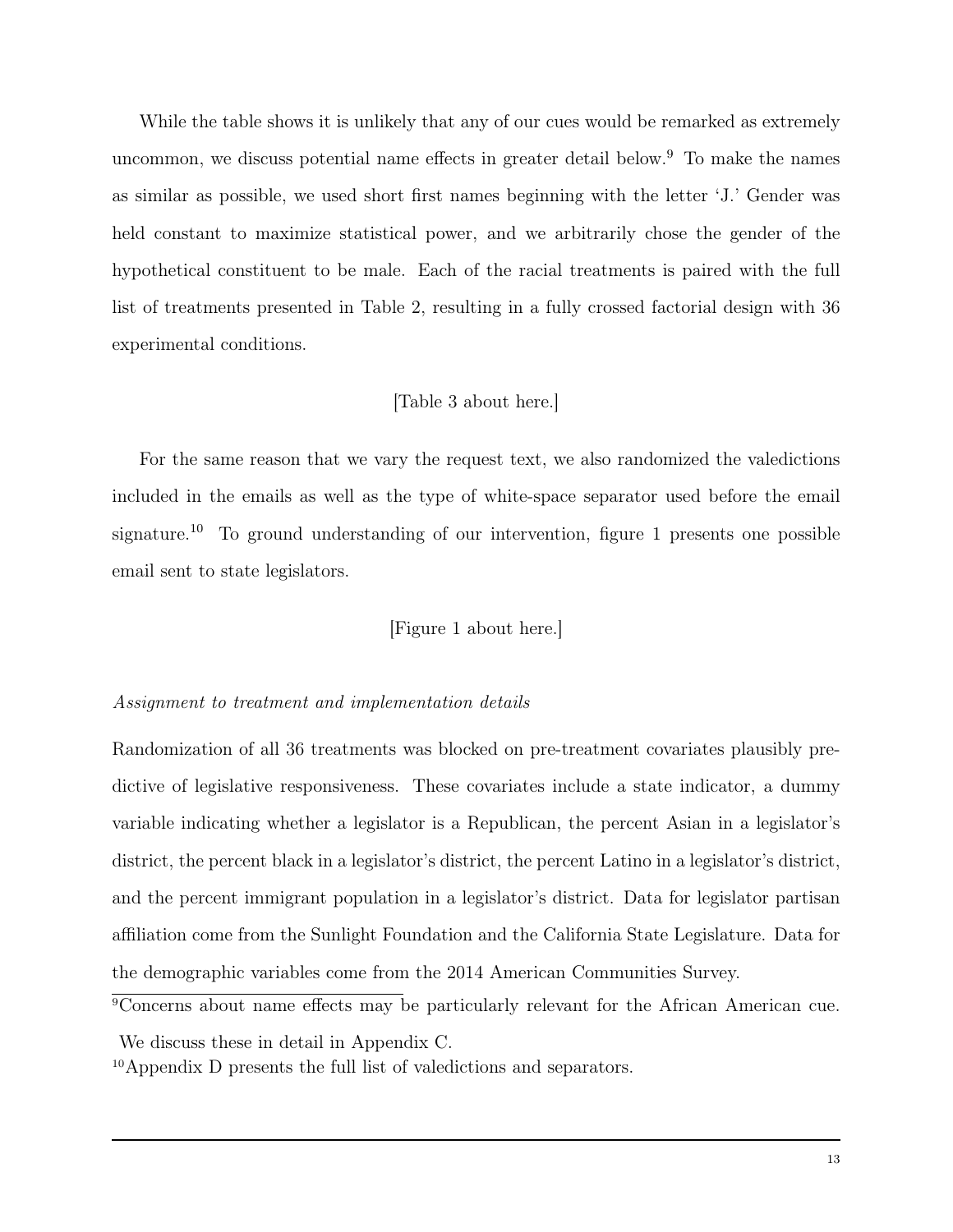Of the 5, 087 legislators in our original experimental sample, 124 could not be reached because of invalid email addresses, and these are excluded from the sample, as per common practice (Butler and Broockman, 2011). All results reported in our paper refer to the remaining sample of 4,963 state legislators that received one of our emails.<sup>11</sup> Each legislator received a single email, with no follow-up in case of non-reply. Emails were delivered across four different days in four separate waves, with participants randomly assigned to one of these waves.<sup>12</sup>

The outcome measure reported in the analyses is EMAIL RESPONSE, which is coded 1 if a legislator or member of her staff replied to our email within two weeks and 0 otherwise.<sup>13</sup> We do not count auto-responses as replies.

#### Empirical results

The overall response rate is 36.2 percent, which is within the range observed in similar previous studies (Costa, N.d.). This provides some evidence that our requests were not perceived as fundamentally different than other requests that have been made of legislators in prior studies. Figure 2 visualizes the raw response rates by experimental condition for each of the 36 treatment arms in the factorial design. The combinations are sorted by racial cues. The primary result visible in the raw data is that the main driver of legislator responsiveness appears to be the race of the constituent.

While this generally confirms the existing literature (Costa, N.d.; Butler, 2014), the <sup>11</sup>The results are substantively similar if we do not drop legislators with invalid email addresses.

- <sup>12</sup>Comparison between a model that regresses assignment on covariates and a null model (Gerber and Green, 2012, 107) suggests that covariate imbalances between groups are no greater than might occur by chance  $(p \approx 1)$ .
- <sup>13</sup>The emails responses generated by our request show little variation in any characteristics that could be used as additional dependent variables. Results are substantively similar using a count of replies as the outcome rather than a binary measure.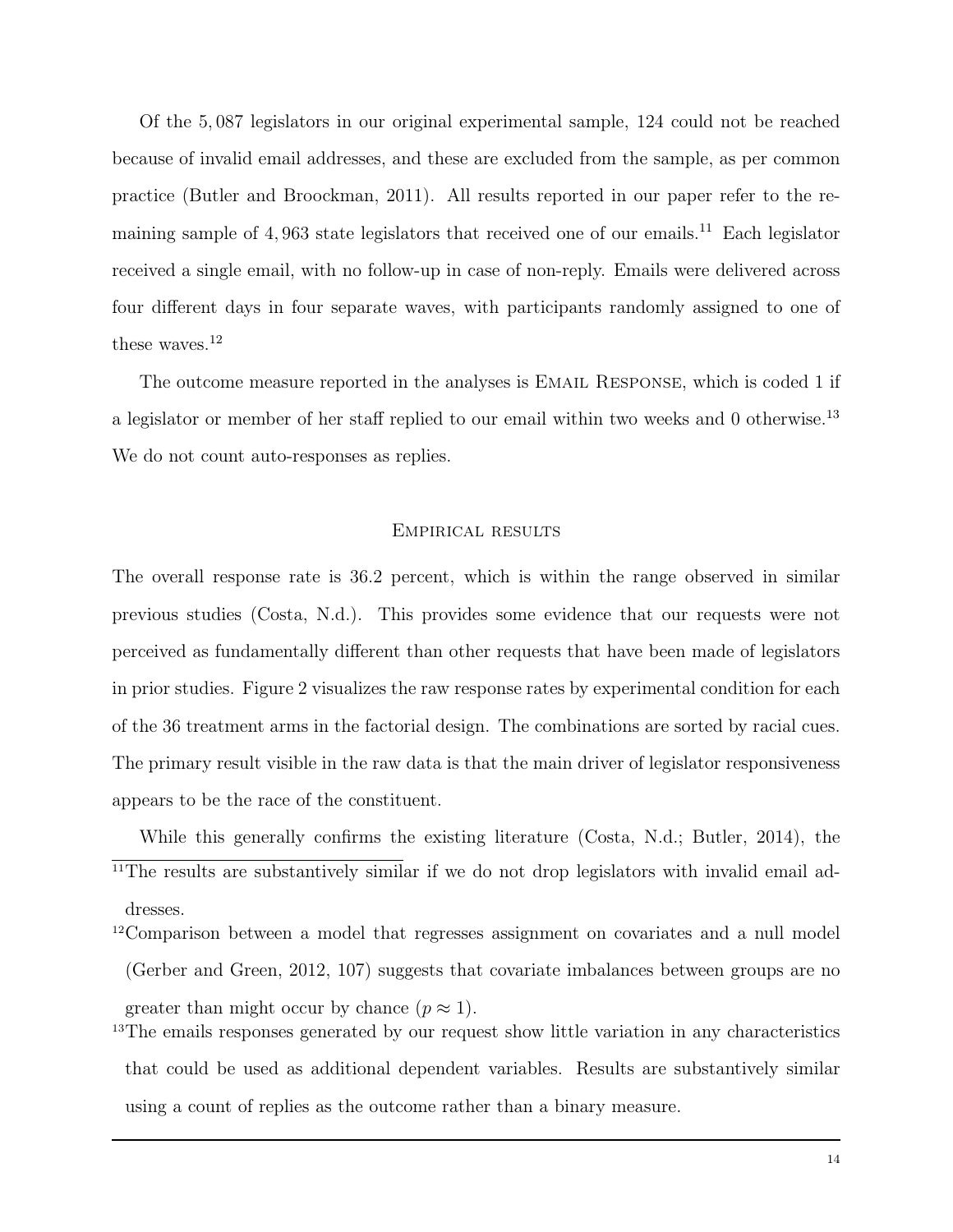results add nuance to previous findings by suggesting an underlying racial hierarchy in the behavior of legislators toward their constituents. White constituents receive responses most often (41.8 percent response rate), followed by blacks (39.4 percent response rate), Hispanics (34.7 percent response rate), and finally Asians (32.6 percent response rate). As we explore below, the data do not demonstrate an increasing treatment effect for each racial category (the equivalent of a "dose-response" for race). They are, however consistent with a more complex model of race than that suggested by a binary, black/white distinction.

# [Figure 2 about here.]

The treatments have a highly statistically significant and substantively large effect on the probability of receiving a reply from state legislators. An omnibus Wald test of the null hypothesis that none of the treatments has any effect tells us that we can reject the null that email replies are independent of the 36 experimental treatments ( $p \approx 0$ ). We can also reject the null that email replies are independent of the nativity and voting cues ( $p \approx 0$ ) and the racial cues  $(p \approx 0)$ .

To estimate treatment effects, we use a linear probability model (LPM) (Wooldridge,  $2010$ <sup>14</sup> including only treatment indicators, blocking covariates, and fixed effects defining the other characteristics of the experimental conditions.<sup>15</sup> The reference category is a white constituent who does not signal their nativity or voting status. To account for heterogeneity in the error term, we use HC2 robust standard errors (Angrist and Pischke, 2008).<sup>16</sup> Figure 3 displays the results of this model.<sup>17</sup>

<sup>14</sup>Estimates from logit and probit models (shown in Table 1 in Appendix E) are substantively similar.

<sup>15</sup>These include the wave in which the email was sent, the question directed to the legislator, and the valediction and separator used in the email, as described above.

<sup>16</sup>The results are substantively the same if we use classic standard errors or if we use standard

errors with the Bell-McCaffrey (BM) adjustment recommended by Lin and Green (2015). <sup>17</sup>Table 2 in Appendix E presents the LPM coefficient estimates and robust standard errors.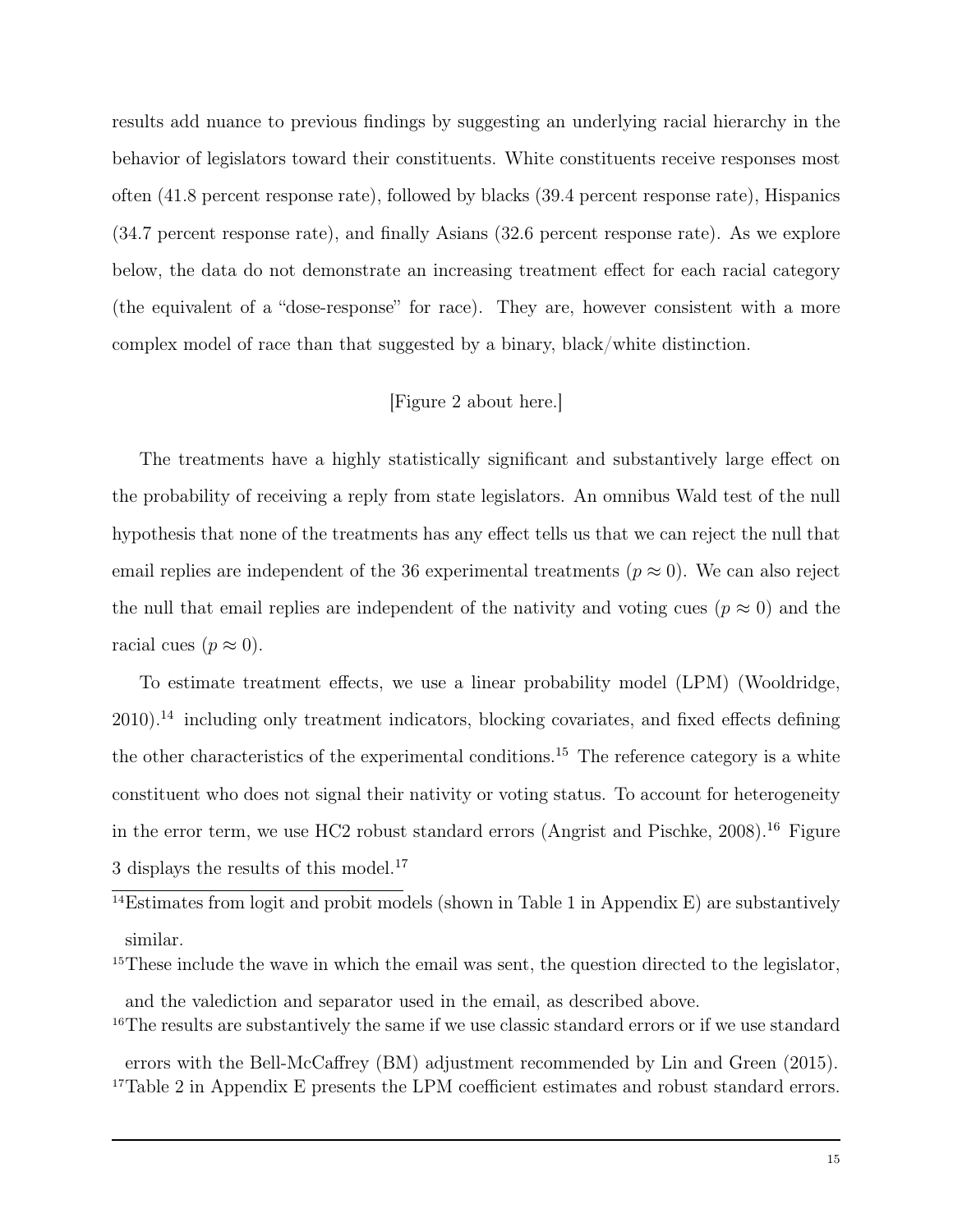#### [Figure 3 about here.]

The core result of the model reflects the pattern in the raw data; legislators are significantly less likely to respond to emails from any minority group. The probability of receiving a reply is 3 percentage points lower for blacks, 7 points lower for Hispanics, and 9 points lower for Asians, all compared to the reference category of whites. While these findings are suggestive of a racial hierarchy in legislator responsiveness, our sample is not large enough to demonstrate such a hierarchy exists. Wald tests indicate that while the response to blacks is significantly different from the response to Hispanics ( $p < 0.05$ ) and Asians ( $p < 0.01$ ), the difference between Hispanic and Asian effects is not statistically significant ( $p \approx 0.19$ ). Taken together. Taken together, these tests suggest that while there is bias against all minority racial groups, the bias experienced by Hispanics and Asians in interacting with representatives may be larger than the bias experienced by blacks.

While the black racial cue did cause a lower raw response rate than the white cue, this difference is not significant at the 0.05 level  $(p = 0.095)$ . In light of the robust literature demonstrating bias in legislator response toward blacks (Butler, 2014; Broockman, 2014), it would be remarkable indeed to discover that such bias were no longer present. One can certainly conceive of factors that may have changed the way legislators respond to black constituents, including the ongoing "Black Lives Matter" movement, and even the possibility that legislators have internalized the results of previous audit studies. It would seem premature, however, to draw such a conclusion based on a single study. This is particularly true because our study used a single name, "Jamal Wilkerson", to signal black racial identity. Particularly when combined with the native-born cue, "Jamal Wilkerson" may simply provide too weak a signal of Black racial identity, resulting in the failure to replicate previous findings.

In addition to this unexpected finding on black race, the LPM results also suggest that there is a weak tendency for legislators to favor individuals who mention their voting status, regardless of whether they vote. This is indicated by the positive and statistically significant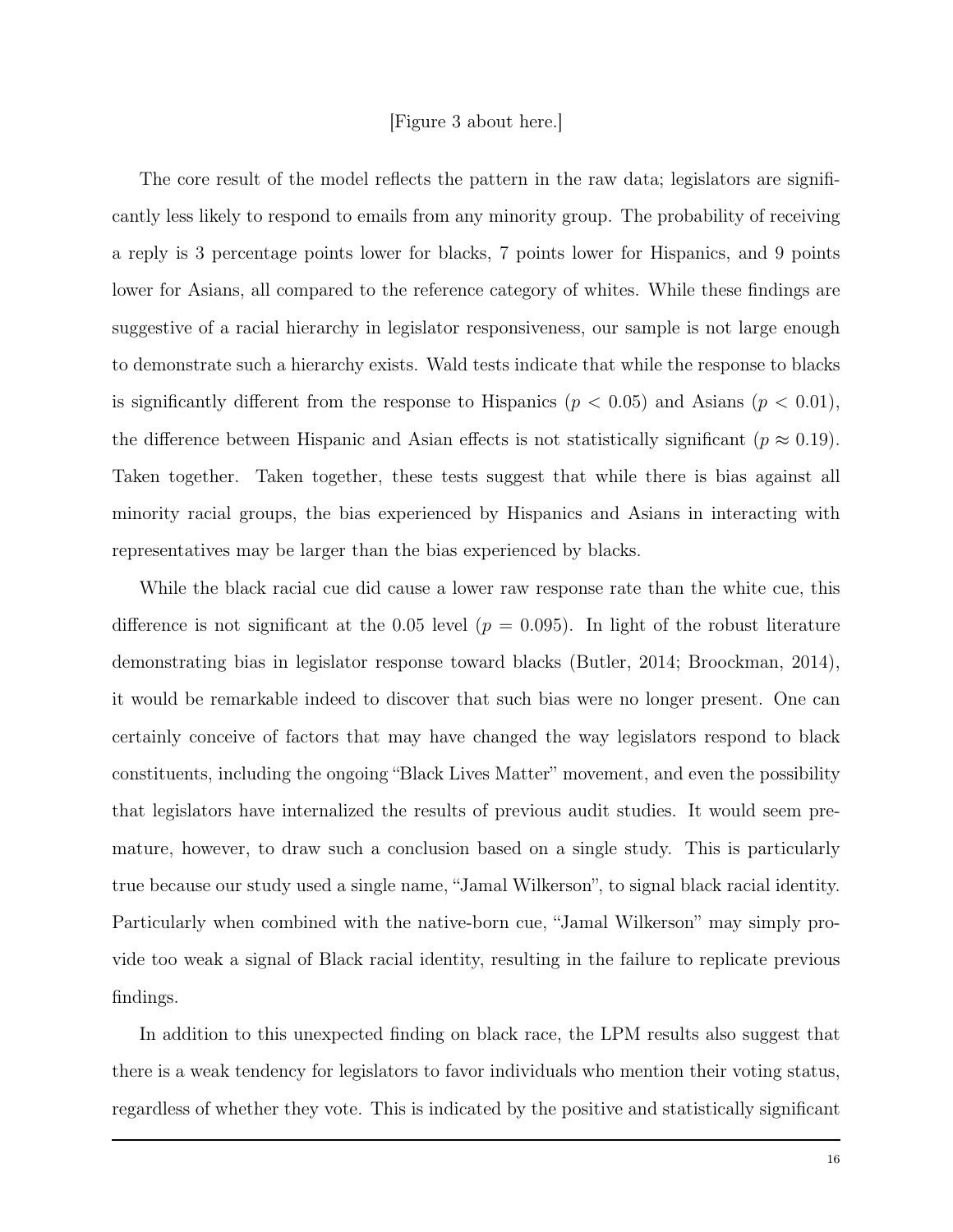coefficient on VOTES CUE  $(p < 0.10)^{18}$  The coefficient for the NO VOTES term is also positive, but the confidence interval around it includes zero. While it might appear that voters are favored over non-voters, the difference between these two terms is not statistically significant ( $p \approx 0.32$ ). Our preferred explanation for this finding is that penalizing constituents who announce that they do not vote carries greater risk, than favoring those who proclaim that they do vote, becuase those who do not vote now may become able to vote in the future. Alternatively, it may be that mentioning voting in any form primes legislators to think about their electoral interests, and thus generates a higher response rate.

Similarly, there is a tendency for legislators to exhibit bias against those who mention their nativity, regardless of whether they are American- or foreign-born. This is indicated by the negative and statistically significant coefficients on both the FOREIGNER CUE  $(p < 0.01)$ and the Native Cue. While we anticipated that the foreign-born would receive a lower response rate, the fact that constituents announcing themselves to be native-born or likewise discriminated against is unexpected. Rather than discard the notion that legislators may favor native-born constituents, we find it more plausible that the particular signal of nativity used (I was born in the US) may have induced bias not related to nativity, but to some other attribute of the constituent.

The expectations outlined above suggest that, beyond the average effects of each cue, certain combinations of cues could be particularly important for responsiveness. This does not, however, appear to be the case. We find little evidence that the effect of any of the experimental cues is conditional on the presence of any other. While the raw data presented in Figure 2 seems to suggest that there are important differences within racial cues based on the presence of nativity and voting cues, these differences are not statistically significant at conventional levels. In this sense, the results suggest that both the unconscious and strategic <sup>18</sup>The signal transmitted to legislators by the voting status treatment may be weakened by the well-known tendency of individuals to exaggerate how often they have voted. Any resulting attenuation would cause us to underestimate the effect of voting status.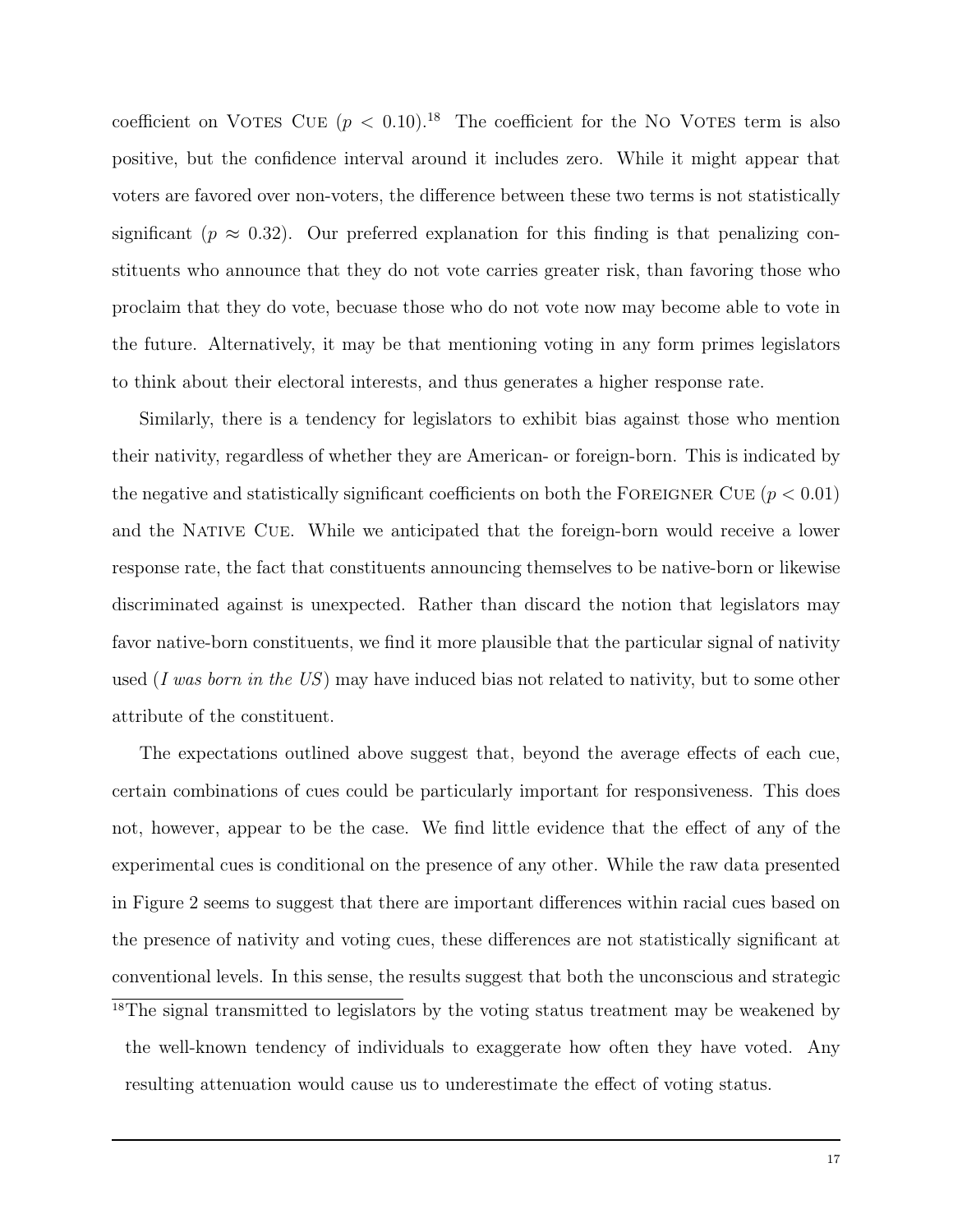calculations that drive legislative responsiveness are less nuanced than theory might suppose. Indeed, it seems as if legislators primarily view their constituents through the lens of race.

#### The partisan logic of discrimination

The sources of diminished responsiveness appear to vary across different racial groups. For Hispanics, nearly all of the diminished responsiveness is concentrated in the behavior of Republican legislators. By contrast, Asian constituents receive responses at roughly the same (low) rate from both Republicans and Democrats. Figure 4 visualizes these results.<sup>19</sup>

### [Figure 4 about here.]

How can we account for this pattern? We posit an informational explanation based on the level of certainty conveyed by each cue. If Hispanic constituents are viewed as being more reliably Democratic, this may make Democratic legislators more likely to respond to these constituents, and lead to a contrasting effect among Republican legislators. If legislators are less certain about the party identification of Asian constituents, neither Republicans nor Democrats can count on them as part of the core constituency. This may lead to lower levels of responsiveness among legislators of both parties.

Of course, these results report a conditional average treatment effect, in which the conditioning variable (partisan status of the legislator) is not randomly assigned. This means that the results are open to confounding by unobserved factors. The advantage of our proposed explanation, however, is that it could be tested in future experiments by varying the partisanship of Asian and Hispanic constituents.

#### Additional Empirical Findings

While our theory focuses on the effects of constituent-level characteristics, we know from previous work that the features of the specific requests made to legislators can also influence <sup>19</sup>Table 3 in Appendix F presents the LPM coefficient estimates and robust standard errors.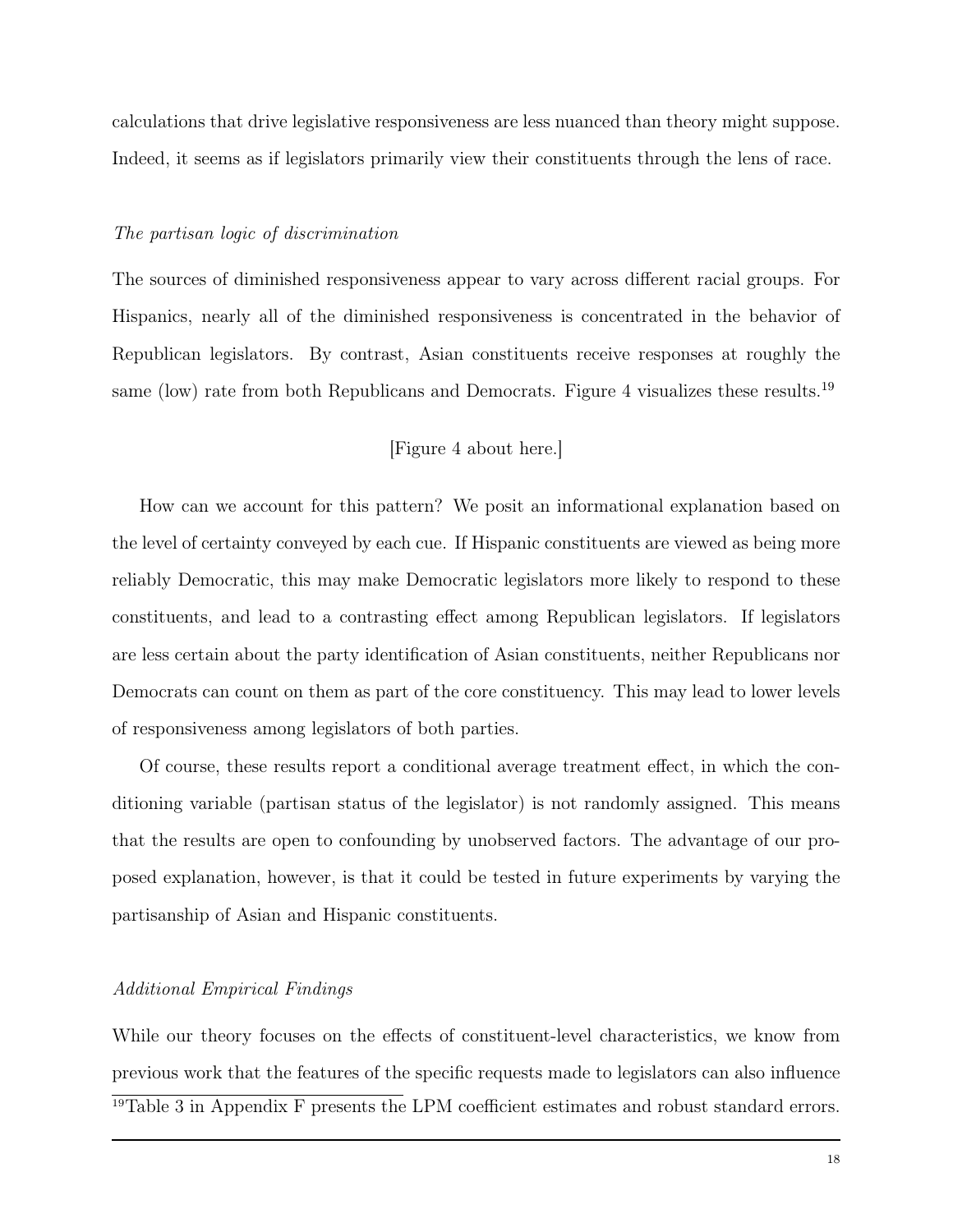responsiveness. Butler, Karpowitz and Pope (2012) show, for example, that legislators are more responsive to service requests than policy requests. Our design allows us to test the extent to which legislators favor certain types of service requests. As shown in Table 1, we randomly asked legislators one of five different questions. One category includes service requests that focus on information about legislative functions: "How can I track the progress of a bill?"; "How can I get a copy of the state budget?"; "Where can I find information on touring the capital?" A second category includes service requests that focus on constituent assistance with other governmental institutions: "I'm having problems with the local government. Can you help?"; "Who can I contact if I have a problem with a state agency?" This second category more closely resembles typical casework requests.

To distinguish if legislators respond to these types of requests differently, we create a Constituent Assistance indicator. It is coded 1 if the email from a hypothetical constituent contains a request for assistance with other government institutions, and 0 otherwise. We then re-estimate the model presented in Figure 3, including this indicator. Figure 5 presents the results of this analysis.<sup>20</sup> The negative and statistically significant ( $p < 0.01$ ) coefficient for this term shows that legislators are less likely to respond to typical casework requests than informational requests; the probability of receiving a response to a casework request is 4 percent lower than the probability of receiving a response to an informational request.

### [Figure 5 about here.]

Beyond its intrinsic interest, by randomly assigning different types of requests, we rule out the possibility that legislators respond differentially to racial minorities because of a presumption that those groups make more burdensome requests for assistance. While we can determine that informational requests receive favorable treatment, our design does not allow us to explain why this is the case. It might be that legislators are less likely to reply to those requests because they impose a higher burden on legislator or staff time. It also might be that <sup>20</sup>Table 4 in Appendix G presents the LPM coefficient estimates and robust standard errors.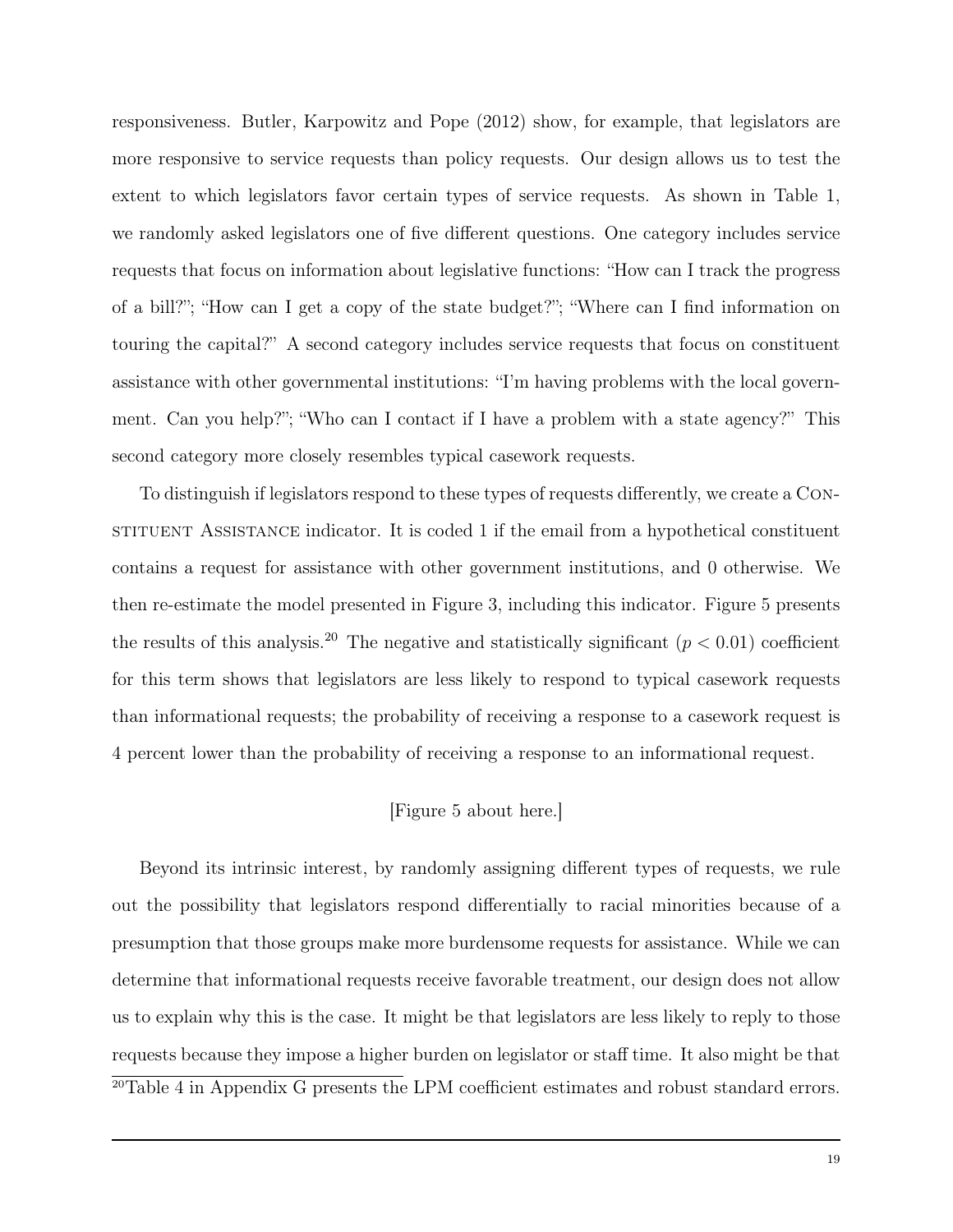these generic requests for assistance are correlated with negative constituent qualities. Future work should investigate why the type of constituent service request influences responsiveness.

#### Confounded cues and the preanalysis plan

Among the more puzzling findings of our experiment, is that signaling that a constituent is native-born leads to response rates that are indistinguishable when compared to a cue that the constituent of foreign-born, and lower than the rate for a control condition in which no information about nativity is delivered. This finding contrasts starkly with the pre-registered expectations that native-born constituents would receive higher responsiveness through both of our proposed theoretical mechanisms. The result is all the more puzzling, in that it does not depend on the characteristics of the constituency or the legislator. Moreover, while the effect of the native-born cue is strongest in the white and Hispanic racial conditions, this interaction between the two conditions is not statistically significant. In short, this finding demands further explanation, which we now present, along with discussion of two relevant methodological points.

We find the most plausible explanation of this finding to be that the specific wording used to deliver the native-born cue (I was born in the  $US$ ) induced legislators to view the constituent as less deserving of response for reasons not directly related to their nativity. While the data do not allow us to explore this conjecture further, we find it substantially more defensible than the main alternative, which is that legislators are intrinsically less responsive to native-born constituents.

The possibility that this cue may have induced some unintended belief in legislators brings up an important general pitfall for studies of this type. Whenever an experimental treatment is delivered via a single verbal cue, the treatment and cue are perfectly confounded and their effects cannot be separated. In order to know whether it is the specific phrase, I was born in the US, or legislators' beliefs about constituents' nativity that led to lower response rates, it would be necessary to use at least one other cue to signal nativity. The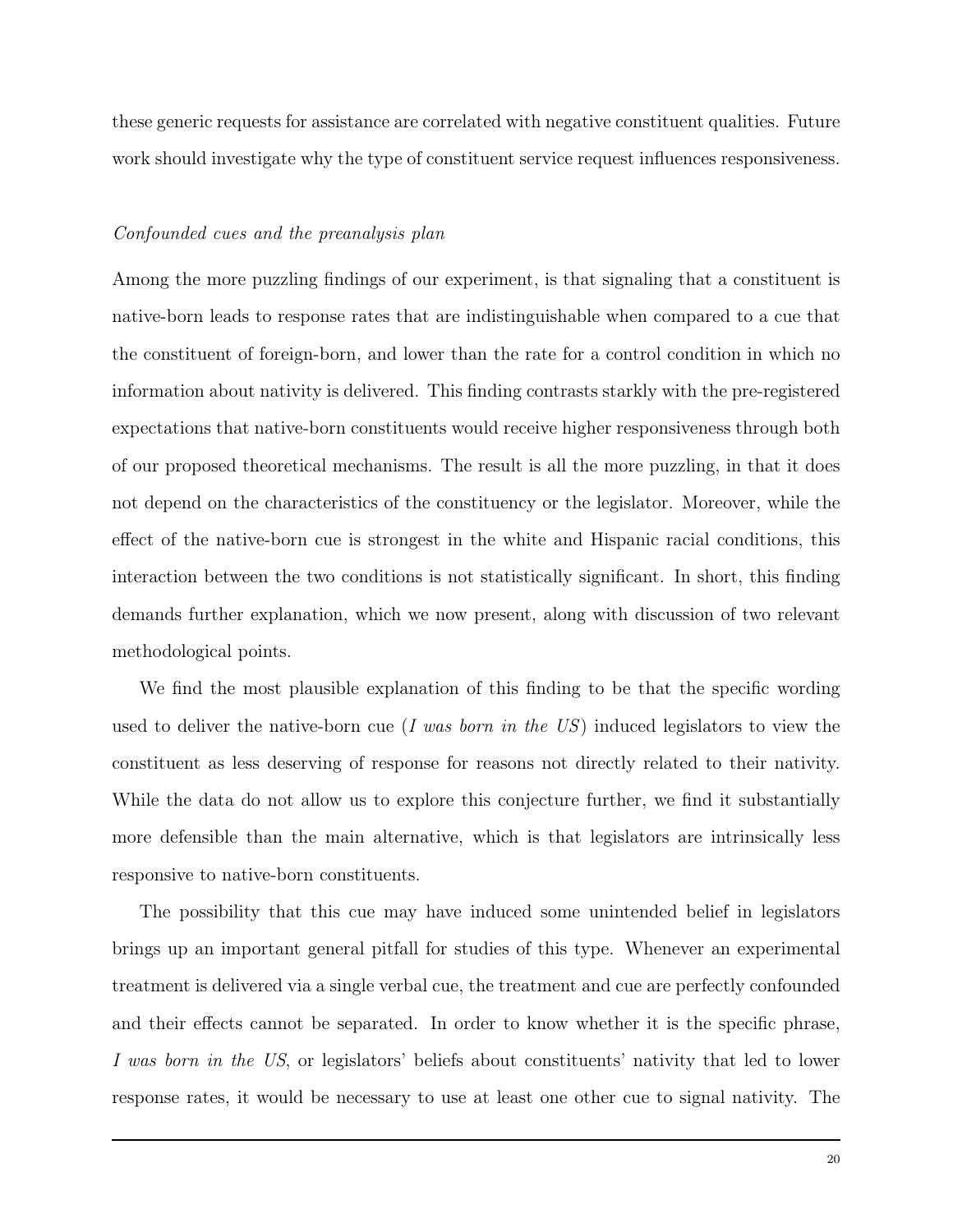same confounding holds true for a single name, rather than a set of names meant to cue the same racial identity (Gaddis, 2014). In effect, the treatment of race becomes confounded by the specific name chosen. Future studies should give careful consideration to gap between the theoretical concepts of interest and the specific experimental cues used to study them.

The finding that stating a constituent was "born in the US" decreases response rates also provides a clear example of the purpose of the pre-analysis plan in preventing the selective presentation of results. Because our design included a control condition in which no information about nativity was signaled, we could have omitted the native-born cue from the analysis and focused on the findings more easily reconciled by our theoretical framework. The existence of a public pre-analysis plan effectively dissuaded us from considering this sort of "fishing" (Humphreys, de la Sierra and van der Windt, 2013).

#### Discussion and Conclusion

This study set out to examine the behavior of elected representatives toward immigrants. By experimentally manipulating the traits of a hypothetical constituent, we sought to determine whether state legislators were motivated by self-interest or bias in responding to requests for constituent services. The results appear to strongly favor the second of these two mechanisms. While constituents who reported that they vote received higher response rates relative to the control condition, those who reported not voting were not penalized through lower responsiveness. Constituents who reported being native-born received response rates on par with those who signaled they were foreign-born. In short, experimental cues intended to alter the rational calculations of self-interested legislators did not induce behavior consistent with that explanation.

The findings not only show that Hispanic and Asian constituents are less likely to receive responses to their requests for constituent services, but they also reveal a surprising partisan logic to this discrimination. Bias towards Hispanics is concentrated among Republican legislators, while bias towards Asians is present in representatives of both major parties. The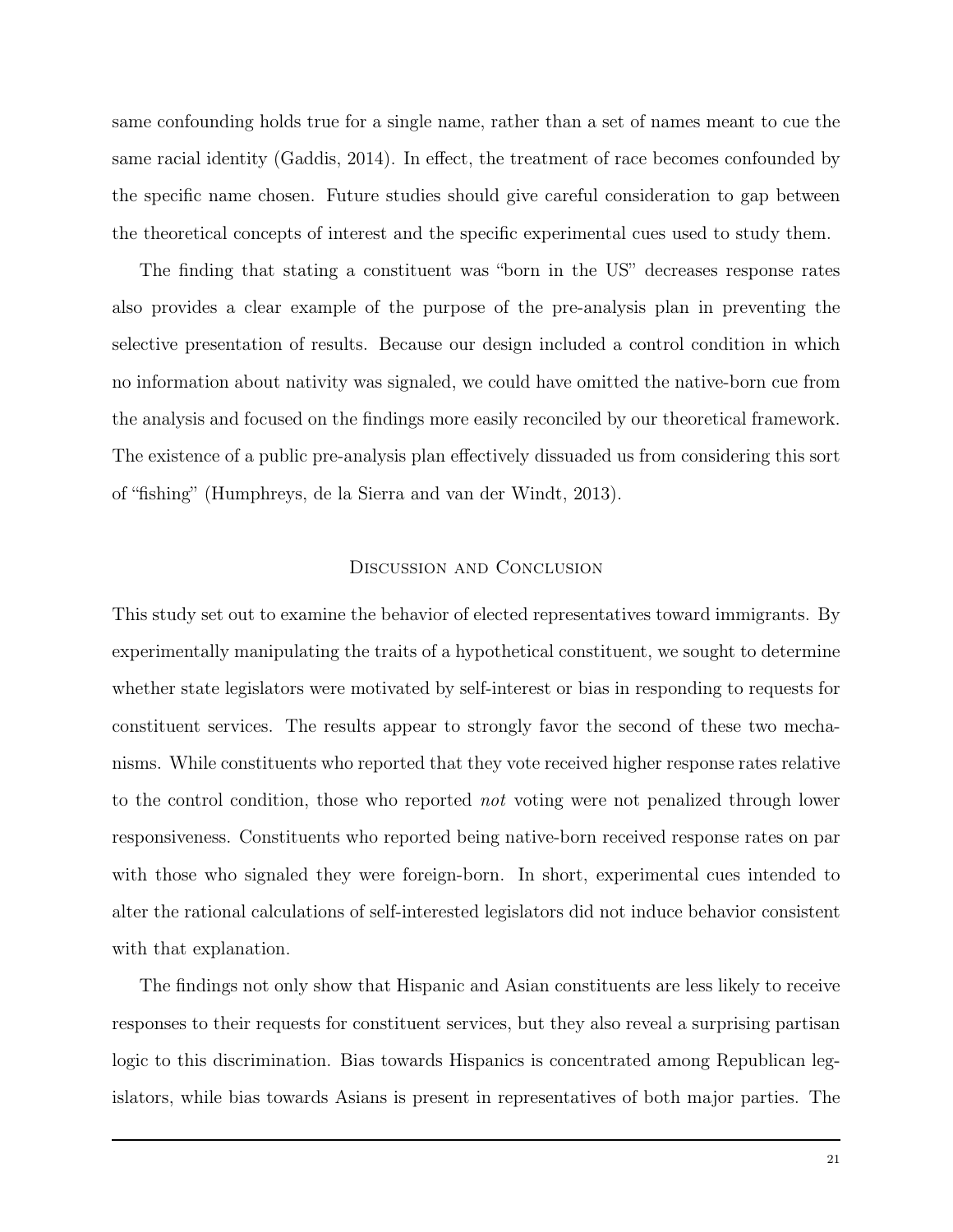terms Latino and Asian encompass a wide and diverse array of different ethnicities, each with their own distinct political, social, and economic qualities (Ramakrishnan et al., 2016; Stepler and Brown, 2016). While our experiment did not explore the differences between different ethnic groups among Asians and Latinos, research has shown there to be a tendency for white Americans to treat both Asians and Latinos as a single entity (Carter and Perez, 2016). It is likely that different Asian and Latino ethnic groups may also suffer from the same kind of discrimination we observe in this paper, although examining inter-ethnic differences in legislator response is an opportunity for further study.

In designing this experiment, our primary aim was to learn about the mechanisms that drive legislator responsiveness. While the results presented above provide important insight into this process, there are at least two ways in which future research could build upon our study to explore these mechanisms more carefully.

The self interest mechanism should, in theory, operate differently in legislators facing term limits than in those who are still eligible to run for reelection. While we could have compared treatment effects between those states that do and do not have term limits, such a comparison is likely to be confounded by other factors that distinguish those groups of states. A more rigorous test of this hypothesis would involve information about the career trajectory of each legislator, to determine whether she has termed out of the house in which she currently serves, and whether she is eligible to run for office in another chamber. Legislative biographies of this sort are not available to us. However, a study that incorporated this information would provide even greater insight into the importance of self interest for legislative responsiveness to immigrants.

Turning to the second mechanism, bias is typically defined with reference to an outgroup that is somehow excluded from the mainstream. While we uncover strong evidence of bias, we are not able to determine whether legislators who themselves belong to racial minorities are more responsive to minority constituents. Again, data limitations prevent us from pursuing this hypothesis in an adequately rigorous way. While there are some publicly available data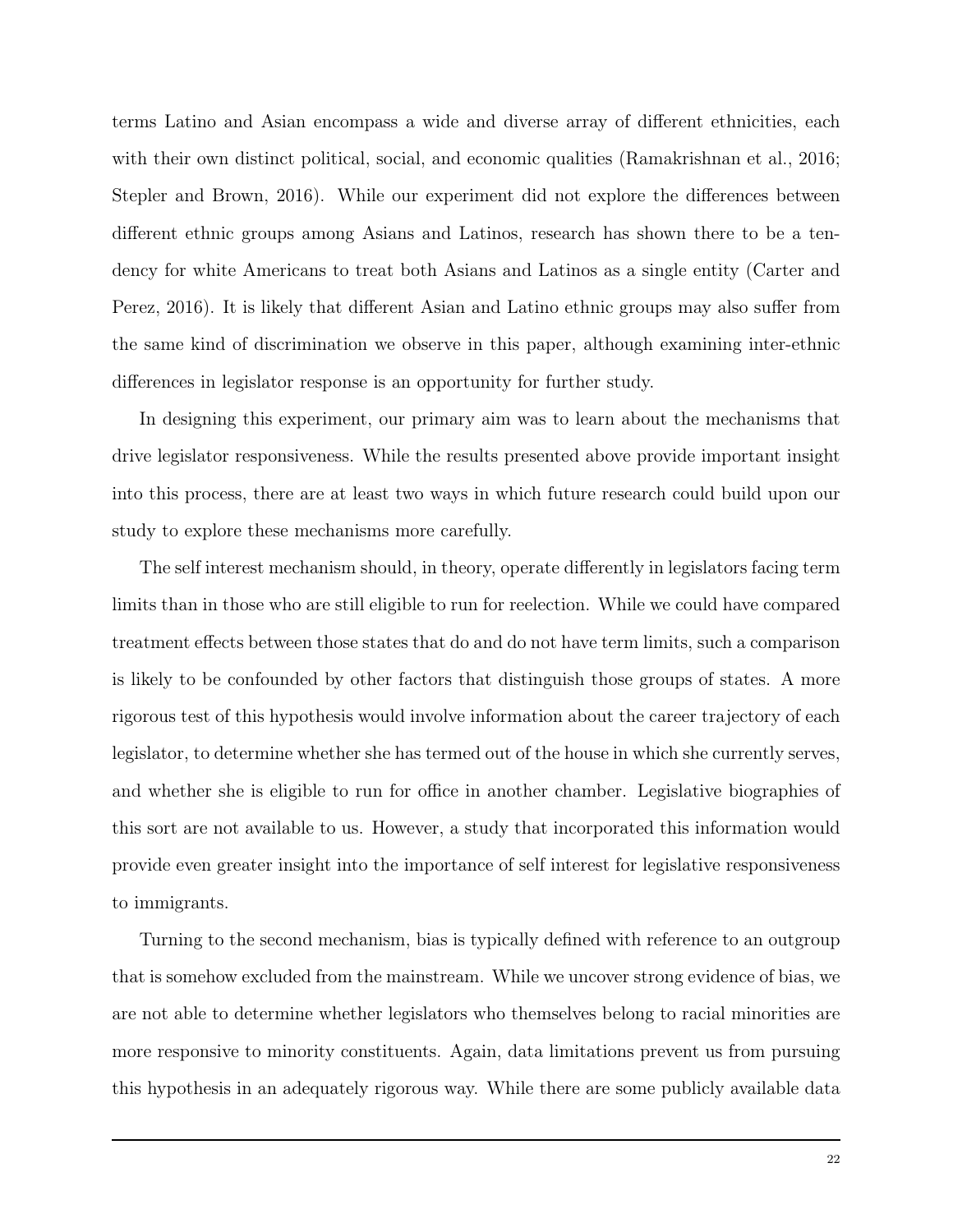on the racial identities of legislators for the period in question, these data are incomplete. Moreover, issues of measurement error in the racial categorization of legislators demand close attention, and we lack a transparently constructed data set in order to assess the sources of such error. Future research that resolves these data issues will be essential in determining the nature of bias in legislative responsiveness.

The findings of our study provide additional support for the increased scrutiny that the "model minority" image has recently received. While Asian-Americans have long been considered a privileged "model minority" (Chou and Feagin, 2008), the results represent a strong empirical case that Asians still face discrimination in the important areas of political access and representation. These results further point to a more complex racial dynamic for Asians in American politics, who are often stereotyped as a community as having desirable valence qualities (Bobo, 2011; Bowler and Segura, 2011). While there is evidence that these valence qualities are imputed to Asian candidates (Visalvanich, 2016), the findings suggest that those positive stereotypes do not necessarily lead to higher quality representation for Asian communities. This discrepancy may be a source of political disaffection for Asian communities (Hajnal and Lee, 2011) and could also explain why Asians prioritize descriptive representation (Vo, 2004).

The results for Hispanic constituents, on the other hand, indicate a larger ethnic politicization of Hispanics. The strength of Latino partisanship has grown in the last eight years, with growing numbers of Latinos supporting Democrats and identifying with the Democratic Party (Pantoja, N.d.; Lopez et al., 2016). In the aftermath of the 2012 U.S. presidential election, many observers asserted that Republicans needed to expand their political outreach to Hispanic groups in order to remain competitive at the national level. The results indicate that Republican disaffection from Hispanics is a systemic problem that reaches down to the state legislative level, and could complicate the party's efforts to make appeals to this growing part of the electorate. Garcia-Bedolla (2005) found that Hispanics in Los Angeles were more inclined towards the Democratic Party after having perceived the California Republi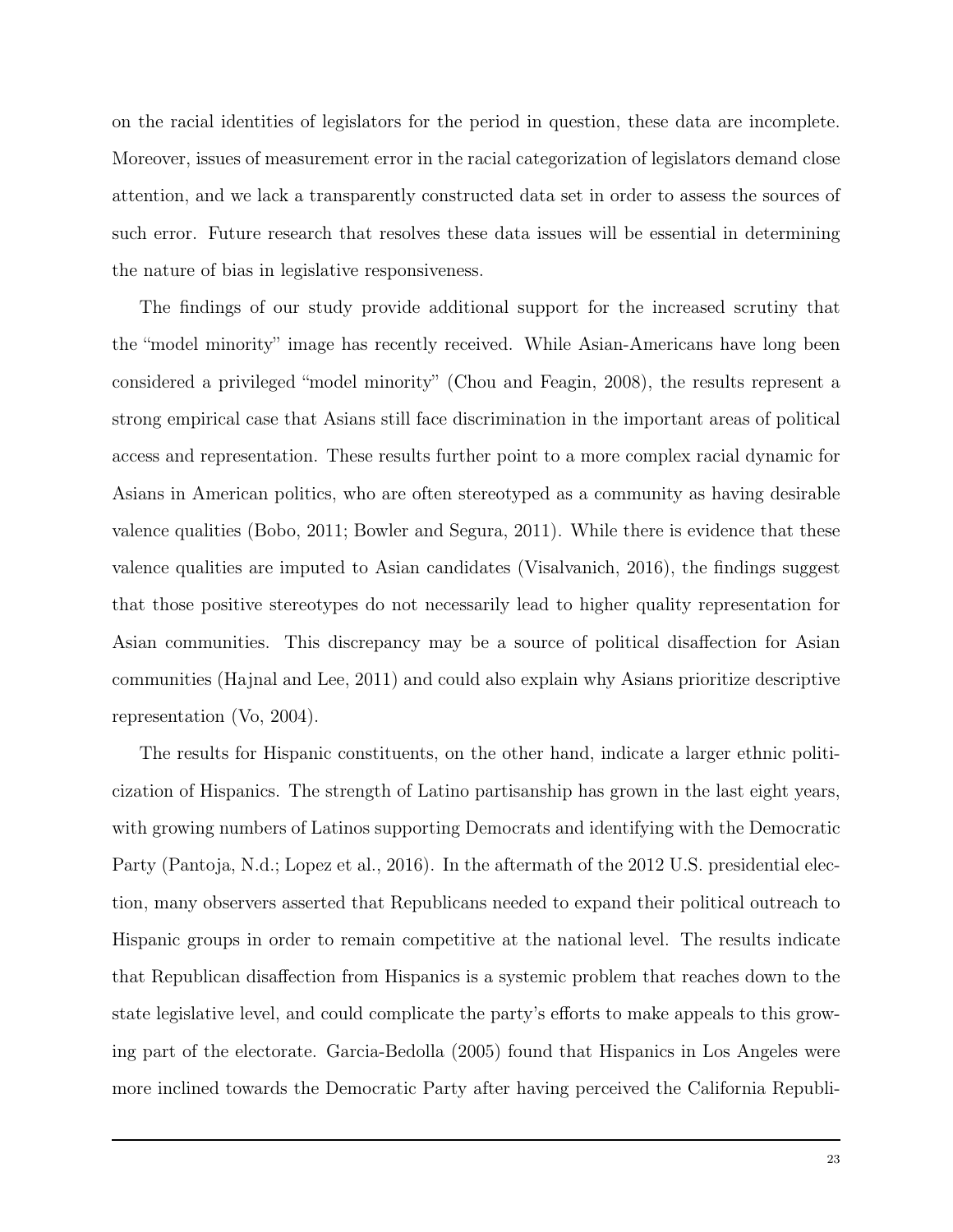can Party as being hostile to their communities, a trend that has continued at the national level (Abrajano and Alvarez, 2010; Hajnal and Lee, 2011). Lack of political responsiveness by state legislators to Hispanic constituents could also contribute to growing Hispanic disaffection with the GOP at the state level, which, in turn, could begin to influence legislative and executive races in GOP-dominated states with growing Hispanic populations, such as Arizona, Texas, or Florida.

Finally, the results for blacks are suggestive of a racial hierarchy in the behavior of elected representatives. While the results are certainly not sufficient to question the well-established finding that representatives are less responsive to black constituents, the evidence suggests that the degree of this bias may be less extreme than that encountered by Hispanics and Asians. One possible explanation for this distinction between minority groups is that, on average, blacks have a greater propensity to participate and vote than Asians and Hispanics (Hajnal, 2010). Further research will be required to establish the robustness of this racial hierarchy in representative behavior, particularly in light of the earlier discussion about confounded cues. Nevertheless, the results provide a provocative counterpoint to the traditional racial convention that sees black Americans as receiving most of the political discrimination in America. We have shown that race and ethnicity remain a dynamic factors in American politics, whose impacts may change dramatically depending on context. As America becomes a more multi-racial country, understanding the contours and consequences of discrimination will require a complex and multi-dimensional understanding of race.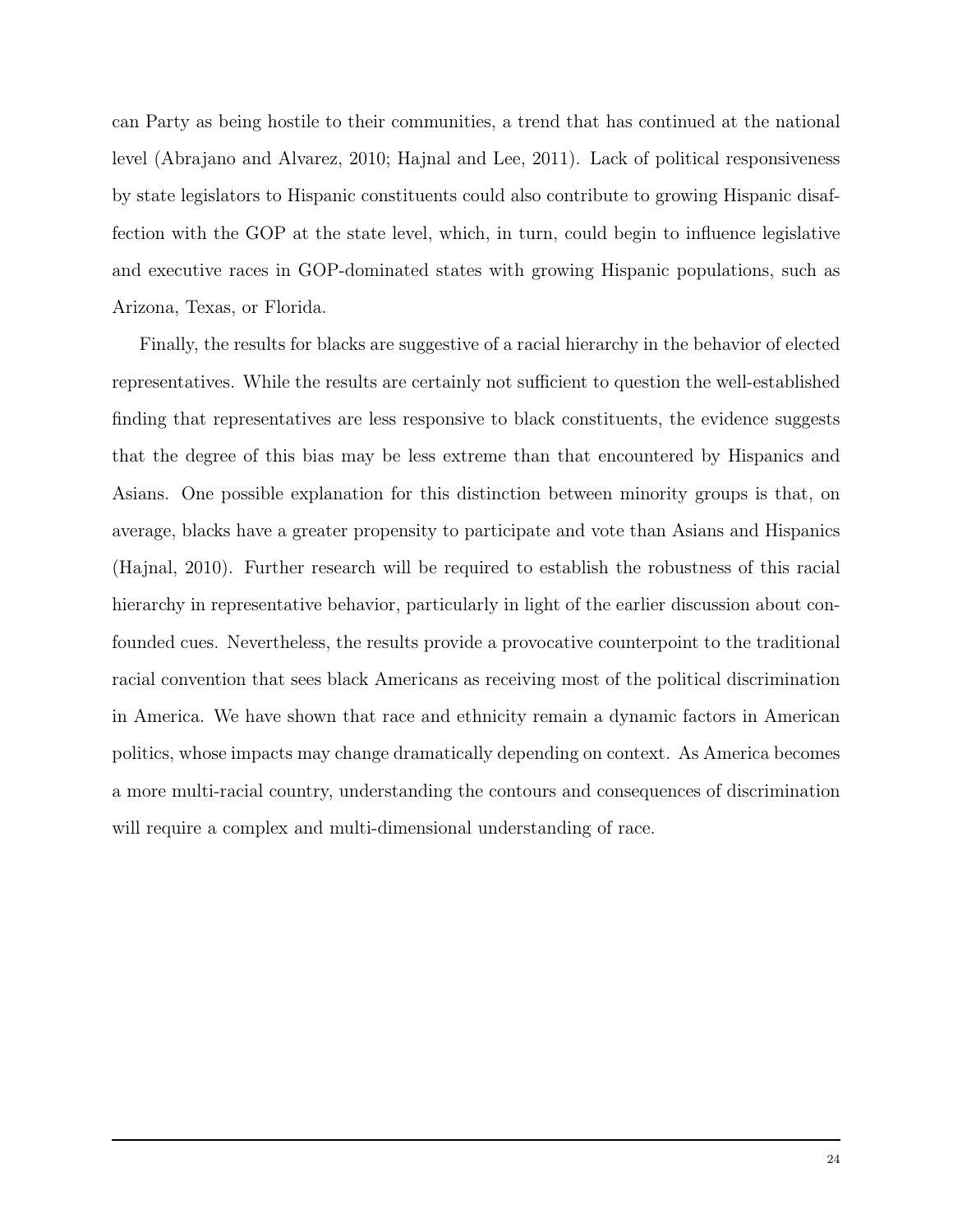#### **REFERENCES**

- Abrajano, Marisa A. and Michael M. Alvarez. 2010. New Faces, New Voices: The Hispanic Electorate in America. Princeton: Princeton University Press.
- Angrist, Joshua D and Jörn-Steffen Pischke. 2008. Mostly Harmless Econometrics: An Empiricist's Companion. Princeton, NJ: Princeton University Press.
- Bertrand, Marianne and Sendhil Mullainathan. 2004. "Are Emily and Greg More Employable Than Lakisha and Jamal? A Field Experiment on Labor Market Discrimination." American Economic Review 94(4):991–1013.
- Bobo, Lawrence. 2011. Racial Attitudes and Relations at the Close of the Twentieth Century. In America Becoming: Racial Trends and Their Consequences, ed. Neil Smelser, William Julius Wilson and Faith Mitchell. National Academies Press.
- Bowler, Shaun and Gary M. Segura. 2011. The Future is Ours: Minority Politics, Political Behavior, and the Multiracial Era of American Politics. Sage Publications.
- Broockman, David E. 2013. "Black politicians are more intrinsically motivated to advance Blacks' interests: A field experiment manipulating political incentives." American Journal of Political Science 57(3):521–536.
- Broockman, David E. 2014. "Distorted communication, unequal representation: constituents communicate less to representatives not of their race." American Journal of Political Science 58(2):307–321.
- Butler, Daniel M. 2014. Representing the Advantaged: How Politicians Reinforce Inequality. Cambridge University Press.
- Butler, Daniel M and Charles Crabtree. 2018. "Moving Beyond Measurement: Adapting Audit Studies to Test Bias-Reducing Interventions." Journal of Experimental Political Science .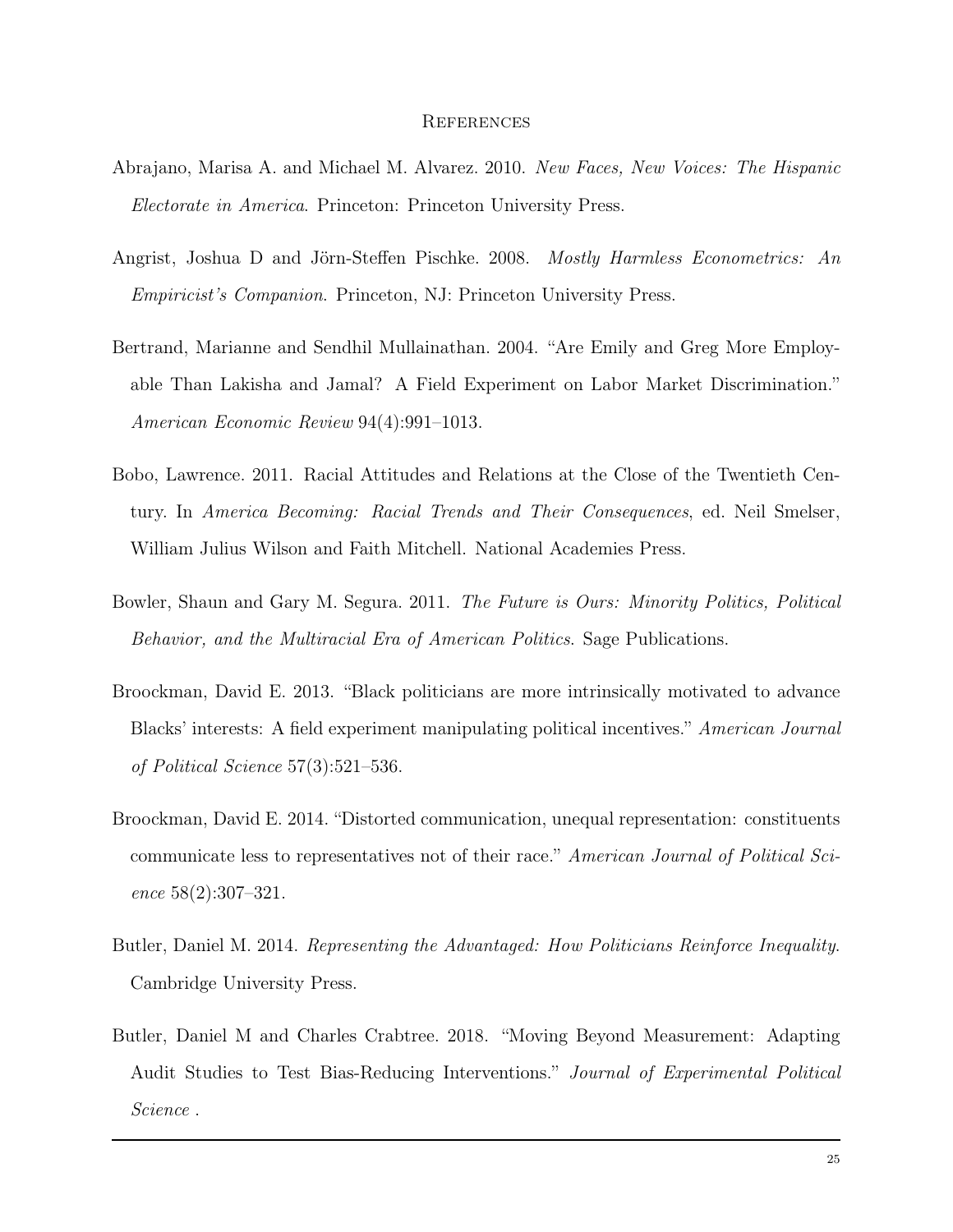- Butler, Daniel M, Christopher F Karpowitz and Jeremy C Pope. 2012. "A field experiment on legislators' home styles: service versus policy." The Journal of Politics 74(02):474–486.
- Butler, Daniel M and David E Broockman. 2011. "Do politicians racially discriminate against constituents? A field experiment on state legislators." American Journal of Political Science 55(3):463–477.
- Cameron, Charles, David Epstein and Sharyn O'Halloran. 1996. "Do Majority-Minority Districts Maximize Substantive Black Representation in Congress?" American Political Science Review 90(4):794–812.
- Campbell, Angus, Philip E Converse, Warren E. Miller and Donald E Stokes. 1960. The American Voter. New York: John Wiley & Sons, Inc.
- Carter, Niambi M. and Efren O. Perez. 2016. "Race and Nation: How Racial Hierarchy Shapes National Attachments." Political Psychology 37(4):497–513.
- Casellas, Jason. 2007. "Latino Representation in Congress: To What Extent Are Latinos Substantively Represented?" Latino Politics: Identity, Mobilization, and Representation pp. 219–31.
- Chou, Rosalind S. and Joe R. Feagin. 2008. The Myth of the Model Minority: Asian Americans Facing Racism. Paradigm Publishers.
- Costa, Mia. N.d. "How Responsive are Political Elites? A Meta-Analysis of Experiments on Public Officials." . Forthcoming.
- Crabtree, Charles. 2018. An Introduction to Email Audit Studies. In Audit Studies: Behind the Scenes with Theory, Method, and Nuance, ed. S. Michael Gaddis. Methodos Series Springer.
- Fenno, Richard F. 1978. Home Style: House Members in their Districts. Boston: Little Brown.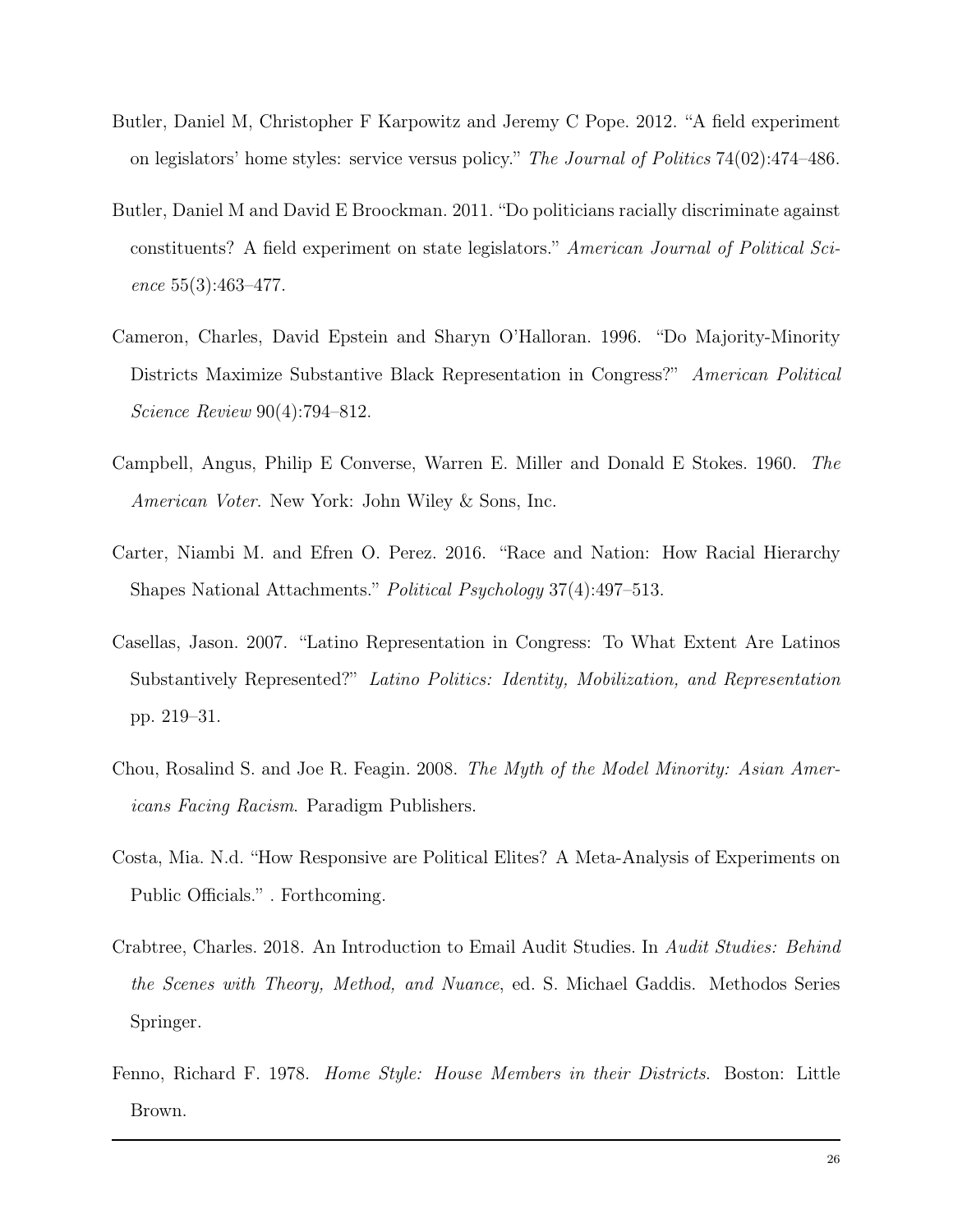- Fiorina, Morris P. 1977. "The Case of the Vanishing Marginals: the Bureaucracy Did It." American Political Science Review 71:177–81.
- Fiorina, Morris P. 1981. "Some Problems in Studying the Effects of Resource Allocation in Congressional Elections." American Journal of Political Science 25:543–567.
- Foundation, Sunlight. 2016. "RSunlight.". URL: https://cran.r-project.org/web/packages/rsunlight/rsunlight.pdf
- Gaddis, S Michael. 2014. "Discrimination in the credential society: An audit study of race and college selectivity in the labor market." Social Forces p. soul11.
- Gaddis, S Michael and Raj Ghoshal. 2015. "Arab American Housing Discrimination, Ethnic Competition, and the Contact Hypothesis." The ANNALS of the American Academy of Political and Social Science 660(1):282–299.
- Garcia-Bedolla, Lisa. 2005. Fluid Borders: Latino Power, Identity, and Politics in Los Angeles. Los Angeles: University of California Press.
- Gerber, Alan S and Donald P Green. 2012. Field experiments: Design, analysis, and interpretation. WW Norton.
- Grose, Christian R. 2011. Congress in black and white: Race and representation in Washington and at home. Cambridge University Press.
- Grose, Christian R. 2014. "Field Experimental Work on Political Institutions." Annual Review of Political Science 17.
- Hajnal, Zoltan L. 2010. America's Uneven Democracy. Cambridge University Press.
- Hajnal, Zoltan L and Taeku Lee. 2011. Why Americans Don't Join the Party: Race, Immigration, and the Failure (of Political Parties) to Engage the Electorate. Princeton University Press.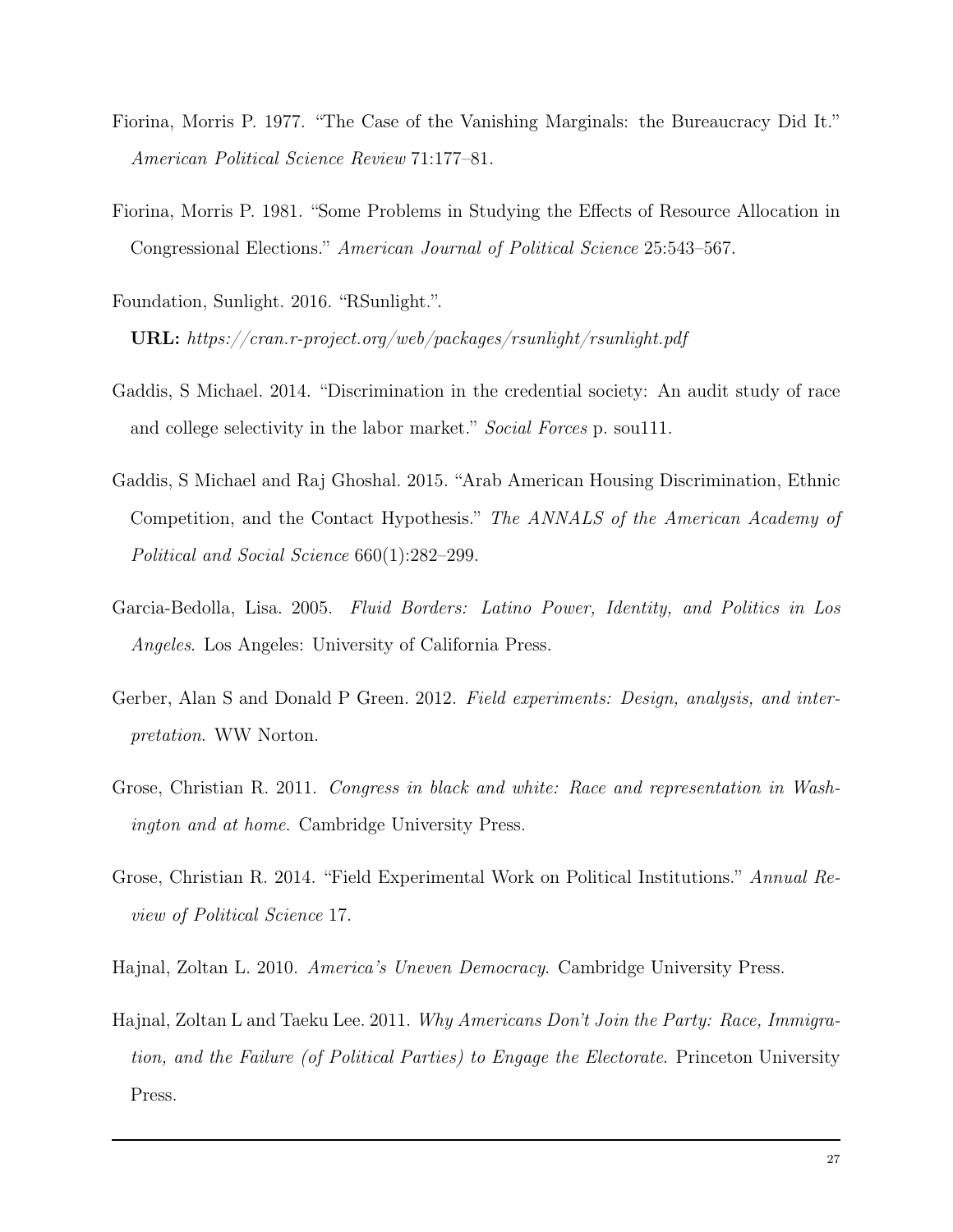- Hero, Rodney E. and Caroline J. Tolbert. 1995. "Latinos and Substantive Representation in the U.S. House of Representatives: Direct, Indirect, or Nonexistent?" American Journal of Political Science 39(3):640–652.
- Humphreys, Macartan, Raul Sanchez de la Sierra and Peter van der Windt. 2013. "Fishing, Commitment, and Communication: A Proposal for Comprehensive Nonbinding Research Registration." Annual Review of Political Science 21:1–20.
- Janusz, Andrew and Nazita Lajevardi. 2016. "The Political Marginalization of Latinos: Evidence from Three Field Experiments." Working paper.
- Johannes, John and John C McAdams. 1981a. "The Congressional Incumbency Effect: Is it Casework, Policy Compatibility, or Something Else?" American Journal of Political Science 25:512–542.
- Johannes, John and John C McAdams. 1981b. "Does Casework Matter? A Reply to Fiorina." American Journal of Political Science 25:581–604.
- Juenke, Eric Gonzalez and Robert R. Pruehs. 2012. "Irreplaceable Legislators? Rethinking Minority Representatives in the New Century." American Journal of Political Science 56(3):705–715.
- Kim, Claire Jean. 1999. "The Racial Triangulation of Asian Americans." Politics Society  $27(107):105-138.$
- Kinder, Donald R. and Cindy D. Kam. 2009. Us Against Them: Ethnocentric Foundations of American Opinion. Chicago: University of Chicago Press.
- Leveck, Brad L and Henry A Kim. 2013. "Money, Reputation, and Incumbency in U.S. House Elections, or Why Marginals Have Become More Expensive." American Political Science Review 107(3).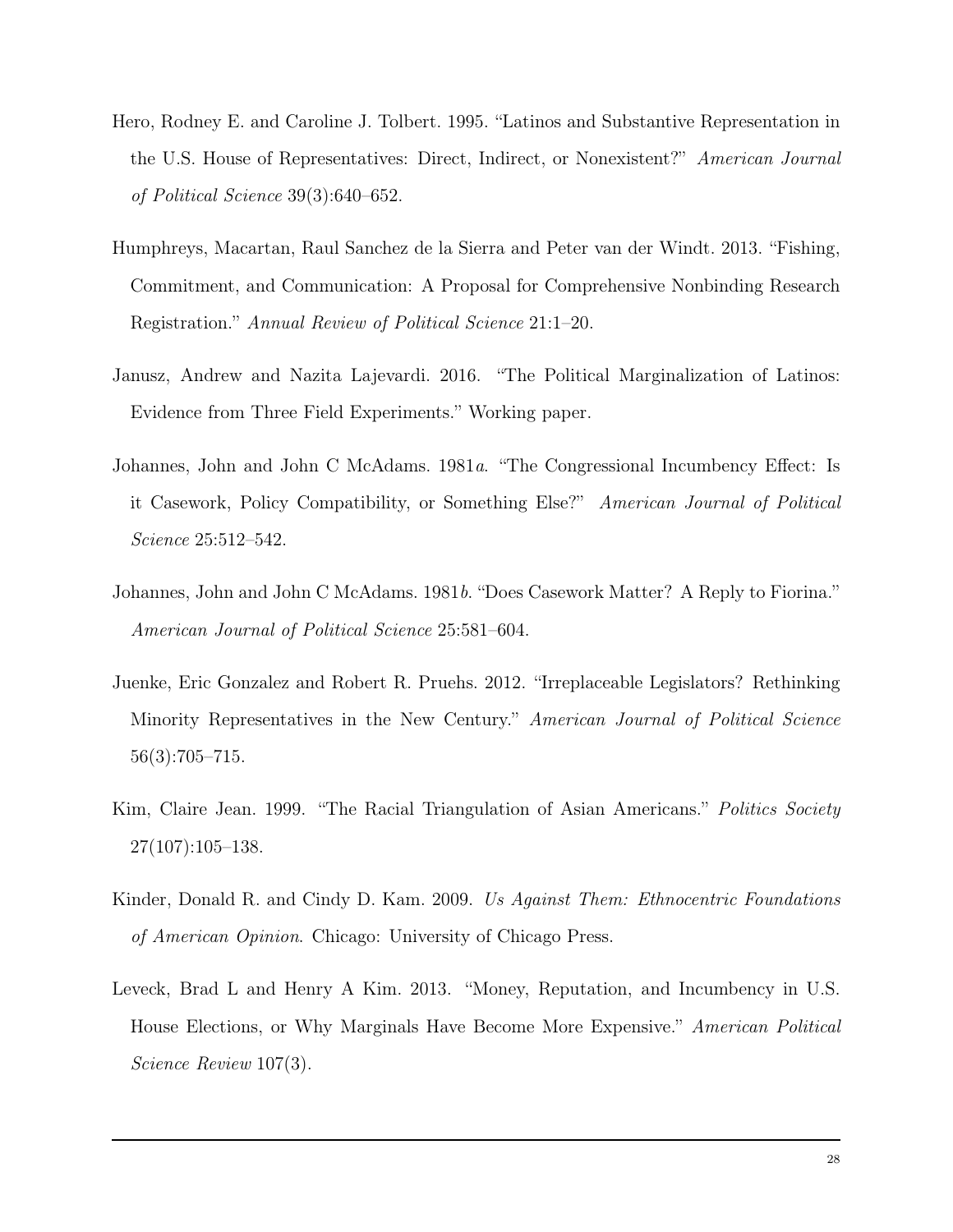- Lin, Winston and Donald P Green. 2015. "Standard Operating Procedures: A Safety Net for Pre-Analysis Plans." Berkeley. Retrieved from www. stat. berkeley. edu/ $\tilde{\phantom{a}}$  winston/sopsafety-net. pdf (2014). Promoting transparency in social science research. Science (New York,  $NY$ ) 343(6166):30-1.
- Lopez, Mark Hugo, Ana Gonzalez-Berrera, Jens Manuel Krogstad and Gustavo Lopez. 2016. Democrats Maintain Edge as Party 'More Concerned' for Latinos, but Views Similar to 2012. Technical report Pew Research Center.
	- URL: http://www.pewhispanic.org/2016/10/11/democrats-maintain-edge-as-party-moreconcerned-for-latinos-but-views-similar-to-2012/
- Lublin, David. 1999. "Racial Redistricting and African-American Representation: A Critique of "Do Majority-Minority Districts Maximize Substantive Black Representation in Congress?"." American Political Science Review 93(1):183–186.
- Mansbridge, Jane. 1999. "Should Blacks Represent Blacks and Women Represent Women? A Contingent "Yes"." Journal of Politics 61(3):628–657.
- Mayhew, David. 1974. Congress: The Electoral Connection. Yale University Press.
- McCarty, Nolan, Keith T Poole and Howard Rosenthal. 2006. Polarized America: The Dance of Ideology and Unequal Riches. MIT Press.
- Mendez, Matthew S. 2013. "Who Represents the Interests of Undocumented Latinos? A Field Experiment of State Legislators." Manuscript, University of Southern California .
- Pantoja, Adrian D. N.d. "Latino Voters are more partisan and energized in 2016 than in 2012.".
	- URL: http://www.latinodecisions.com/blog/2016/09/21/latino-voters-are-more-partisanand-energized-in-2016-than-in-2012/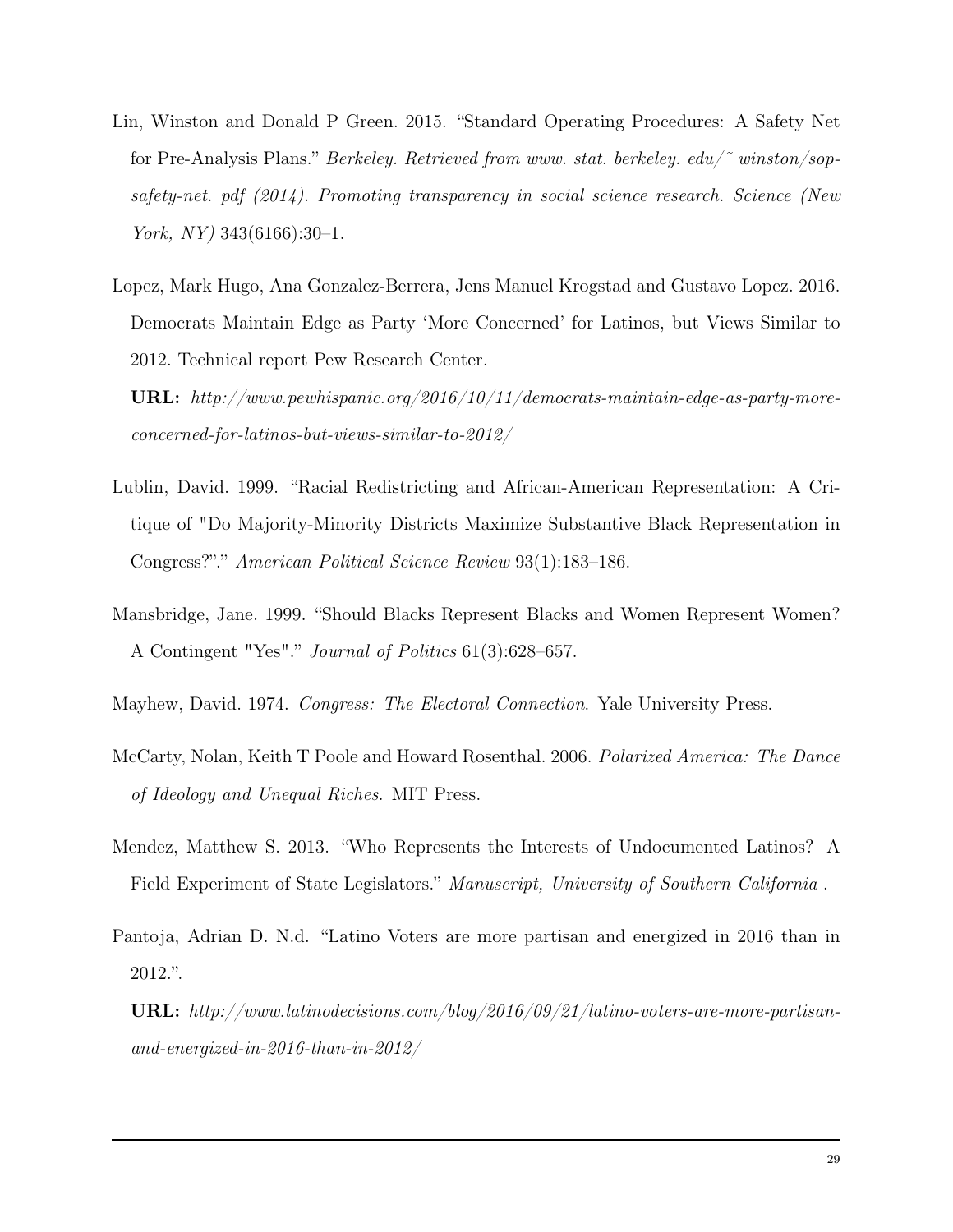- Parry, Janine, Jay Barth, Martha Kropf and E. Torrence Jones. 2008. "Mobilizing the Seldom Voter: Campaign Contact and Effects in High-Profile Elections." Political Behavior 30(1):97–113.
- Ramakrishnan, Karthick S., Janelle Wong, Taeku Lee and Jennifer Lee. 2016. "Asian American Voices in the 2016 Election.".
- Rouse, Stella M. 2013. Latinos in the Legislative Process: Interests and Influence. New York: Cambridge University Press.
- Stepler, Renee and Anna Brown. 2016. Statistical Portrait of Hispanics in the United States. Technical report Pew Research Center.
- Swain, Carol M. 1993. Black Faces, Black Interests: The Representation of African Americans in Congress. Cambridge, MA: Harvard University Press.
- Tate, Katherine. 2003. Black Faces in the Mirror: African Americans and Their Representatives in the U.S. Congress. Princeton, NJ: Princeton University Press.
- Tausanovitch, Chris and Christopher Warshaw. 2015. "Does the Spatial Proximity Between Legislators and Voters Affect Voting Decisions in U.S. House Elections?".
- Visalvanich, Neil. 2016. "Asian Candidates in America: The Surprising Effects of Positive Racial Stereotyping." Political Research Quarterly 70(68-81). Forthcoming.
- Vo, Linda Trinh. 2004. Mobilizing an Asian American Community. Philadelphia, PA: Temple University Press.
- Wong, Janelle, S. Karthick Ramakrishnan, Taeku Lee and Jane Junn. 2011. Asian American Political Participation: Emerging Constituents and Their Political Identities. New York City, NY: Russell Sage Foundataion.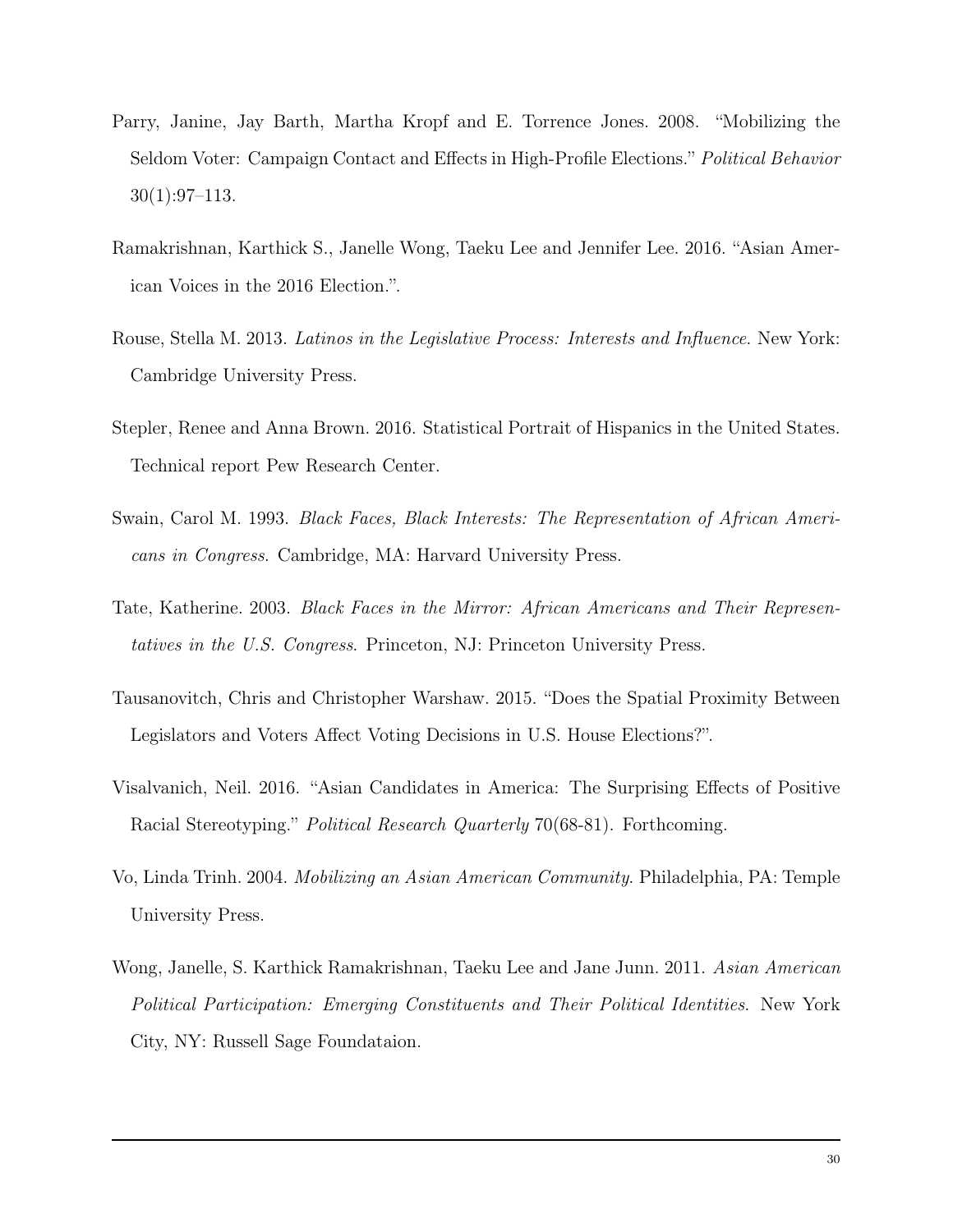- Wong, Tom K., Nazita Lajevardi and Mike Nicholson. 2017. Immigrants, Citizens, and (Un)Equal Representation: A Randomized Field Experiment. In The Politics of Immigration: Partisanship, Demographic Change, and American National Identity, ed. Tom K. Wong. Oxford University Press.
- Wooldridge, Jeffrey M. 2010. Econometric Analysis of Cross Section and Panel Data. Cambridge, MA: MIT Press.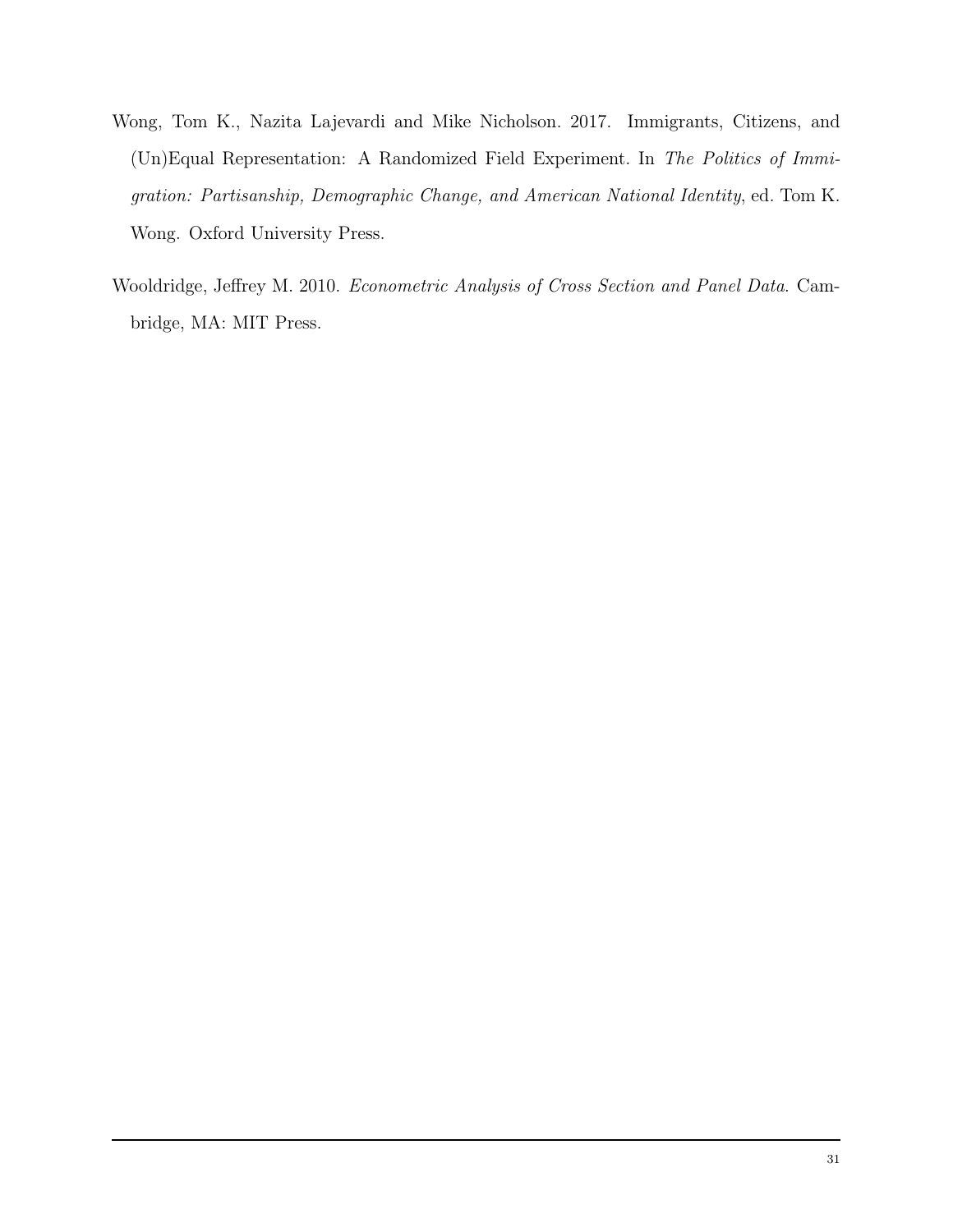Tables and Figures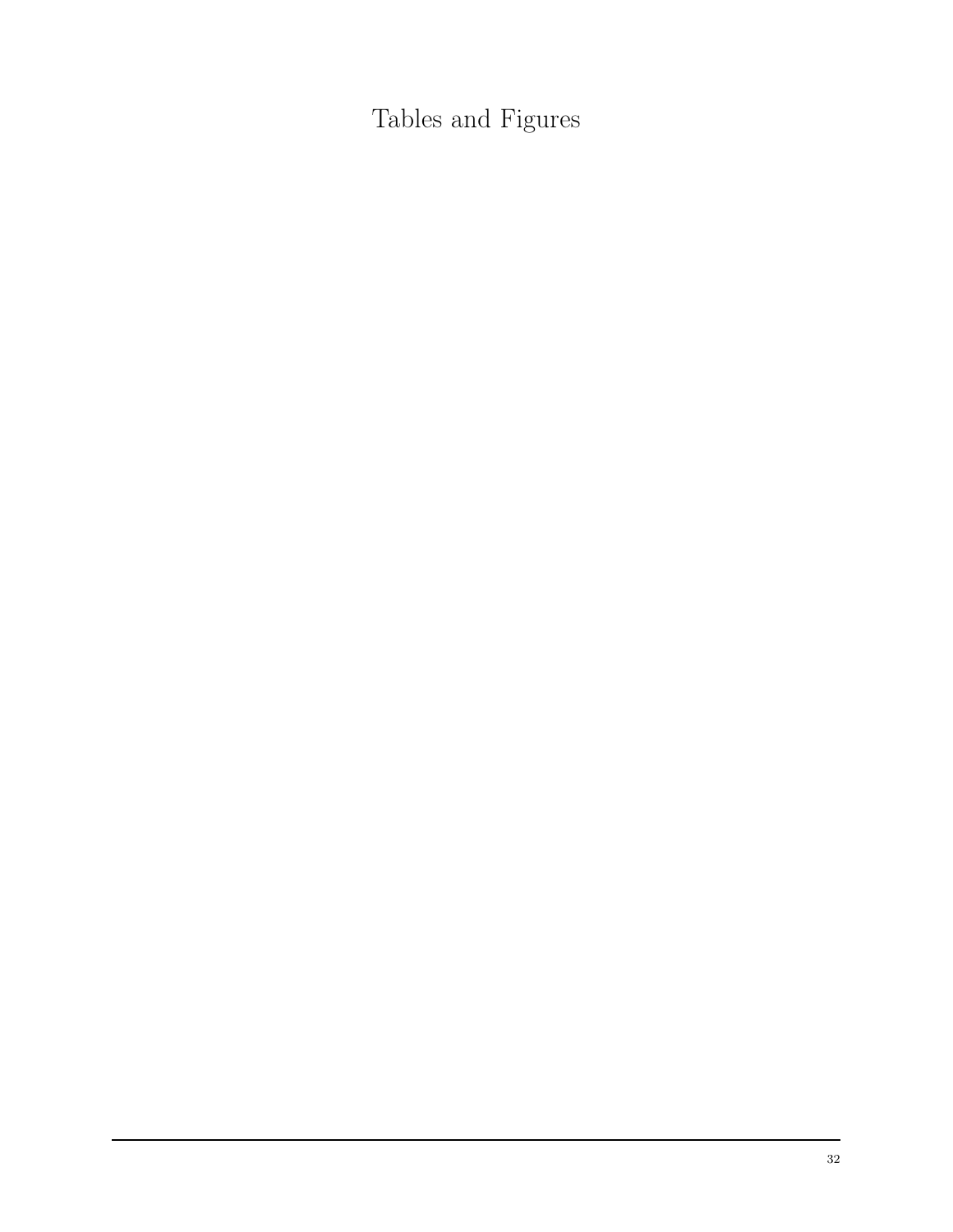Figure 1: Possible Instance of Email Text

Dear Representative Smith, Who can I contact if I have a problem with a state agency? I vote and hope to hear from you soon.

Sincerely, Jamal Wilkerson

Note: One possible email sent to state legislators.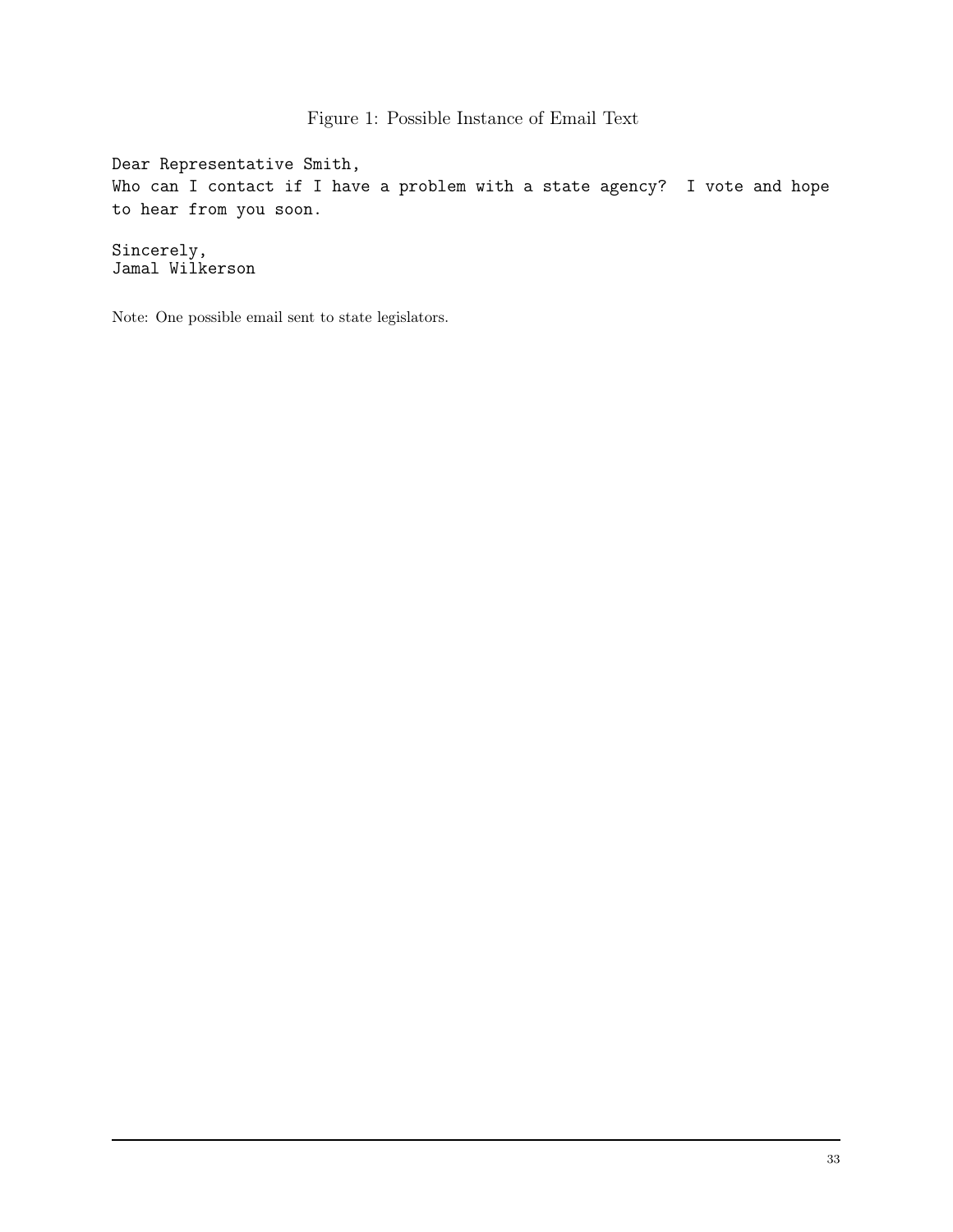# Table 1: Request texts

| Subject line               | Question                                                     |  |
|----------------------------|--------------------------------------------------------------|--|
| Question about legislation | How can I track the progress of a bill?                      |  |
| Problem with state agency  | Who can I contact if I have a problem with a state agency?   |  |
| Capitol tour               | Where can I find information on touring the Capitol?         |  |
| Local government issue     | I'm having problems with the local government. Can you help? |  |
| State budget               | How can I get a copy of the state budget?                    |  |

Note: Text of requests delivered to legislators, along with the corresponding email subject line.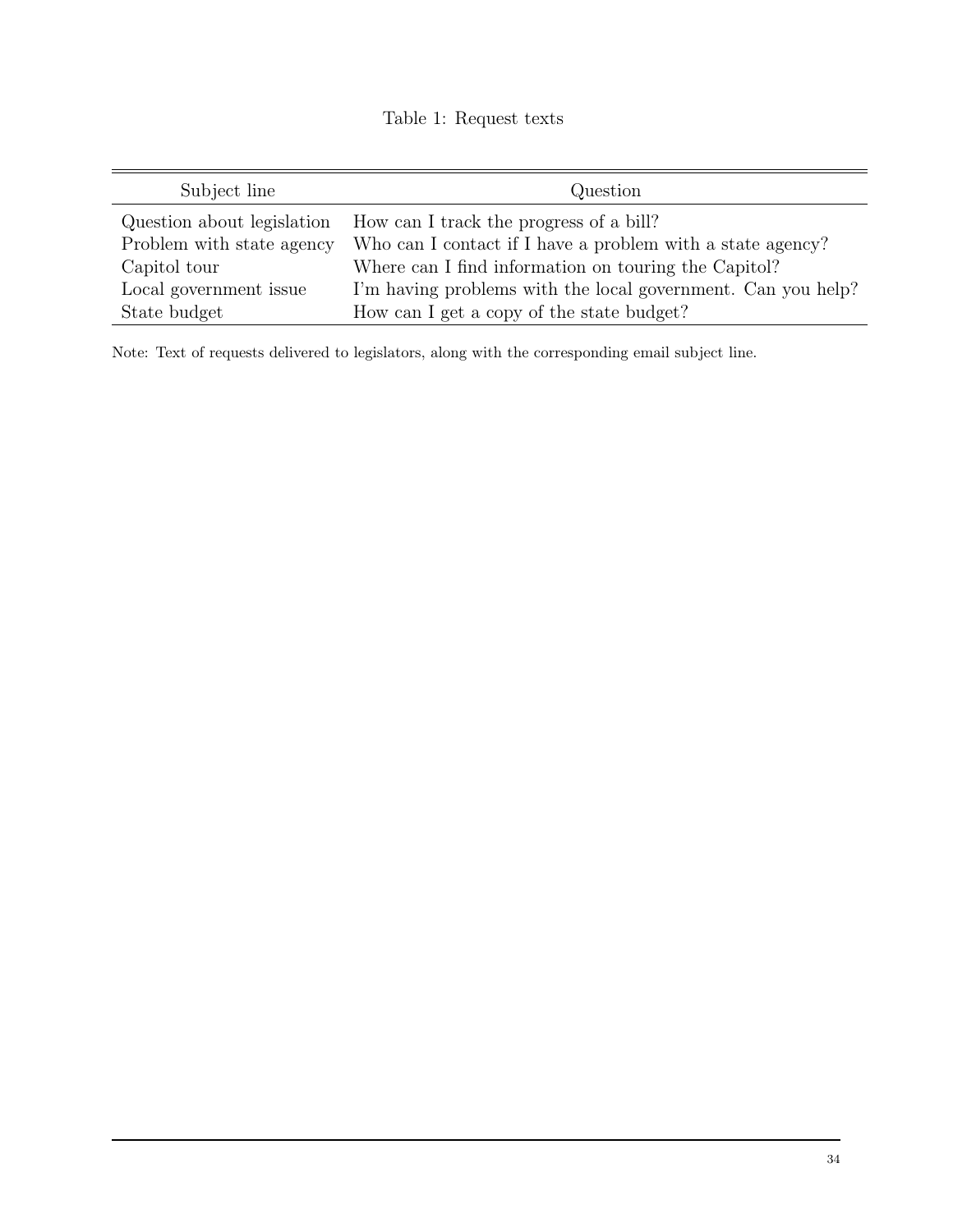| Level of nativity cue Level of voting cue |              | Cue text                                 |
|-------------------------------------------|--------------|------------------------------------------|
| Control                                   | Control      | I hope to hear from you soon.            |
| Control                                   | <b>Votes</b> | I vote and hope to hear from you soon.   |
| Control                                   | No Vote      | Even though I don't vote, I hope to hear |
|                                           |              | from you soon.                           |
| Foreign born                              | Control      | Even though I wasn't born in the US, I   |
|                                           |              | hope to hear from you soon.              |
| U.S. born                                 | Control      | I was born in the US. I hope to hear     |
|                                           |              | from you soon.                           |
| Foreign born                              | Votes        | Even though I wasn't born in the US, I   |
|                                           |              | vote and I hope to hear from you soon.   |
| Foreign born                              | No Vote      | I wasn't born in the US. Even though     |
|                                           |              | I don't vote, I hope to hear from you    |
|                                           |              | soon.                                    |
| U.S born                                  | Votes        | I was born in the US. I vote and I hope  |
|                                           |              | to hear from you soon.                   |
| U.S born                                  | No Vote      | I was born in the US. Even though I      |
|                                           |              | don't vote, I hope to hear from you      |
|                                           |              | soon.                                    |

Table 2: Combinations of non-racial cues

Note: All combinations of the nativity and voting cues delivered to legislators.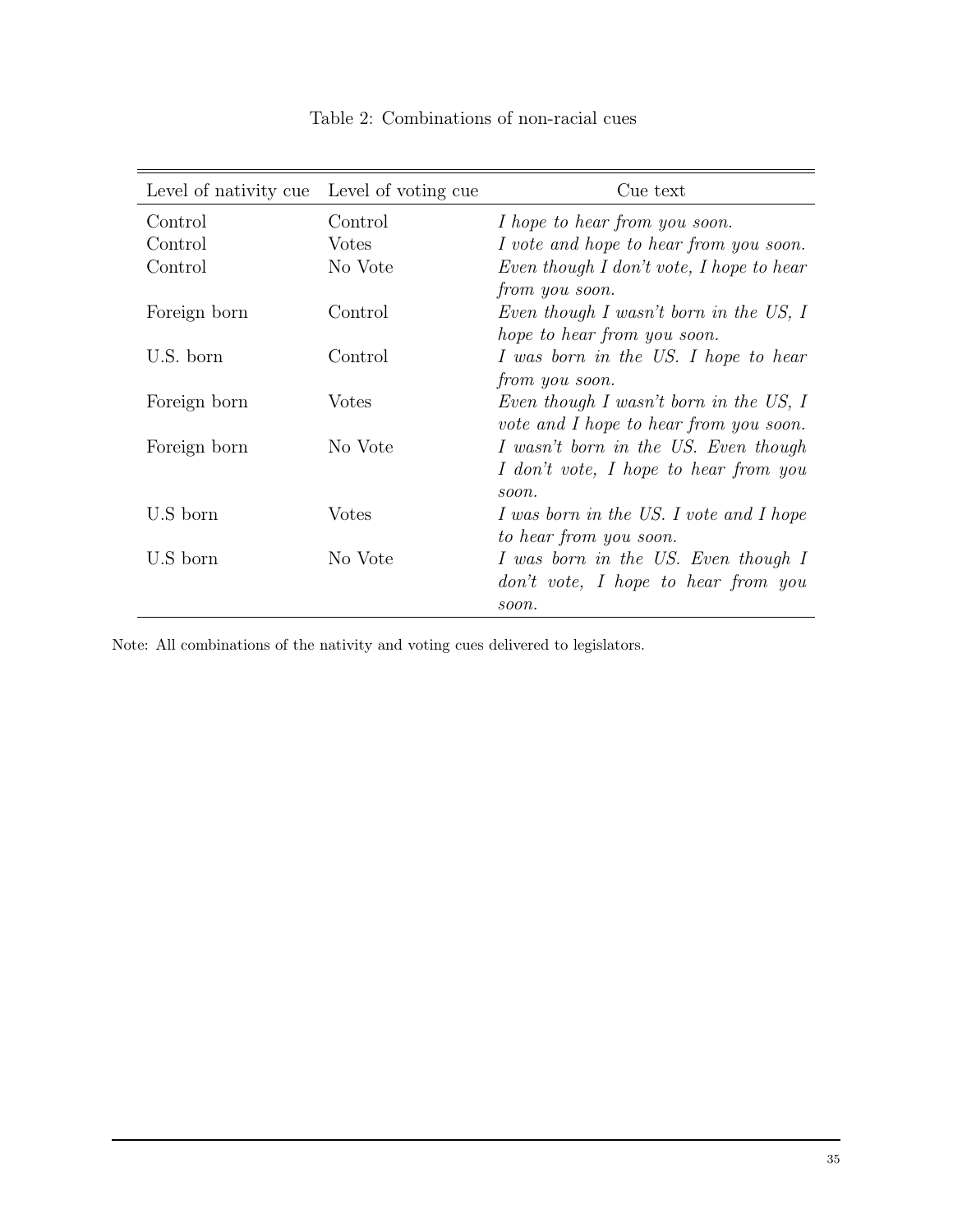| Race  | Name                   | Rank (first) Rank (last) |     |
|-------|------------------------|--------------------------|-----|
| White | Josh Wilson            |                          | 14  |
| Black | Jamal Wilkerson 397    |                          | 719 |
|       | Hispanic Juan Gonzalez | 59                       | 13  |
| Asian | Jian Wu                | 6088                     | 461 |

Note: Reports the names used to cue different racial/ethnic identities, along with the corresponding racial category. The third column uses data from the Social Security Administration for the period 1975-2015, and reports the rank of the first name among all names registered to babies born in the United States. The fourth column reports the rank order of the last name from the 2010 U.S. Census. Looking at the first line of the table, "Joshua" was the fourth most common name given to male babies in the U.S. from 1975-2015, and "Wilson" was the 14th most common last name of those enumerated in the 2010 census.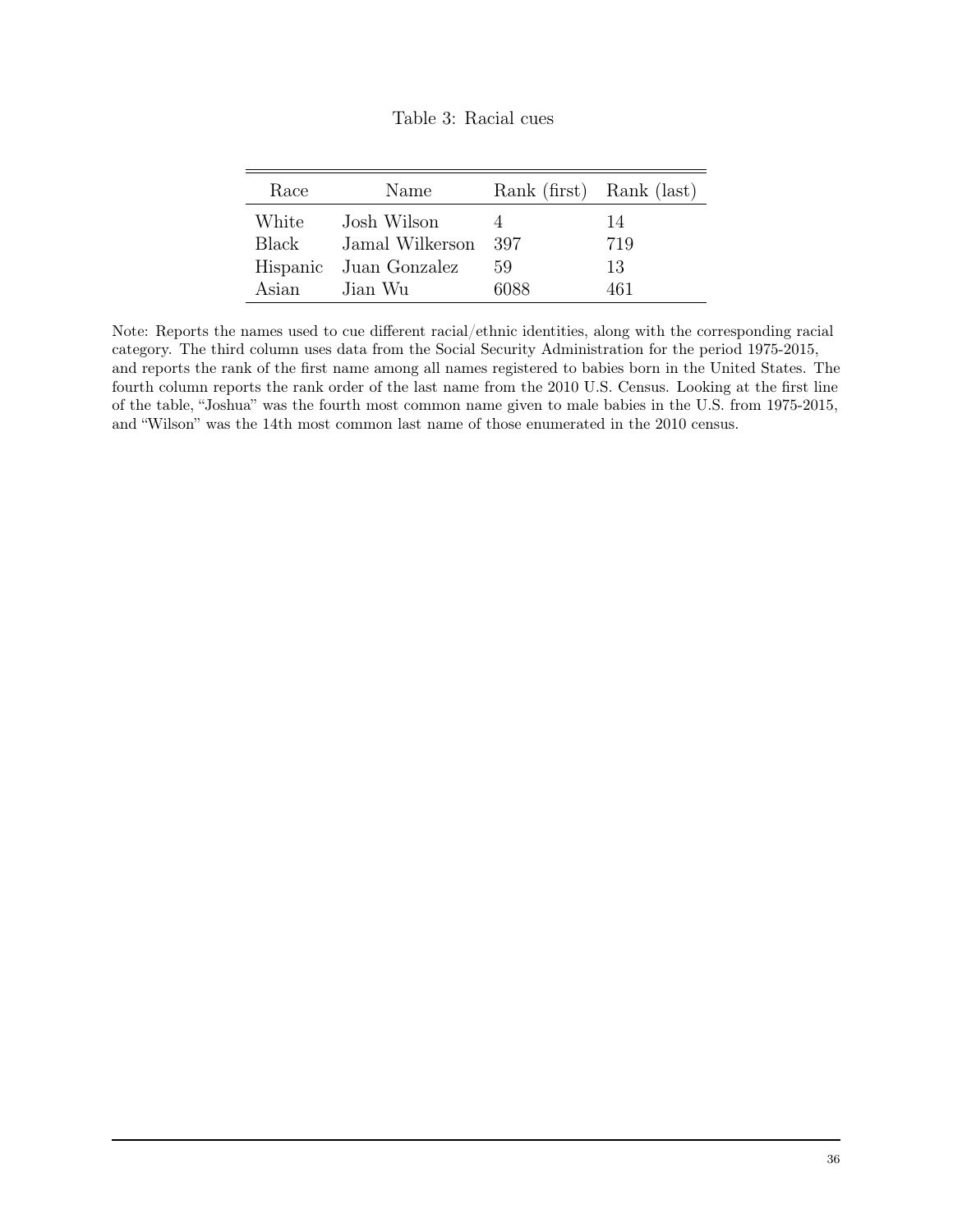#### **Total Number of Responses By Experimental Condition**

White, Control, Control White, Control, No Vote White, Control, Votes White, Foreign, Control White, Foreign, No Vote White, Foreign, Votes White, Native, Control White, Native, No Vote White, Native, Votes Black, Control, Control Black, Control, No Vote Black, Control, Votes Black, Foreign, Control Black, Foreign, No Vote ● Black, Foreign, Votes Black, Native, Control Treatment Combinations Black, Native, No Vote ambin Black, Native, Votes Hispanic, Control, Control Hispanic, Control, No Vote Hispanic, Control, Votes Hispanic, Foreign, Control Hispanic, Foreign, No Vote ● Hispanic, Foreign, Votes Hispanic, Native, Control Hispanic, Native, No Vote ● Hispanic, Native, Votes ● Asian, Control, Control Asian, Control, No Vote Asian, Control, Votes Asian, Foreign, Control ● Asian, Foreign, No Vote ● Asian, Foreign, Votes Asian, Native, Control ● Asian, Native, No Vote ● Asian, Native, Votes



Figure 2: The raw number of replies by state legislators to emails corresponding to each of the 36 experimental treatments. Treatments are ordered by the race of the hypothetical constituent, with the first group of nine entries corresponding to white, the second group to black, the third to Hispanic, and the fourth to Asian. The pattern that emerges from this figure is one of decreasing responsiveness from legislators to constituents based on race. Compared to whites, the difference for 'being black' is relatively small compared to the difference of 'being Hispanic' or 'being Asian.' We estimate the differences per treatment condition below.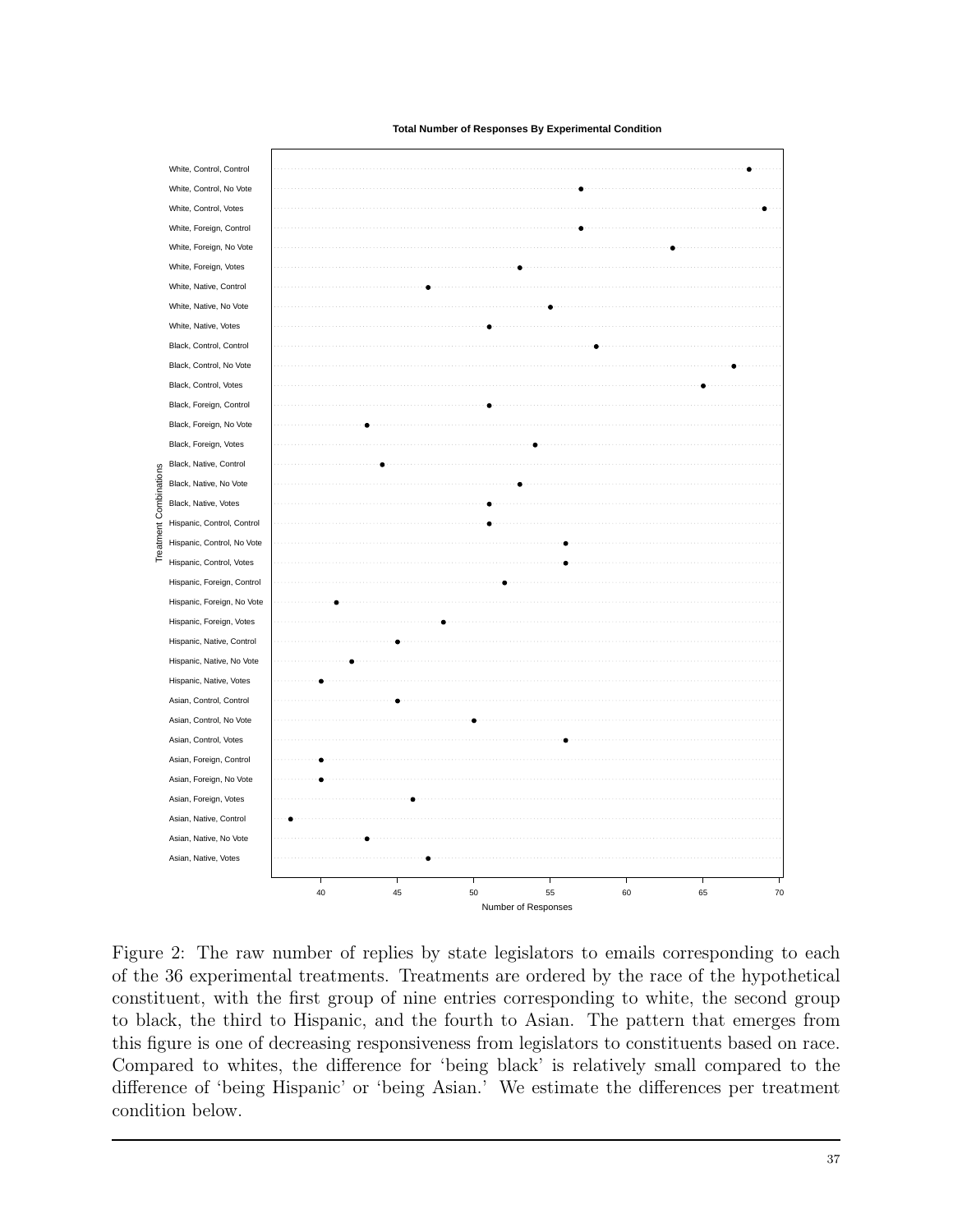

#### **Treatment Effects**

Figure 3: Results of a linear probability model that examines the effect of the treatment variables on legislator responsiveness. Legislators are less likely to answer emails from racial minorities than white constituents. The probability of a black constituent receiving a reply is approximately 3 percent lower than the probability for whites. The estimated effect of 'being black' is relatively small compared to the effect of 'being Hispanic' or 'being Asian.' The probability of a Hispanic receiving a reply is about 7 percent lower than the probability for whites and the probability of an Asian constituent receiving a reply is about 9 percent lower. The black plotted vertical bars represent estimated treatment effects. The thick horizontal bars represent 95% confidence intervals. The horizontal axis represents the treatment effects (coefficients) from the linear probability model described in the text. The treatment variables are displayed in order of the model specification described in the text. Additional blocking covariates and various fixed effects are not visualized.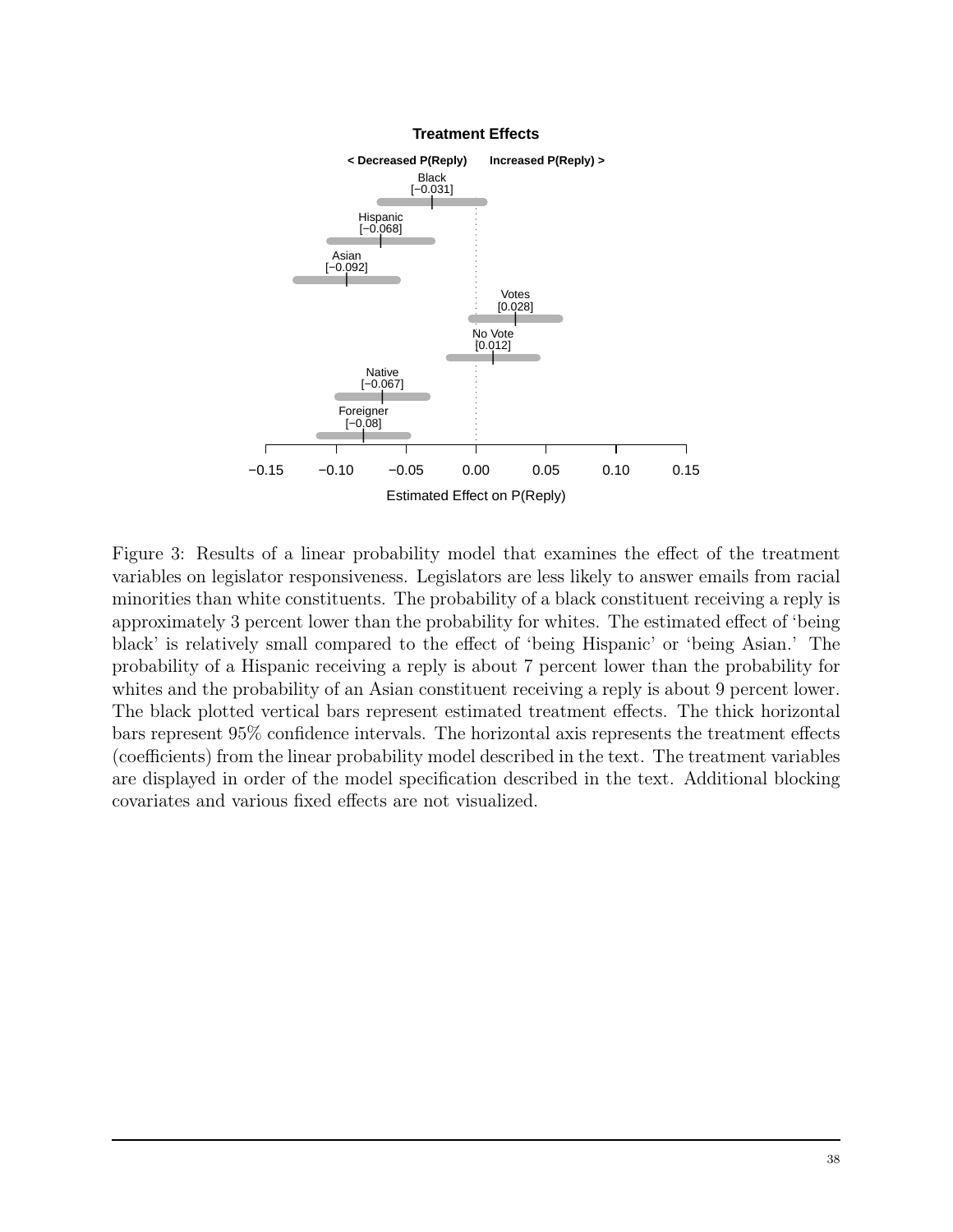

Figure 4: Results of a linear probability model that examines whether treatment effects are conditional on the partisan affiliation of legislators. The results suggest that the sources of diminished responsiveness appear to vary across different racial groups. For Hispanics, nearly all of the diminished responsiveness is concentrated in the behavior of Republican legislators. By contrast, Asian constituents receive responses at roughly the same (low) rate from both Republicans and Democrats. The black plotted vertical bars represent estimated treatment effects. The thick horizontal bars represent 95% confidence intervals. The horizontal axis represents the treatment effects (coefficients) from the linear probability model described in the text. The treatment variables are displayed in order of the model specification described in the text. Additional blocking covariates and various fixed effects are not visualized.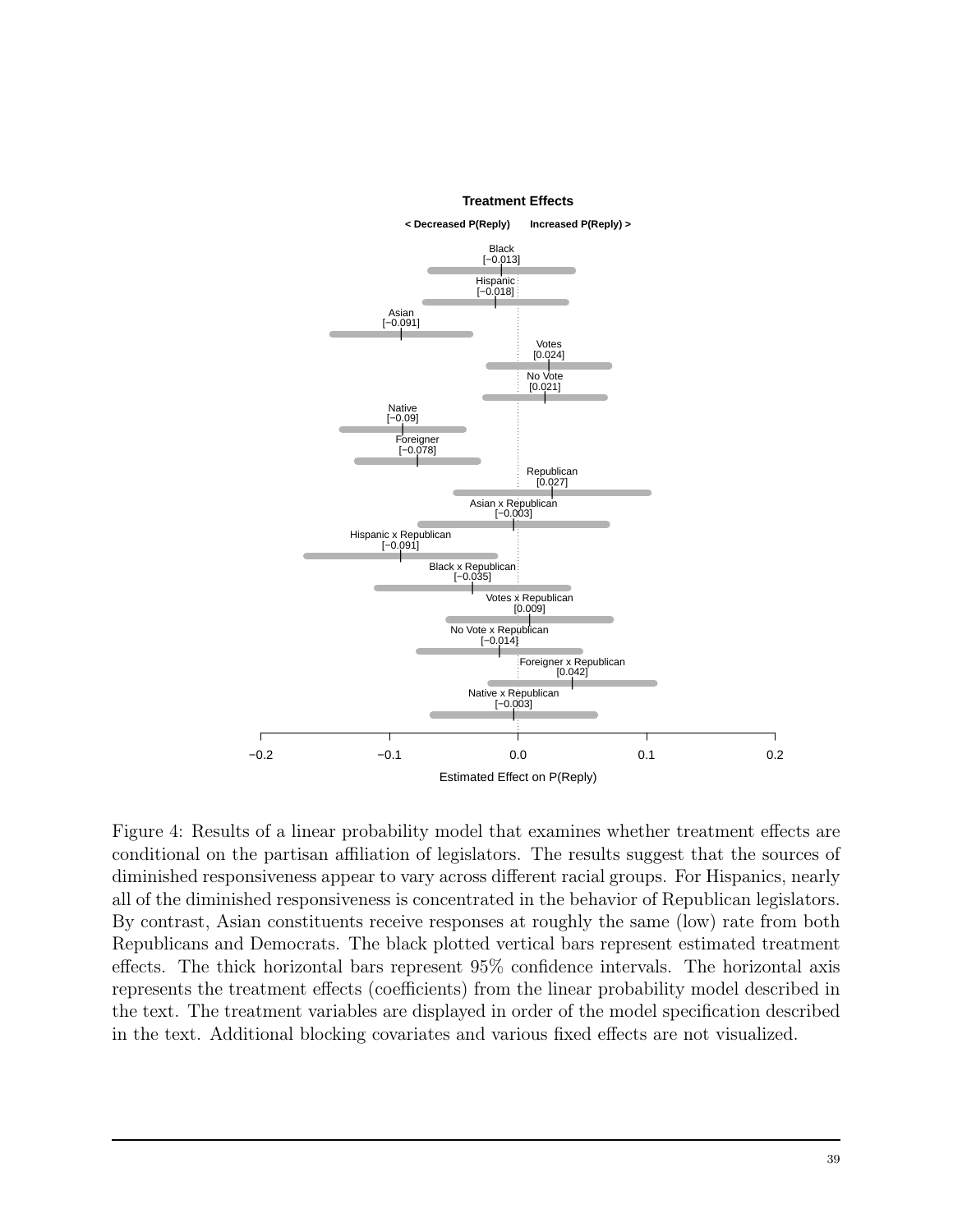

**Treatment Effects**

Figure 5: Results of a linear probability model that examines whether legislators reply different to requests for assistance as opposed to informational requests. Specifically, this model is identical to the one presented in Figure 3, with the one addition of the CONSTITUENT Assistance indicator. The results suggest that legislators are less likely to respond to typical casework requests than informational requests. The probability of receiving a response to a casework request is 4 percent lower than the probability of receiving a response to an informational request. The black plotted vertical bars represent estimated treatment effects. The thick horizontal bars represent 95% confidence intervals. The horizontal axis represents the treatment effects (coefficients) from the linear probability model described in the text. The treatment variables are displayed in order of the model specification described in the text. Additional blocking covariates and various fixed effects are not visualized.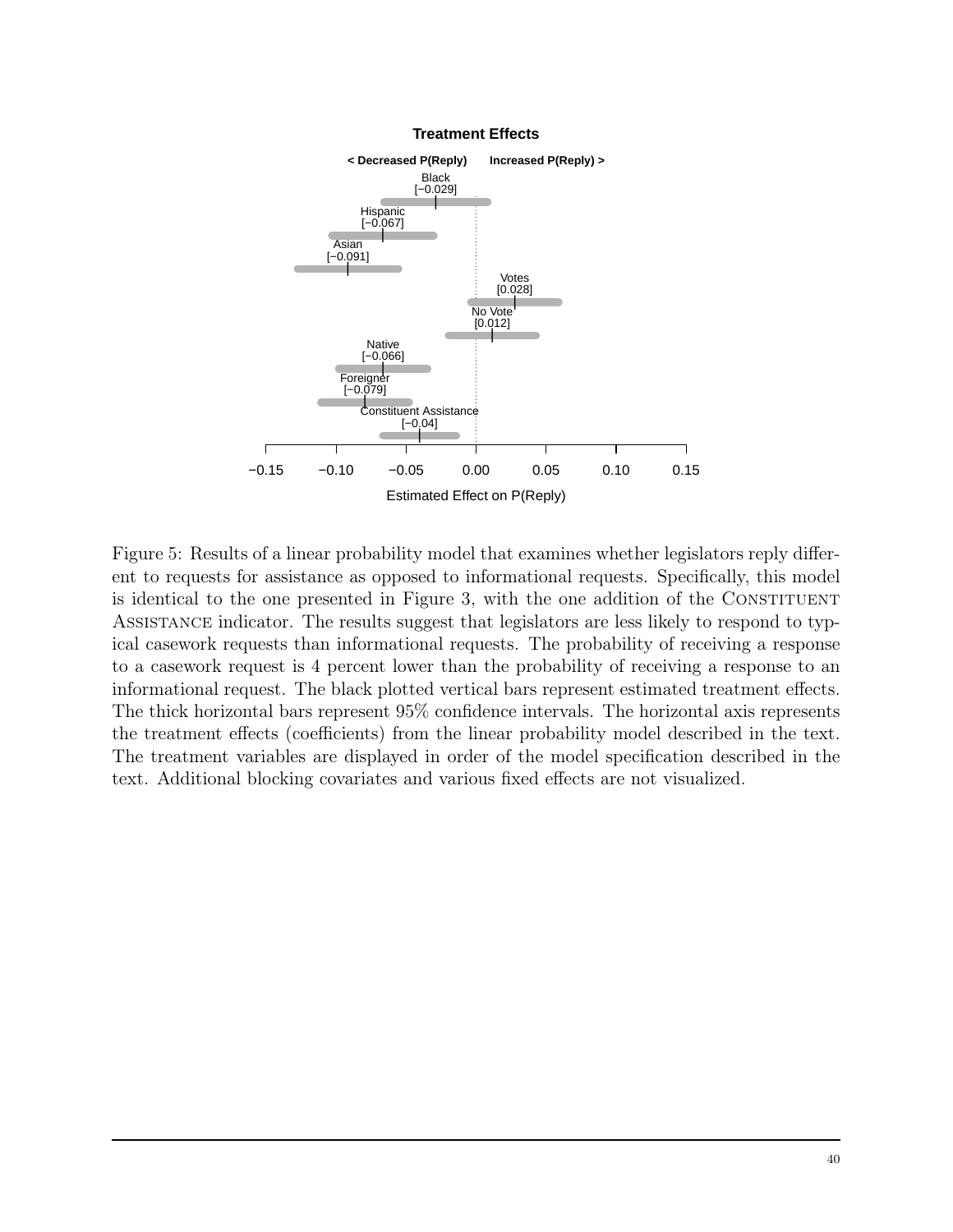Supplementary Information for "It's all about that race: How state legislators respond to immigrant constituents"

(Not for publication.)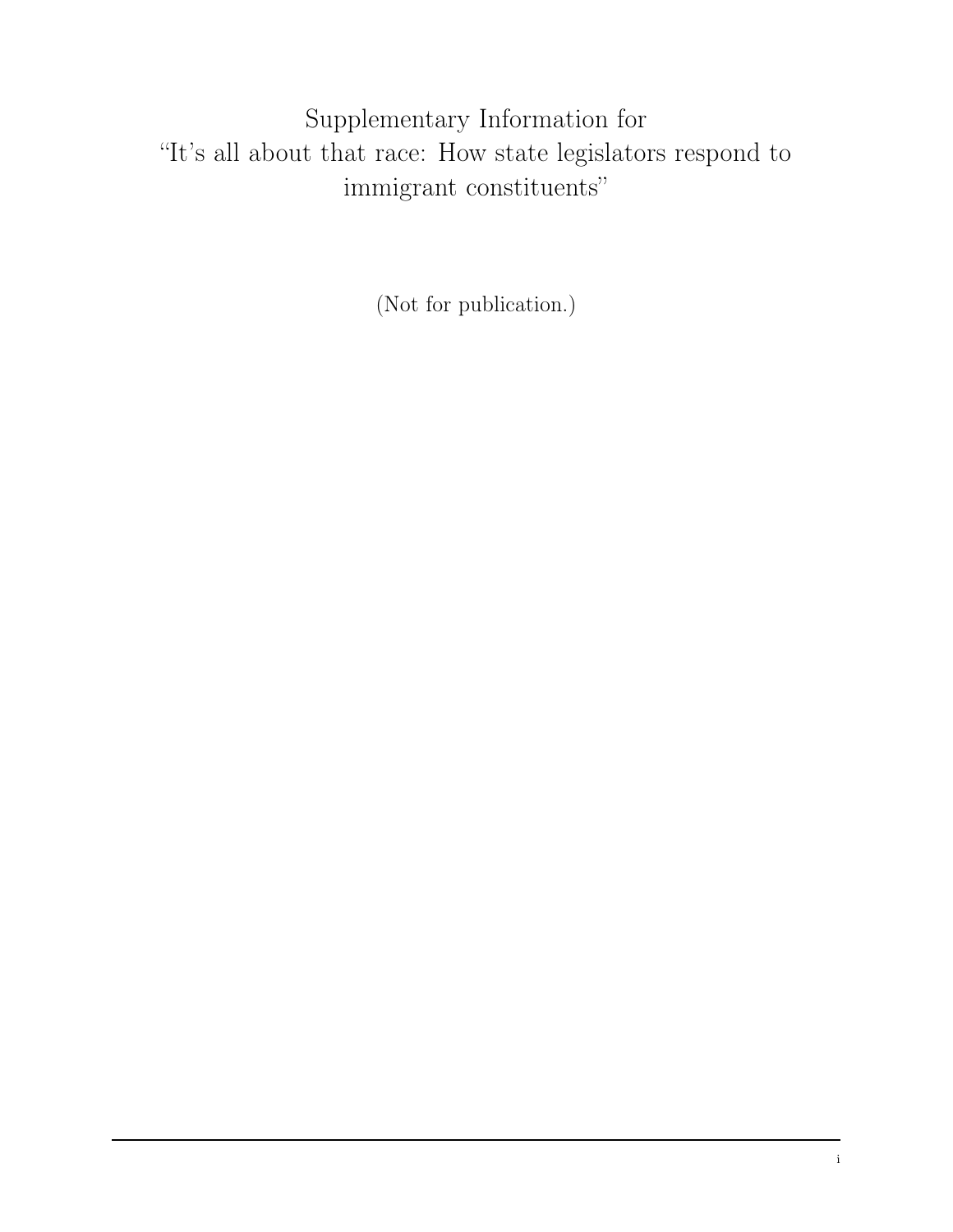### Appendix A

Butler and Broockman (2011) provides a detailed discussion of the ethical concerns involved in an audit experiment like the one we report here. We believe that the study has similarly minimized any potential harm to legislators or their constituents, particularly by maintaining the anonymity of the data.<sup>21</sup> Nevertheless, the proliferation of studies of this type, along with concerns about their potential consequences, demands further consideration.

In our view, the most important potential negative impact of the ongoing use of audit studies that take elected representatives as their subjects is the possibility that publicizing repeated studies of this type could distort representatives' behavior. We see two ways in which this could occur. As legislators become sensitized to the possibility that they are being studied, they could come to doubt the veracity of correspondence they receive, which could in turn lead them to ignore or to respond in less helpful ways to certain types of requests. On the other hand this awareness could lead legislators to attempt to avoid what they believe might be perceived as discriminatory behavior.

Taking the stylized view that legislators are interested in maximizing the time available to them to do their jobs, the first negative outcome seems unlikely. The amount of time it would take legislators and their staff to determine the true source of an email is likely to be much greater than the time required to simply respond to a request. So long as the total number of auditing emails arriving at each office remains low, it seems unlikely that representatives would change their behavior toward constituents based on assumptions about whether or not they are being audited.

The second outcome, that awareness of potentially being audited could lead legislators to change their own behavior, carries with it the possibility that legislators could change their behavior only in those areas in which they believe monitoring is ongoing. This outcome would comport well with political economy models, which argue that monitoring can induce accountability and improve the quality of governance. However, it would seem to demand a greater focus by social scientists on developing novel forms of auditing the behavior of representatives, in order to avoid elected and appointed officials "gaming the system" by eliminating bias only within a narrow scope of their actions.

<sup>21</sup>We were granted exemption by the human subjects review board.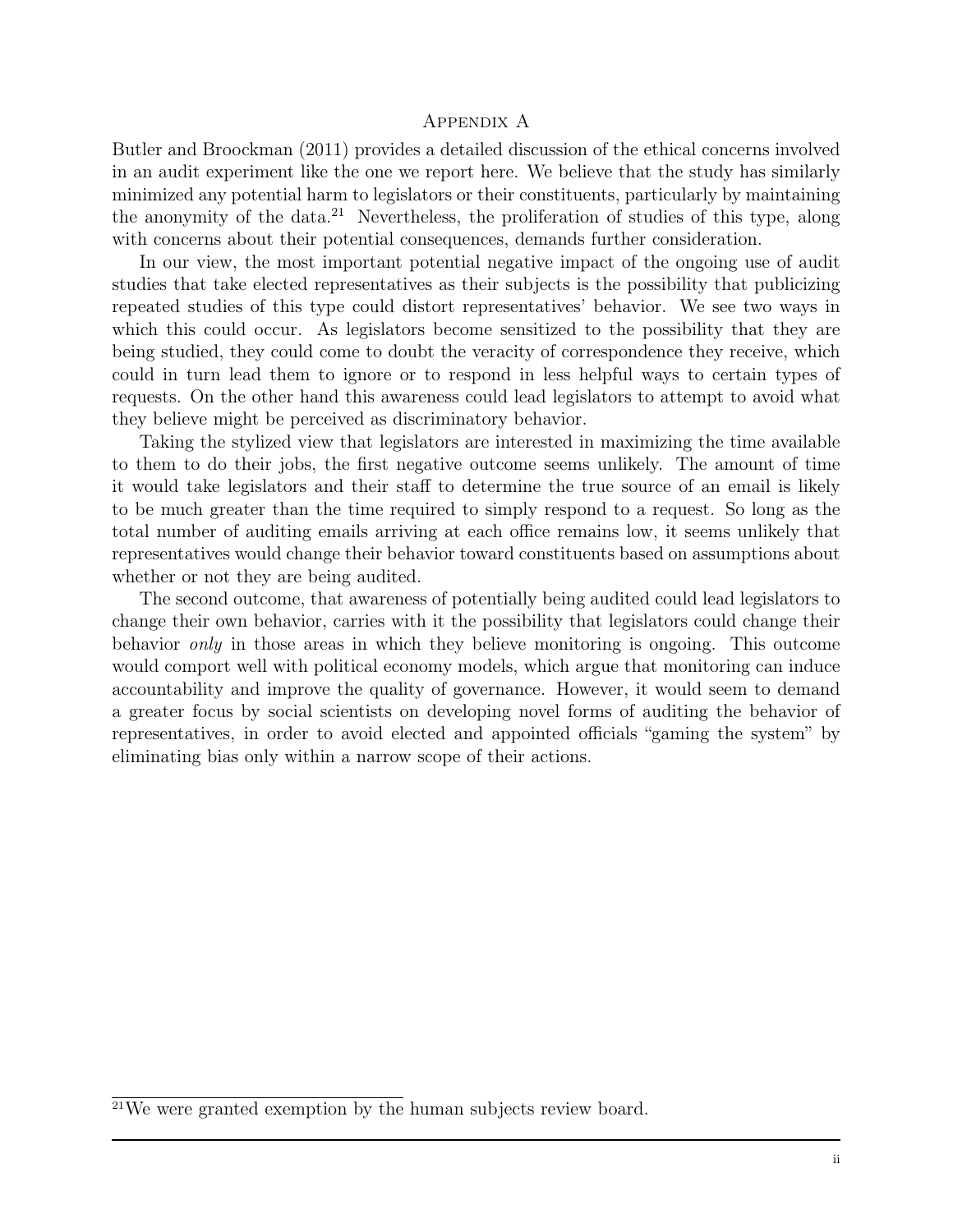# Appendix B

Legislators from the following states are included in the sample.

- Alabama
- Alaska
- Arkansas
- Arizona
- California
- Colorado
- Connecticut
- Delaware
- Florida
- Georgia
- Hawaii
- Iowa
- Idaho
- Illinois
- Indiana
- Kansas
- Kentucky
- Louisiana
- Maine
- Maryland
- Massachusetts
- Michigan
- Minnesota
- Mississippi
- Missouri
- Montana
- North Carolina
- North Dakota
- Nebraska
- New Hampshire
- New Mexico
- New York
- Nevada
- Oklahoma
- Oregon
- Pennsylvania
- Rhode Island
- Tennessee
- Utah
- Washington
- Wisconsin
- West Virginia
- Wyoming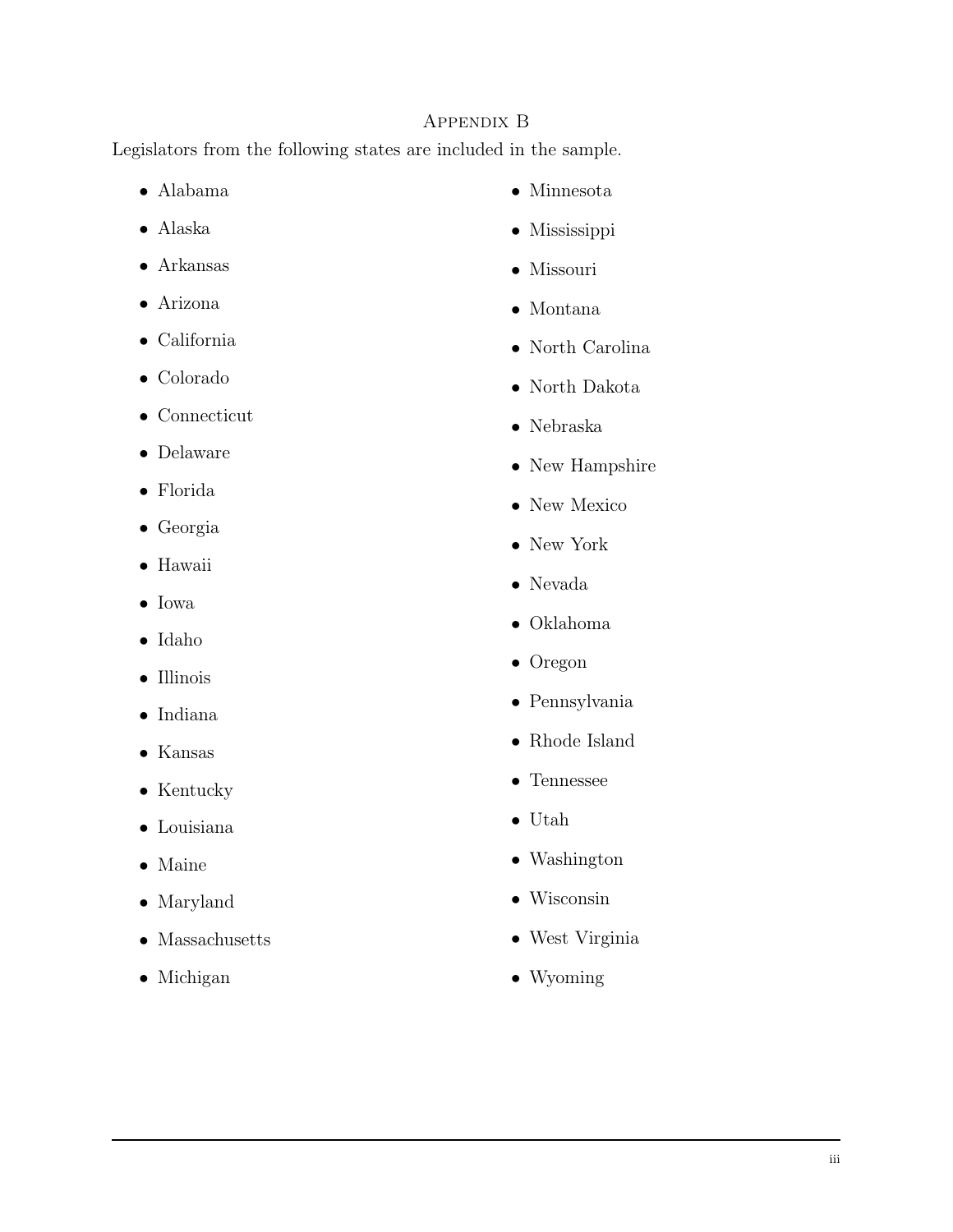### Appendix C

Previous studies have not used experimental cues to signal nuanced components of racial identity. Instead, the authors of these studies selected cues that are representative of each group type. For example Gaddis (2014) use 3 names for each of four racial-gender groups: Jalen, Lamar, and DaQuan (African-American/male); Nia, Ebony, and Shanice (African-American/female); Caleb, Charlie, and Ronny (White/male); and Aubrey, Erica, and Lesly (White/female). Gaddis and Ghoshal (2015) use 4 names for each of two female only racial groups: Brenda Olson, Heidi Wood, Joan Peterson, and Melany Mc-Grath (White/female); and Fatima Al-Jabiri, Basimah Hadad, Iman Farooq, and Maryam Qasim (Arab/female). Bertrand and Mullainathan (2004) use 9 names for each of four gender-racial groups: Emily, Anne, Jill, Allison, Laurie, Sarah, Meredith, Carrie, Kristen (White/female); Aisha, Keisha, Tamika, Lakisha, Tanisha, Latoya, Kenya, Latonya, Ebony (African-American/female); Todd, Neil, Geoffrey, Brett, Brendan, Greg, Matthew, Jay, Brad (White/male); Rasheed, Tremayne, Kareem, Darnell, Tyrone, Hakim, Jamal, Leroy, Jermaine (African-American/male). Additional analysis of variation between cues within groups is warranted.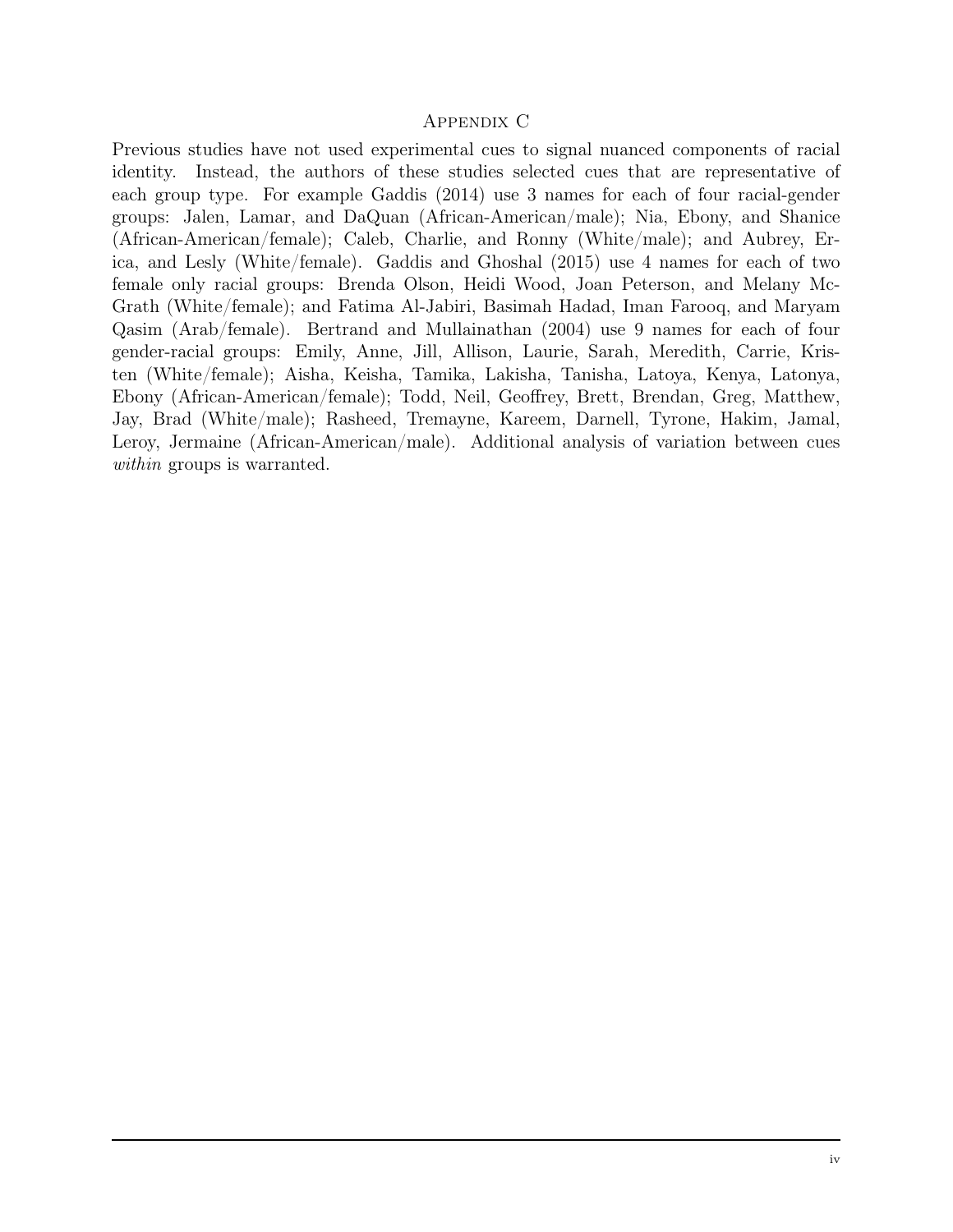# Appendix D

# Valedictions

- Sincerely,
- Thanks,
- Best,

# Separators

- Line break
- $\bullet\,$  Space
- Two line break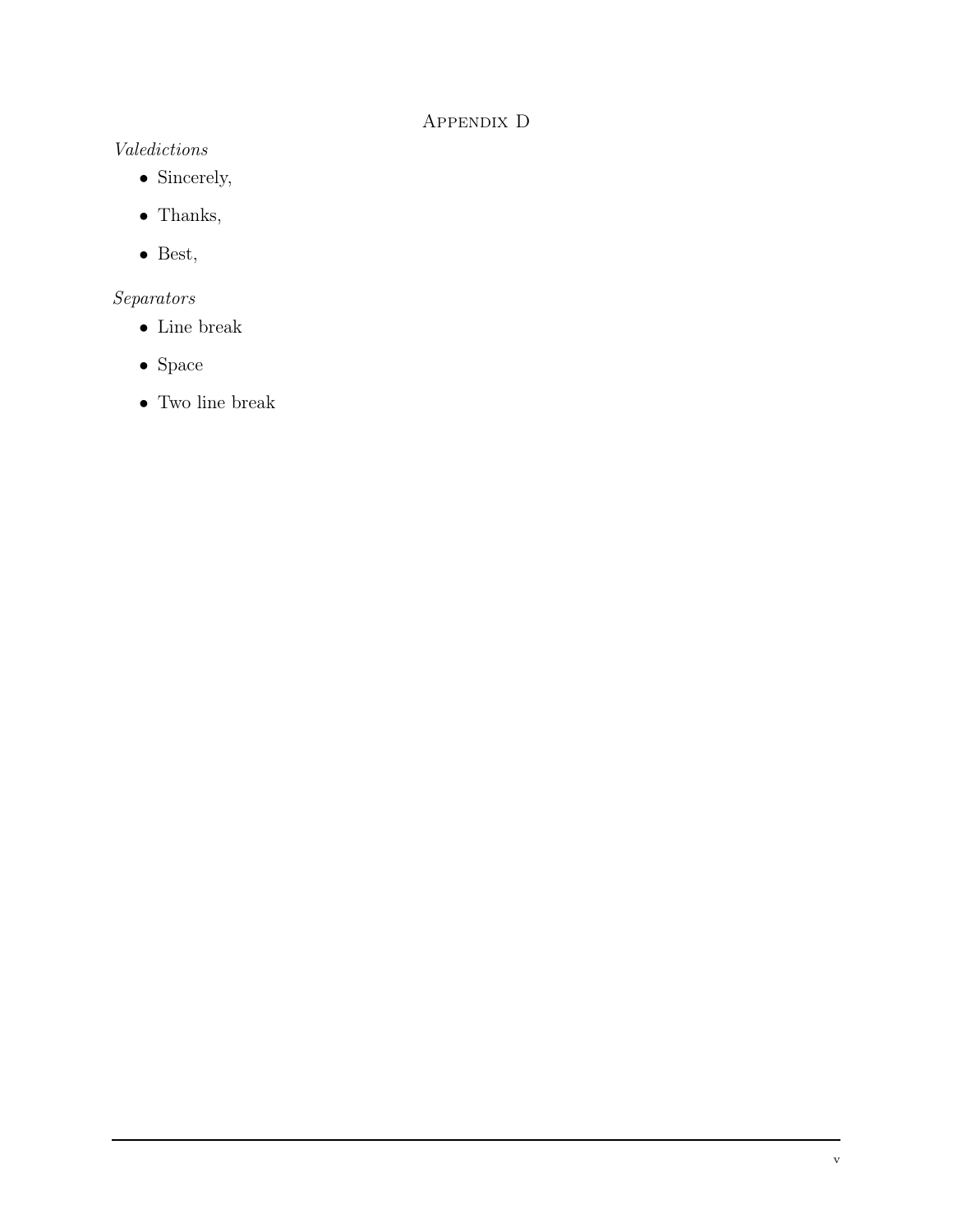# Appendix E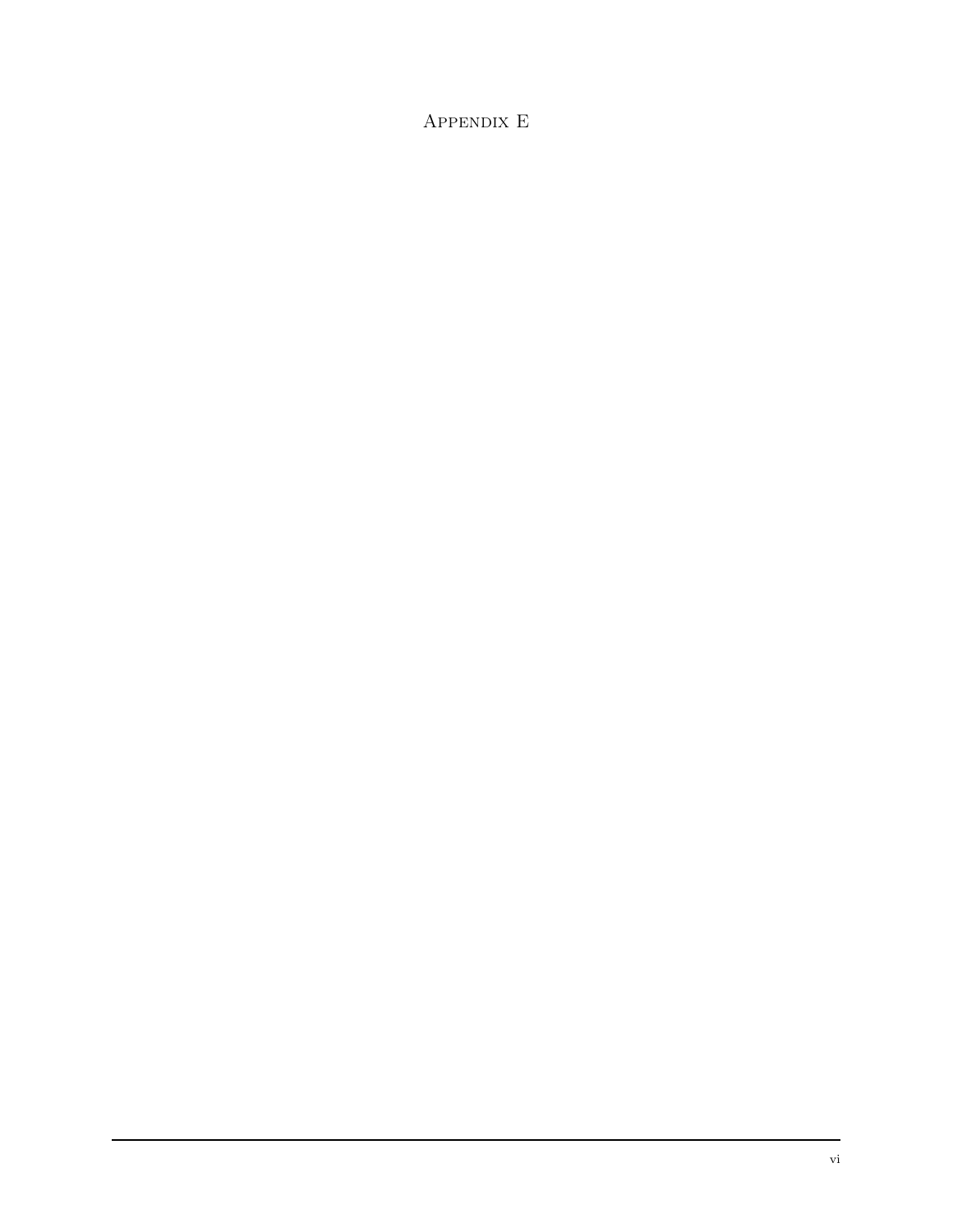|                                                             | White<br>Reply | Black<br>Reply | Iispanic<br>${\rm Reply}$ | Asian<br>Reply |
|-------------------------------------------------------------|----------------|----------------|---------------------------|----------------|
| How can I track the progress of a bill?                     | $\frac{1}{4}$  | $\Xi$          | $\infty$                  | $\frac{8}{1}$  |
| Nho can I contact if I have a problem with a state agency?  | 108            | $\frac{8}{6}$  | 96                        | S              |
| Where can I find information on touring the Capitol?        | 112            | 126            | 103                       | 84             |
| 'm having problems with the local government. Can you help? | 82             | $\Im 6$        | 59                        | 56             |
| dow can I get a copy of the state budget?                   | 104            | $\Im$          | 93                        |                |

| ֖֖֖֖ׅ֖ׅׅׅׅׅ֪ׅ֖֚֚֚֚֚֚֚֚֚֚֚֚֚֚֚֚֡֝֝֬֝֬֝֬֝֬֝֬<br>֖֖֖֖֖֖֧ׅ֖֧֖֧֧ׅ֧֧֚֚֚֚֚֚֚֚֚֚֚֚֚֚֚֚֚֚֚֚֚֚֚֚֚֚֬֝֓֝֓֞֝֓֞֝֬֓֬֓֬֓֬֓֞֬֝֓֞֝֬֞֬<br>Ì |
|--------------------------------------------------------------------------------------------------------------------------|
| $\begin{bmatrix} 1 \\ 1 \\ 2 \end{bmatrix}$<br>$\zeta$                                                                   |
| $\frac{5}{2}$<br>$\mathfrak{c}$                                                                                          |
| :<br>;<br>;                                                                                                              |
| ;<br>)<br>)<br>)<br>(                                                                                                    |
| $\frac{1}{2}$                                                                                                            |
| ļ                                                                                                                        |
| ;<br>}                                                                                                                   |
| Henne Henne Henne<br>ı<br>$\mathfrak{c}$                                                                                 |
|                                                                                                                          |
| יבֿ<br>l<br>֧֧֧֧֧֧֧֧֧֦֧֧֧֧֧֧֧֧֡֬֓֓֓֓֓֓֓֓֓֓֓֓֓֓֓֓֓֓֓֓֬֓֓֓֬֓֓֬֓֓֬֓֓֬֓֓֓֬֓֓֬֓֓֬֓֓֬֓֓֬֓֓֬֓֓֬֬֩֓֓֬֬֩֓֓֬֬֓֬֓֩֓֬֩֓֓֬֩֓֩         |

Table 4 presents responses for each question and racial cue combination. Table 4 presents responses for each question and racial cue combination.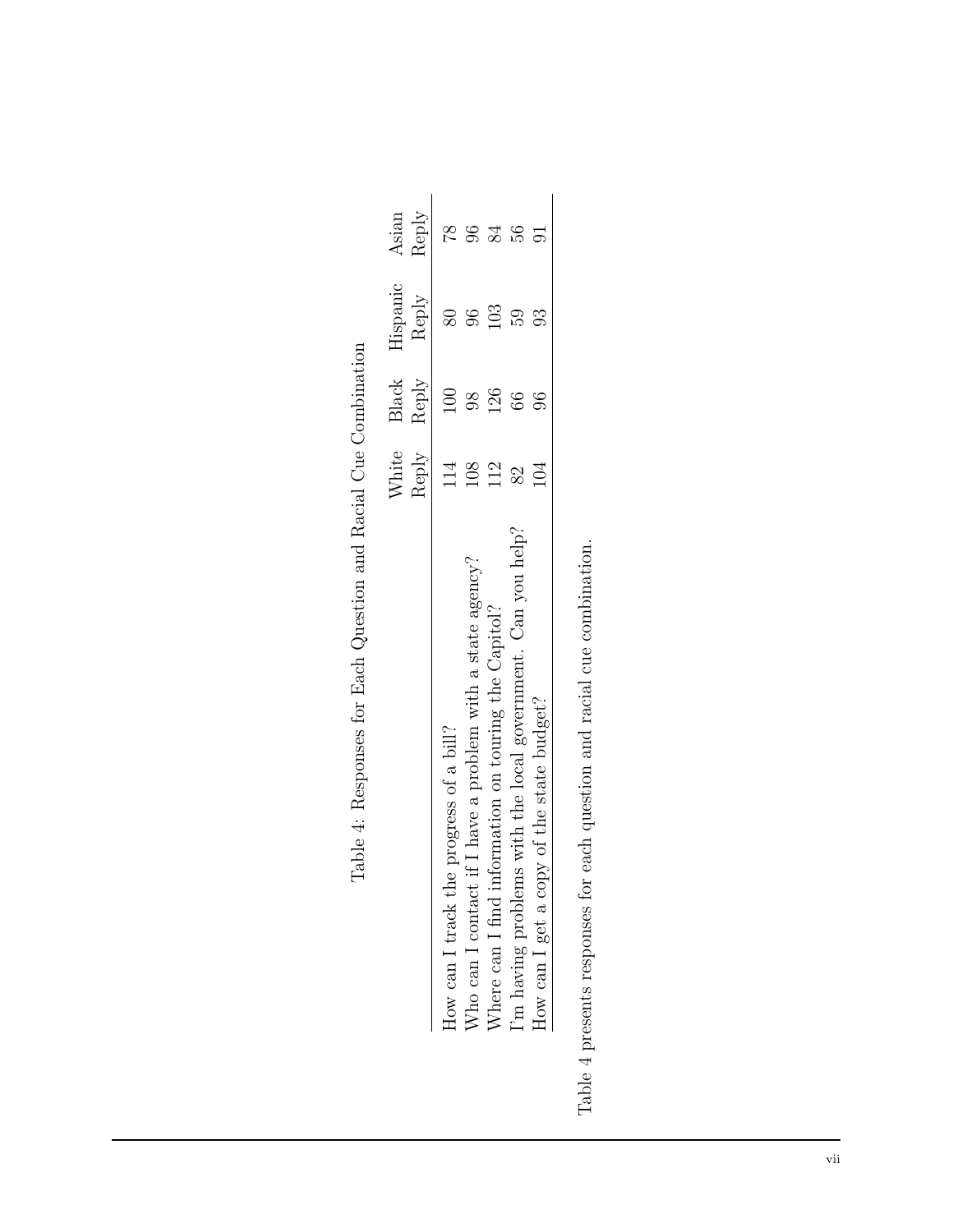# Appendix F

|                                                      | Email Response |
|------------------------------------------------------|----------------|
| <b>Black Cue</b>                                     | $-0.031*$      |
|                                                      | (0.018)        |
| Hispanic Cue                                         | $-0.068***$    |
|                                                      | (0.018)        |
| Asian Cue                                            | $-0.092***$    |
|                                                      | (0.018)        |
| Votes Cue                                            | $0.028*$       |
|                                                      | (0.016)        |
| No Vote Cue                                          | 0.012          |
|                                                      | (0.016)        |
| Foreigner Cue                                        | $-0.067***$    |
|                                                      | (0.016)        |
| Native Cue                                           | $-0.080***$    |
|                                                      | (0.016)        |
| N                                                    | 4,963          |
| $*_{\rm p} < .1; **_{\rm p} < .05; **_{\rm p} < .01$ |                |

Table 5 presents results from an LPM model. Cells contain estimated coefficients. Robust standard errors are in parentheses. The reference category is a white constituent who does not signal nativity or voting status. The model contains blocking covariates and fixed effects for waves, questions, valedictions, and dividers. We omit estimates for blocking covariates and various fixed effects, since we are not theoretically interested in these quantities. See text for more details about the data and model.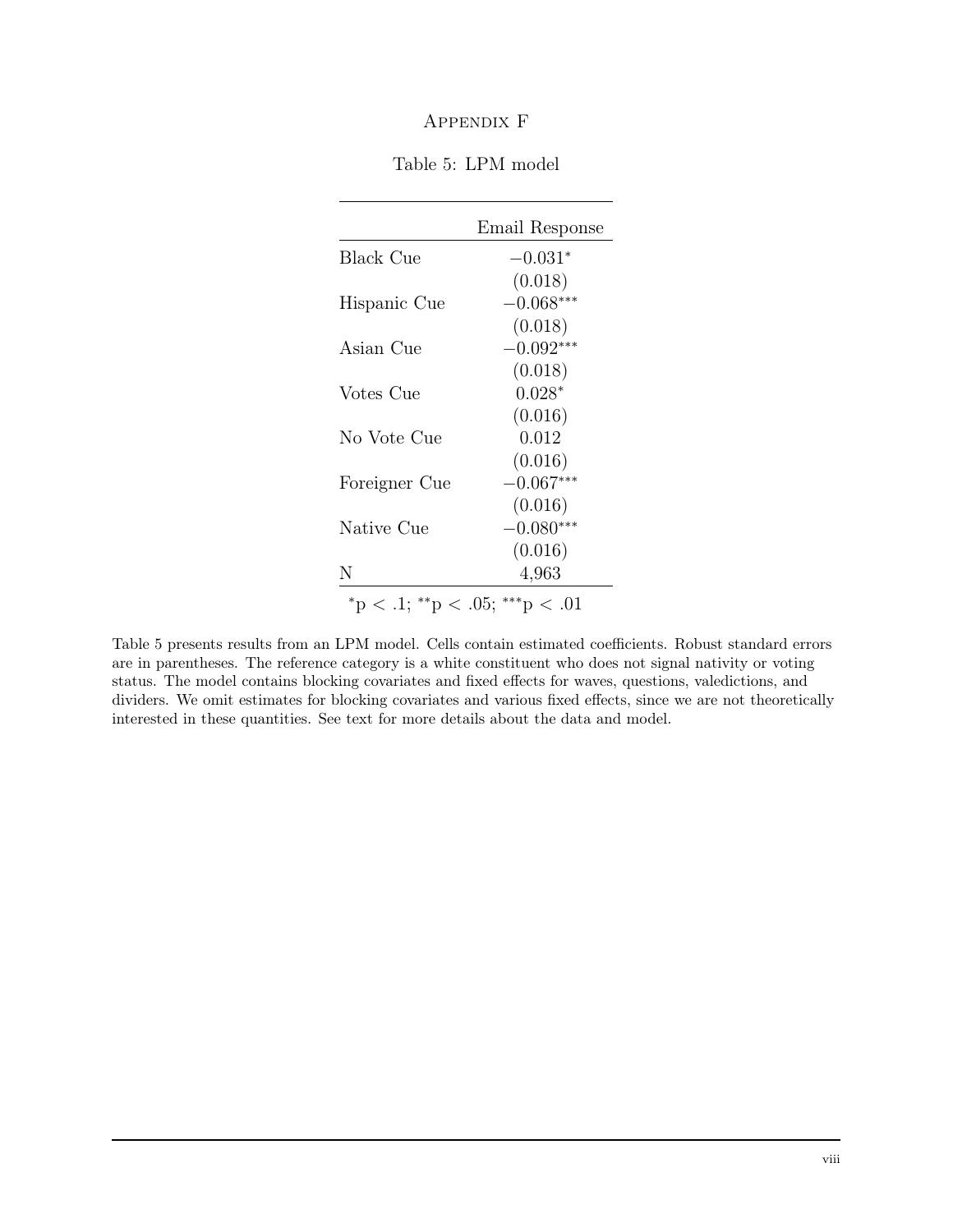# Appendix G

|                                 | Email Response |
|---------------------------------|----------------|
| <b>Black Cue</b>                | $-0.013$       |
|                                 | (0.028)        |
| Hispanic Cue                    | $-0.018$       |
|                                 | (0.028)        |
| Asian Cue                       | $-0.091***$    |
|                                 | (0.028)        |
| Votes Cue                       | 0.024          |
|                                 | (0.024)        |
| No Vote Cue                     | 0.021          |
|                                 | (0.024)        |
| Foreigner Cue                   | $-0.090***$    |
|                                 | (0.024)        |
| Native Cue                      | $-0.078***$    |
|                                 | (0.024)        |
| Republican Leg.                 | $-0.003$       |
|                                 | (0.037)        |
| Asian Cue x Republican Leg.     | $-0.091**$     |
|                                 | (0.037)        |
| Hispanic Cue x Republican Leg.  | $-0.035$       |
|                                 | (0.037)        |
| Black Cue x Republican Leg.     | 0.009          |
|                                 | (0.032)        |
| Votes Cue x Republican Leg.     | $-0.014$       |
|                                 | (0.032)        |
| No Vote Cue x Republican Leg.   | 0.042          |
|                                 | (0.032)        |
| Foreigner Cue x Republican Leg. | $-0.003$       |
|                                 | (0.032)        |
| Native Cue x Republican Leg.    | 0.094          |
| N                               | (0.074)        |
|                                 | 4,963          |

#### Table 6: LPM CATE Model

 $*$ p < .1;  $*$ <sup>\*</sup>p < .05; \*\*\*p < .01

Table 6 presents results from an LPM model. Cells contain estimated coefficients. Robust standard errors are in parentheses. The reference category is a white constituent who does not signal nativity or voting status. The model contains blocking covariates and fixed effects for waves, questions, valedictions, and dividers. We omit estimates for blocking covariates and various fixed effects, since we are not theoretically interested in these quantities. See text for more details about the data and model.